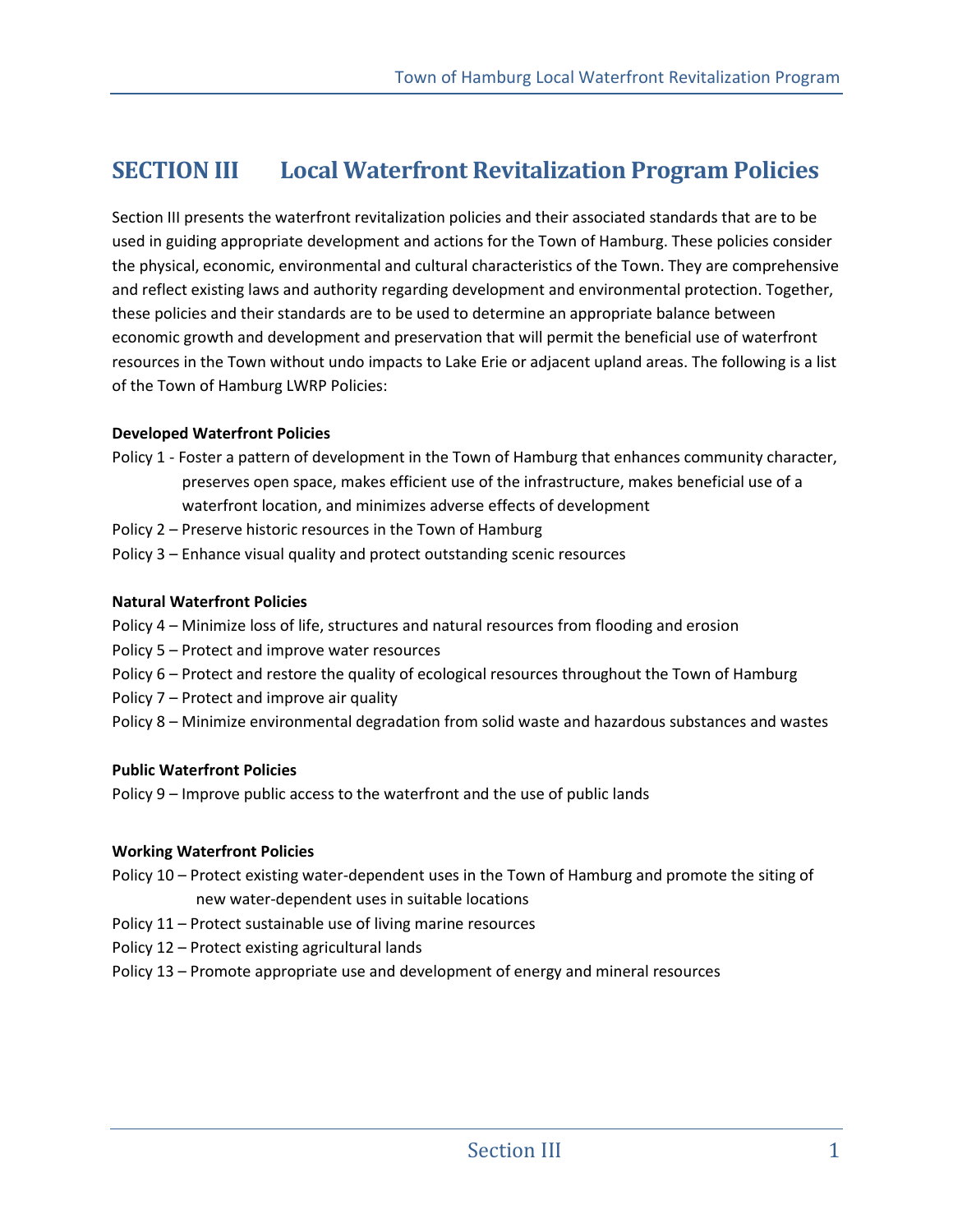# **DEVELOPED WATERFRONT POLICIES**

## **POLICY 1**

**Foster a pattern of development in the Town of Hamburg that enhances community character, preserves open space, makes efficient use of the infrastructure, makes beneficial use of a waterfront location, and minimizes adverse effects of development.** 

The community character of the Town of Hamburg is defined by the pattern of land use and development that is clustered along New York State Route 5 and the shoreline of Lake Erie. With the exception of the southern portion of Sub-Area 3, much of the lakefront in the Town of Hamburg is well developed (primarily with residential uses), offering few opportunities for new development. The long standing planning goals of the Town are aimed at preserving and enhancing the character of the waterfront and its relationship to the Lake, and providing better opportunities for the recreation, tourism and public access that are compatible with the existing scale of development and the availability of services in the community. In addition, Sub-Area 1 is considered the focal point for the community. In this area, emphasis should be focused on enhancing view of the lake, opportunities for public access and strengthening the business community.

This policy is intended to foster a pattern of development that provides for economic prosperity and the beneficial use of waterfront resources in the Town of Hamburg. In recognizing the characteristics of the unique sub-areas along the waterfront, the primary components of this policy are to: strengthen economic activity in the Woodlawn, Athol Springs and Wanakah/Clover Bank business districts in Subareas 1 and 2; encourage water-dependent uses along the Lake that support tourist related activities; protect and improve stable residential areas; improve recreation and public access opportunities; and preserve and protect remaining open space and significant natural resources. Development that does not reinforce the traditional land use pattern and improve the quality of life along the waterfront would adversely impact the community character of the area.

## **1.1 Concentrate development and redevelopment in order to revitalize deteriorated and underutilized uses and strengthen the traditional waterfront focus of the area, particularly in Sub-area 1.**

New development or redevelopment should be located where infrastructure is adequate or can be upgraded to accommodate such development. The scale of development or redevelopment along the waterfront should be appropriate to the setting and character of the area and highlight existing resources, such as the local history and important natural or man-made features to reinforce community identity. Development and redevelopment efforts should be primarily focused in Sub-area 1. This area should be designed and developed as a focus for activity, drawing people to the area and linking the Lake to the Athol Springs and Woodlawn business districts. Development and redevelopment decisions should be compatible with community and regional needs, as well as market demands. In addition, the environmental quality of degraded areas should be restored and environmental constraints, in particular shoreline erosion, should be recognized as a limiting factor to the development or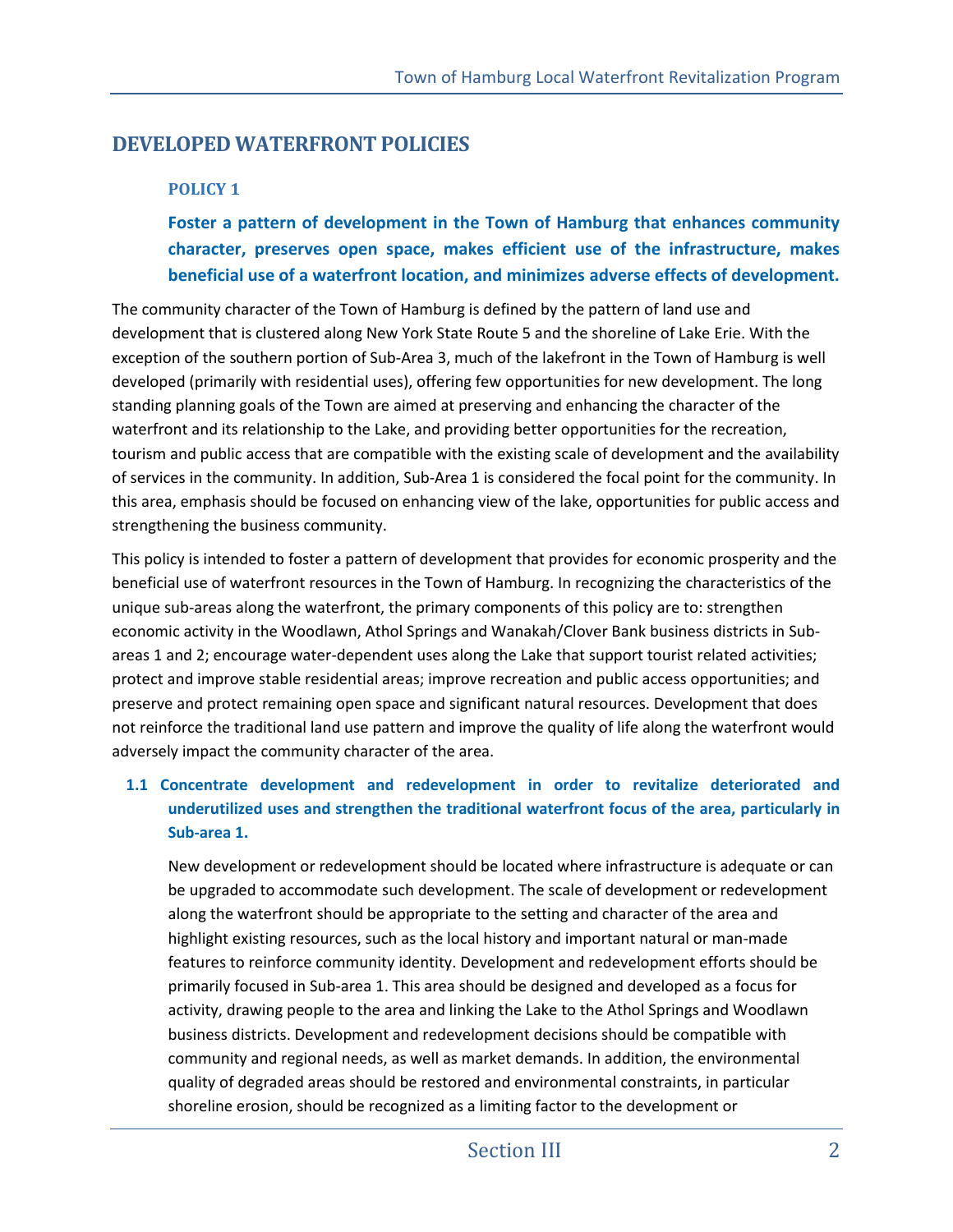redevelopment of certain areas. Finally, the efforts of the NYS Department of Transportation for calming traffic flow along NYS Route 5 should not result in adverse impacts to important waterfront resources and should ensure adequate facilities for pedestrians and bicyclists throughout the study area. Furthermore, any improvements to NYS Route 5 must not cut the community off from the waterfront.

Revitalization efforts in the Town should focus on phasing out existing and former industrial uses in Sub-Area 1. In particular, the Buffalo Crushed Stone (on the former Bethlehem Steel property) and Snyder Tank properties could be redeveloped with uses that are more compatible with the surrounding area. These sites could be revitalized with marine-commercial uses to improve and promote public access and recreational tourism, and to help foster additional revitalization efforts in the area. The former Foit's restaurant is another location in Sub-Area 1 that should be revitalized for public use and enjoyment. This site is proposed for redevelopment as a scenic overlook, and the efforts to secure funding and technical assistance for this action should be continued in order to achieve this goal for the area. In addition, a master plan should be developed for the area between the Bedrock Eatery and the Foit's property to guide redevelopment and public use in this area.

Sub-Area one is, in many ways, a gateway to the Hamburg waterfront, and redevelopment efforts should reflect this, including the development of an actual gateway feature that welcomes residents, workers and visitors to the area and provides a linkage to the waterfront.

- 1. New development should be located where infrastructure is adequate or can be upgraded to accommodate new development or redevelopment.
- 2. The following planning principles should be used to guide investment and the preparation of development strategies and plans for the waterfront:
	- a) scale development to be appropriate to the setting;
	- b) design development to highlight existing resources, such as local history and important natural and man-made features to reinforce community identity;
	- c) design the waterfront as a focus for activity that draws people to the area;
	- d) provide and improve integrated linkages between the waterfront and upland portions of the community, including the use of appropriate directional signage, particularly for the residential neighborhoods that have been isolated from this area;
	- e) meet community and regional needs and market demands when making development choices so that the end product provides a useful service and benefits and connects with the surrounding area;
	- f) recognize environmental constraints as a limiting factor for development and devise ways to blend environmental preservation into site design, wherever possible, to achieve development without adversely impacting important environmental resources;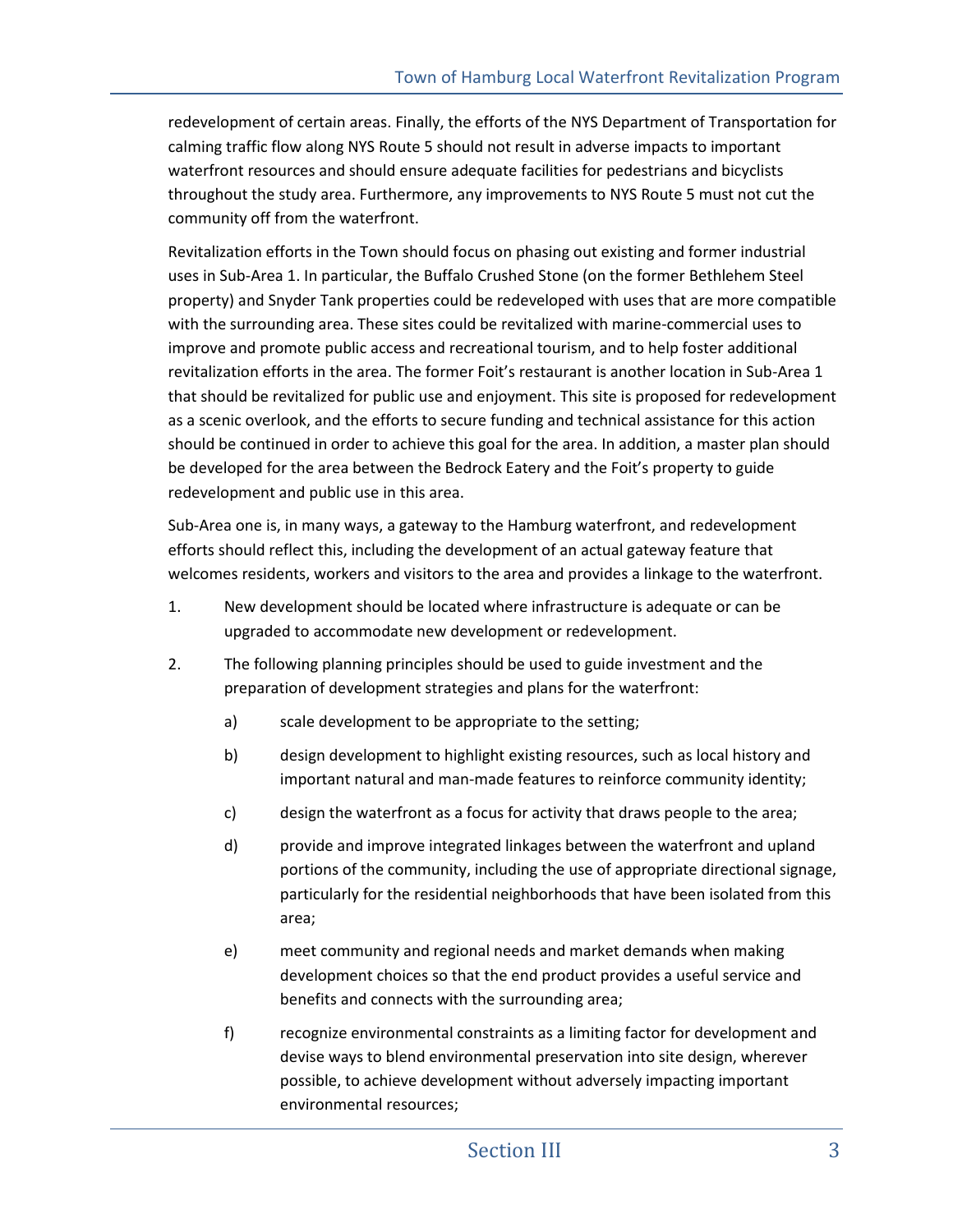- g) restore environmental quality to degraded areas for both resource preservation and urban revitalization; and
- h) recognize the physical constraints of certain main-made features that possess important cultural and historic value, and devise ways to blend and preserve these features into site design, wherever possible, to achieve development that eliminates or minimizes adverse impacts.
- 3. All development or uses should recognize the unique qualities of the waterfront by:
	- a) using building and site design to make beneficial use of the Lake location and associated waterfront resources;
	- b) minimizing consumption of waterfront lands that does not meet the intent of this policy or that would result in potential adverse impacts on natural resources;
	- c) incorporating recreational activities, public access, open space and other such amenities into waterfront designs, as appropriate, to enhance the subject site and the surrounding community, and to increase visual and physical access to the Lake;
	- d) attracting people to the waterfront, as appropriate to the use;
	- e) reinforcing community identity by highlighting local history and important natural and man-made features;
	- f) ensuring that design and siting of uses and structures complements the surrounding community and landscape, particularly the central business district;
	- g) using indigenous plants as components of landscape design to improve habitat and water quality, and to lessen water demands; and
	- h) using appropriate signage and other amenities to promote tourist activities and ensure better wayfinding along the waterfront.

## **1.2 Ensure that development or uses make beneficial use of their waterfront location.**

All uses proposed for the waterfront should relate to the unique character of the waterfront area and should be appropriate for the location. Water-dependent uses should be promoted where appropriate and given precedence over other types of development at suitable waterfront sites. Existing water-dependent uses should be protected. Development that is not dependent on a waterfront location or that cannot make beneficial use of such a location should be discouraged. Water-enhanced uses may be encouraged where they are compatible with surrounding development and are designed to make beneficial use of their location along the Lake.

- 1. Water-dependent uses and water-enhanced uses should be sited and designed to:
	- a) attract people to or near the waterfront and provide opportunities for access;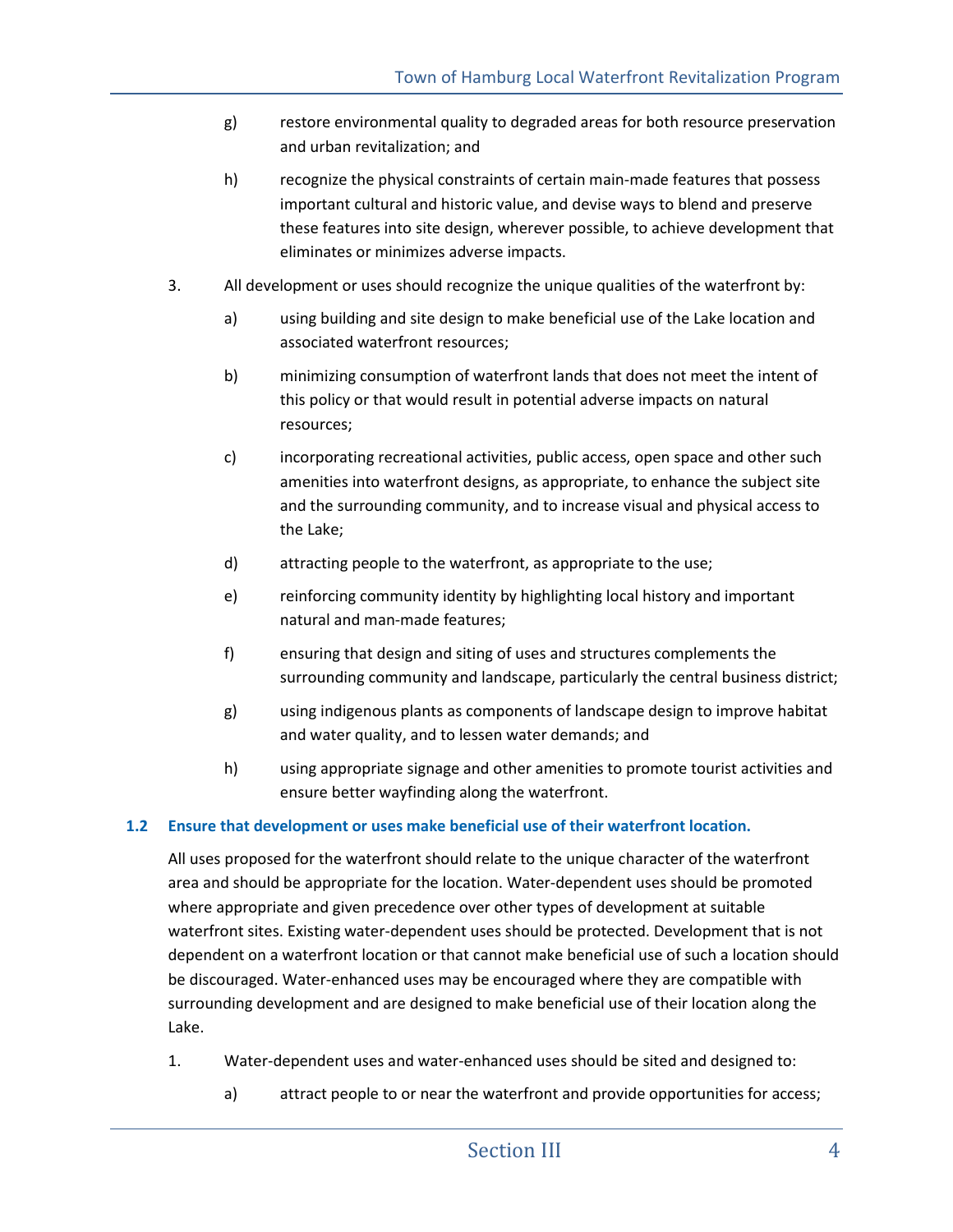- b) provide public views to or from the water;
- c) link the waterfront to adjoining business districts;
- d) minimize consumption of waterfront land; and
- e) not cause significant adverse impacts to community character and surrounding land and water resources.
- 2. Uses should be avoided that would:
	- a) result in unnecessary and avoidable loss of significant waterfront resources;
	- b) ignore the waterfront setting as indicated by design or orientation; and
	- c) not, by nature, derive economic benefit from a waterfront location.

#### **1.3 Maintain and enhance natural areas, recreation and open space lands.**

Natural areas, open space and recreational land produce public benefits that may not be immediately tangible. In addition to scenic and recreational benefits, these lands may also support habitat for important fish and wildlife, provide watershed management for flood control benefits, and serve to recharge ground water. Special consideration should be given to protecting stands of large trees and significant habitats. The expansion of infrastructure into undeveloped areas should be avoided where such expansion would promote development that is detrimental to waterfront resources, important natural resources, or the character of the waterfront community, particularly in Sub-Area 3.

To enhance community character and maintain the quality of the natural and man-made environment, potential adverse impacts that may result from site development, including impact to existing development, the physical environment, and economic factors should be identified and avoided or properly mitigated. Development and redevelopment should be designed to take advantage of significant site characteristics, limit the disturbance of important natural resources, foster visual compatibility with the surrounding area, and maintain the continuity of public access along the water's edge.

- 1. Adverse impacts on natural resources should be avoided, including, but not limited to:
	- a) deterioration of water quality;
	- b) loss, fragmentation, and impairment of habitats and wetlands; and
	- c) changes to the natural processes that would increase shoreline flooding and erosion.
- 2. Special consideration should be given to protecting mature trees, unique forest cover types and significant wildlife habitats.
- 3. Establish a continuous trail system that is sufficiently wide enough to allow for pedestrian and bicycle travel along the waterfront.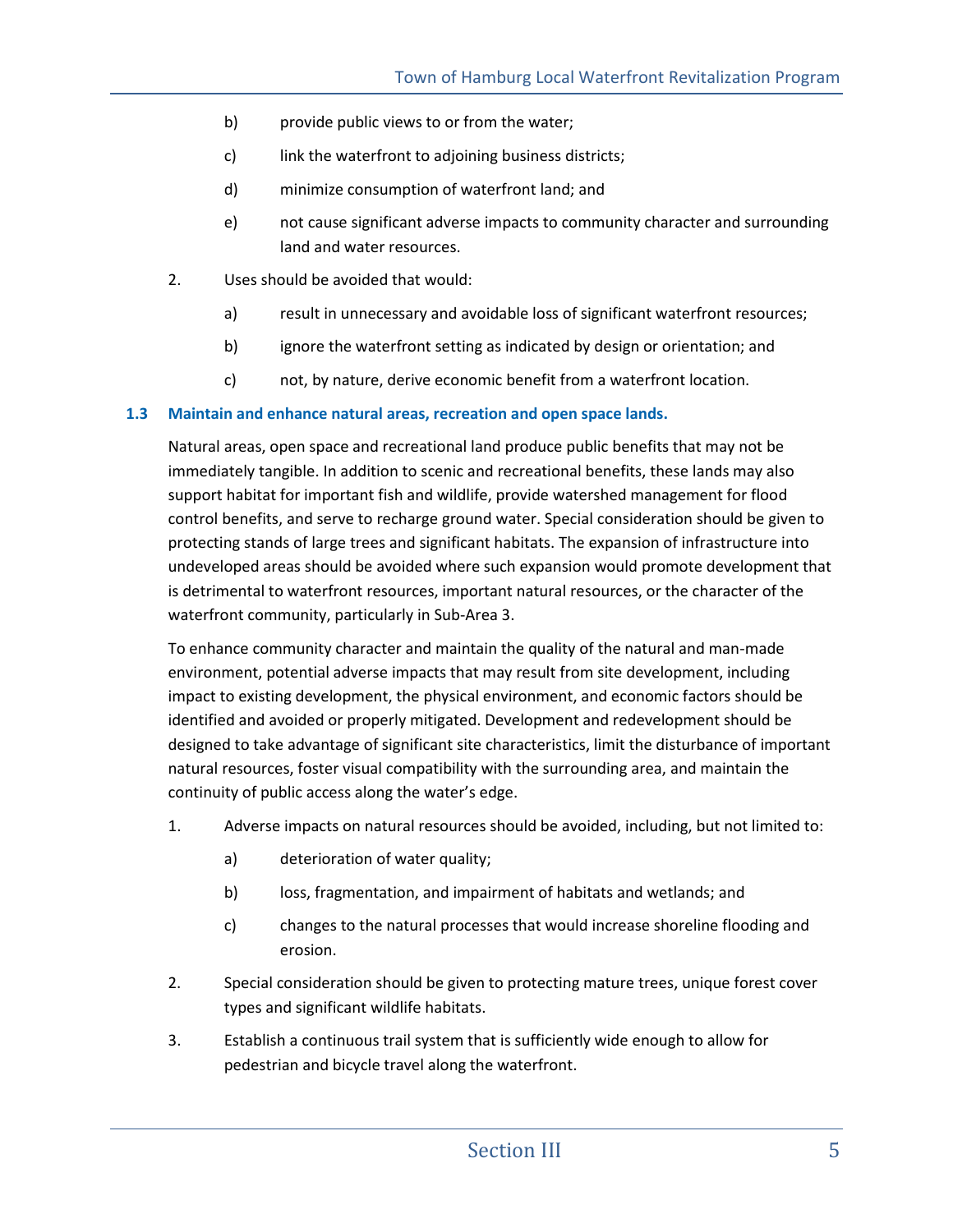4. The expansion of infrastructure into undeveloped areas should be avoided where such expansion would promote growth and development that would be detrimental to important natural resources or in any way impact or reduce opportunities for public recreation.

#### **1.4 Minimize the adverse impacts of new development or redevelopment on the waterfront.**

To enhance community character and maintain the quality of life along the waterfront in the Town of Hamburg, the potential adverse impacts of new development and redevelopment on existing land uses, the natural environment and the local economy should be properly assessed and mitigated, as required. Development should reflect the recognition of existing site characteristics, limit disturbance of land and water, and foster visual compatibility with surrounding areas. The size and scale of development or redevelopment should be compatible with the character of the surrounding area, the adjacent Lakefront and the Town as a whole.

Cumulative and secondary adverse impacts from development and redevelopment should be properly assessed and minimized. Cumulative impacts are the result of the incremental or increased impact of repetitive actions or activities when added to other past, present, or future actions or activities. Secondary impacts are those that are foreseeable, but occur at a later time or at a greater distance from the action, and are caused by an action or activity, whether directly or indirectly.

- 1. Potential economic impacts should be minimized as follows:
	- a) prevent deterioration of the waterfront and the surrounding area by eliminating derelict and dilapidated conditions;
	- b) avoid uses that detract from community character of the waterfront;
	- c) prevent the isolation of community uses and people from the waterfront; and
	- d) protect and enhance the economic base of the community and promote diverse economic activity.

#### **1.5 Protect and improve stable residential areas.**

The existing residential neighborhoods along the waterfront are important to the overall character community and economic functioning of the area. New uses in stable residential neighborhoods should be avoided when their size or scale would significantly impact the character of the area. New construction, redevelopment and associated screening, such as fences and landscaping, should not reduce or eliminate vistas that connect local residents or visitors to the waterfront or views that are otherwise important to the surrounding area.

Public access improvements should also be emphasized to better establish the connection between residential areas and the waterfront. Linkages are also important and should be created through the development of the waterfront trail system.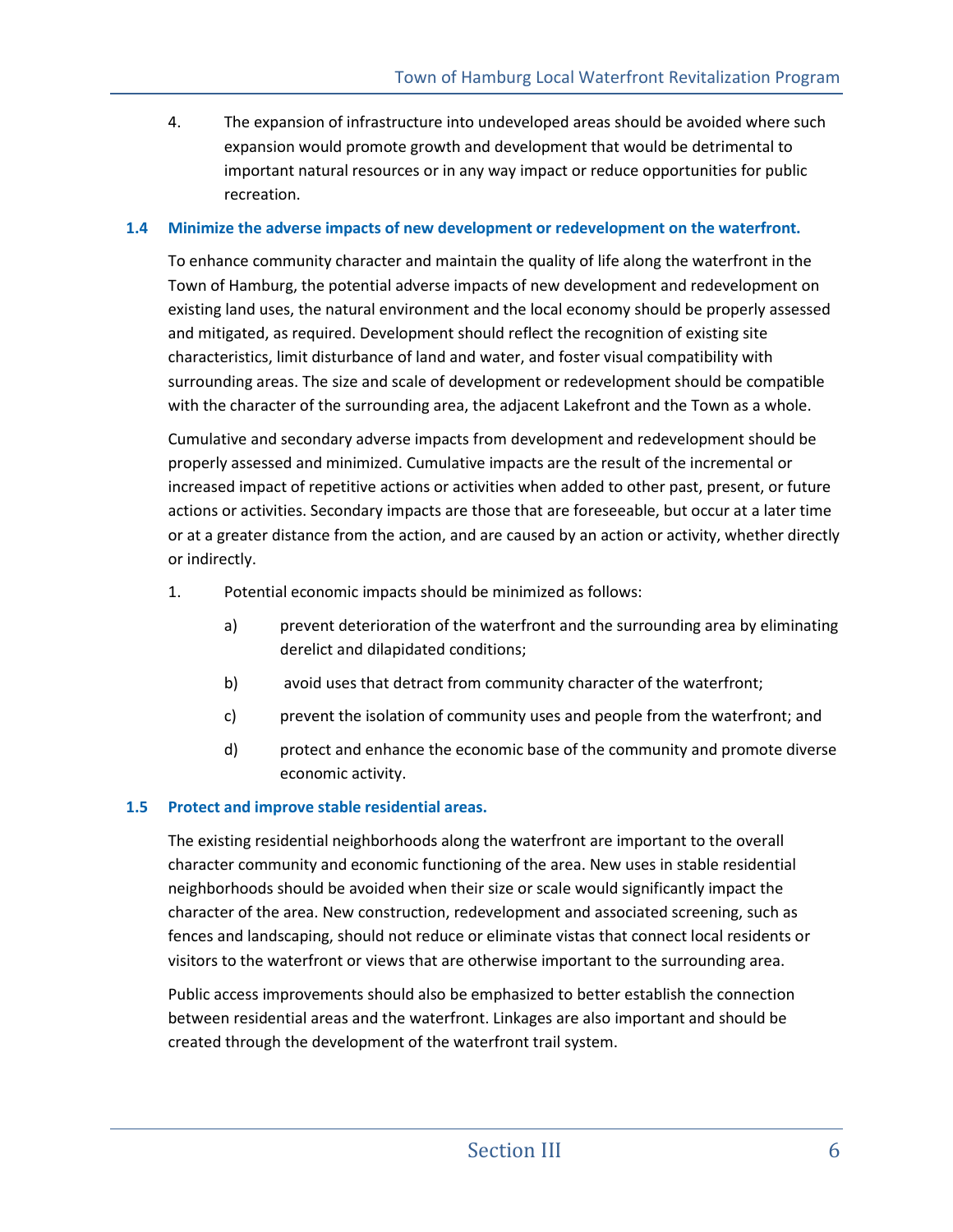### **POLICY 2**

#### **Preserve historic resources in the Town of Hamburg**

The historic resources in the Town of Hamburg are a reminder of the community's early development and its rich waterfront tradition. The northern portion of the waterfront also has a notable industrial heritage. Although there are no structures or landmarks that have received historic designation or that are listed on the State or National Register of Historic Place, there are historic structures of local significance. In addition, the New York State Archaeological Sensitivity Map (NYSOPRHP, 1992) identifies the entire Town of Hamburg as a zone of archaeological sensitivity, with three identified zones of potential archaeological significance. Lake Erie, in the Hamburg vicinity, also has a maritime history that should be recognized.

Historic resources that would be covered under this policy include those structures, districts, areas and sites that are listed or designated as follows:

- 1. any historic resource in a federal or state park established solely or in part to protect and preserve the resource;
- 2. any resource on, nominated to be on, or determined to eligible for listing on the National or State Register of Historic Places;
- 3. any cultural resource managed by the New York State Natural and Historic Preserve Trust or the New York State Natural Heritage Trust;
- 4. any archaeological resource that is on the inventories of archaeological sites maintained by the New York State Department of Education or the Office of Parks, Recreation and Historic Preservation; and
- 5. any locally designated historic or archaeological resources protected by a local law or ordinance.

Historic resources and archaeological sites are tangible links to the past development of the Town. They are important components in defining the community's distinctive identity and heritage. Therefore, the effective preservation of historic resources must also include efforts to restore and revitalize important resources, where appropriate. The intent of this policy is to preserve these resources in the Town of Hamburg.

In identifying those elements that are important in defining the character and value of an historic resource, designation information, available documentation and original research should be used. Important character-defining elements of the resource should be identified in terms of:

- a) time, place and use;
- b) materials, features, spaces and spatial relationships;
- c) setting within the physical surroundings and community; and
- d) association with historic events, people or groups.

The value of the historic resource should be determined as indicated by: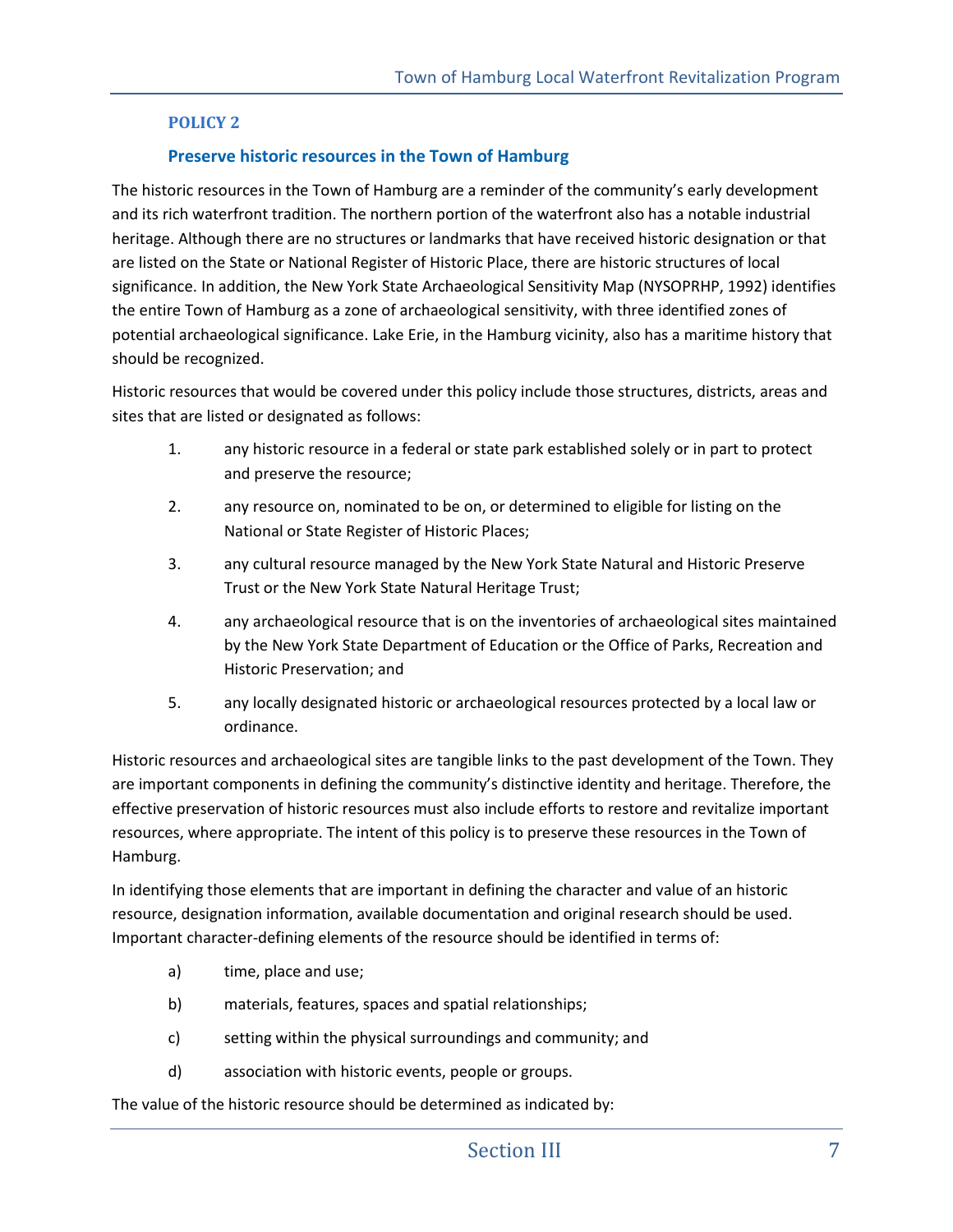- a) its membership within a group of related resources, that would be adversely impacted by the loss of any one of the group;
- b) the rarity of the resource in terms of the quality of its historic elements or in the significance of it as an example; or
- c) the significance of events, people or groups associated with the resource.

### **2.1 Maximize the preservation and retention of historic resources in the Town.**

- 1. Potential impacts to historic resources in the LWRA should be thoroughly evaluated through the environmental review process. All practical means should be utilized to preserve identified resources and mitigate or avoid potential adverse impacts.
- 2. The historic character of significant resources identified in the Town shall be preserved by protecting historic materials and features as follows:
	- a) evaluate the physical condition of important materials and features;
	- b) stabilize materials and features to prevent further deterioration;
	- c) protect important materials and features from inadvertent or deliberate removal or damage; and
	- d) ensure the protection of historic elements through a program of non-intrusive maintenance of important materials and features.
- 3. Repair historic materials and features using recognized preservation methods when physical condition warrants such repair.
- 4. Foster uses that maximize retention of the historic character of a resource and minimize alterations so as to preserve and retain the character of the structure.
	- a) Alterations should not obscure, destroy or radically change character defining spaces, materials, features or finishes in order to reduce adverse impacts to the resource.
	- b) Alterations may include selective removal of features that are not historic elements of the resource and its setting and that detract from the overall historic character of the resource.
	- c) Minimize potential negative impacts on the historic character of the resource due to necessary updates to systems in order to meet health and safety code requirements or to conserve energy.
	- d) In constructing new additions, use appropriate design and construction to minimize adverse impacts to historic character and allow for the visual compatibility of the new and old sections of structure.
- 5. The loss of historic resources or the historic character of the area shall be minimized when it is not possible to completely preserve the resource.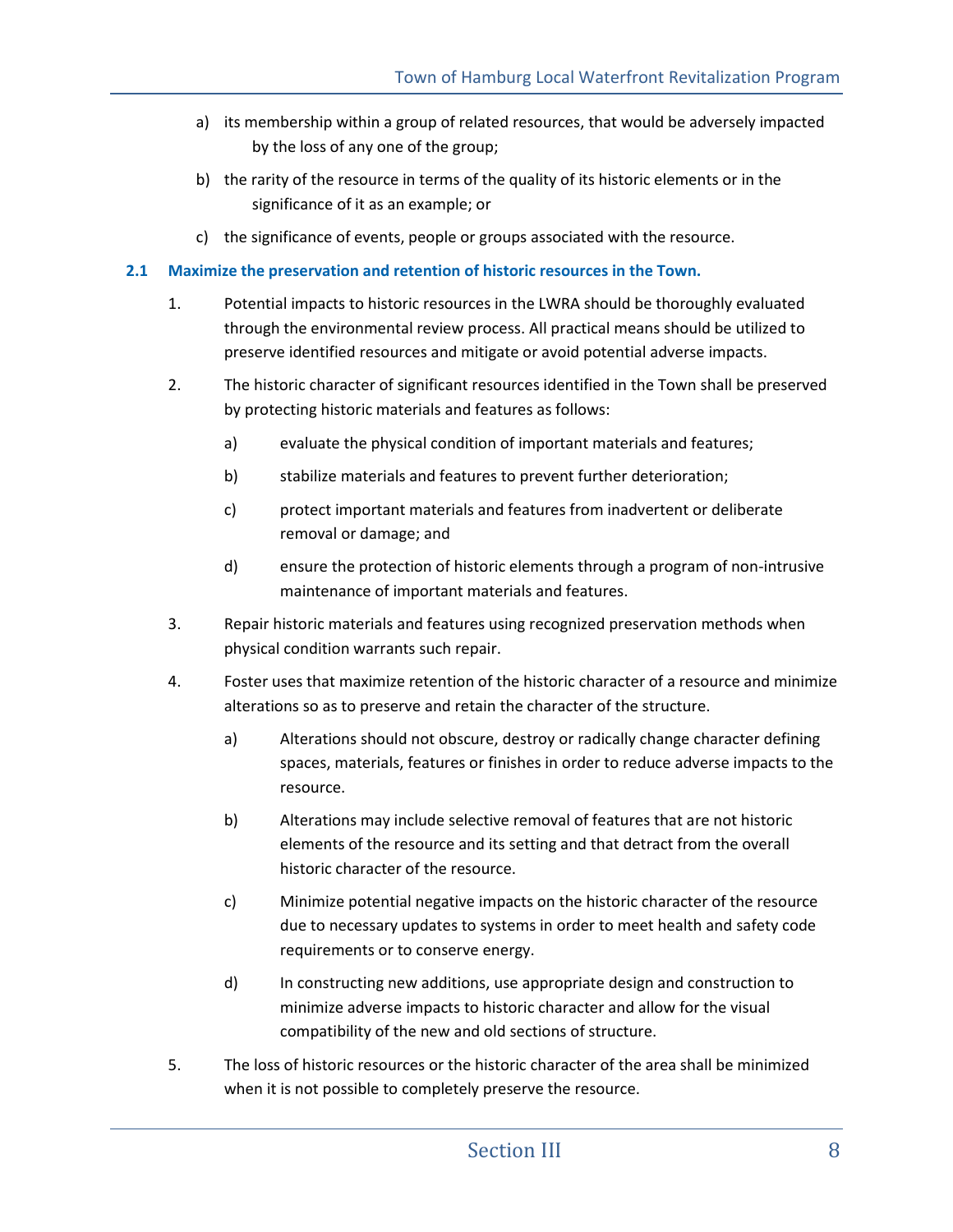- a) Historic structures should be relocated only when the resources cannot be preserved in place.
- b) Demolition of a resource should only be allowed where alternatives for retention are not feasible.
- 6. Avoid potential adverse impacts of development and redevelopment on adjacent or nearby historic resources.
	- a) Historic resources should be protected by ensuring that development is compatible with the historic character of the affected resource.
	- b) Potential development should be designed to a size, scale, proportion, mass and with a spatial relationship compatible with the historic resource.
	- c) Potential development should be designed using materials, features, forms, details, textures and colors compatible with similar features of the historic resource.
- 7. Limit adverse cumulative impacts on historic resources.
	- a) Minimize the potential adverse cumulative impact on an historic resource, which is a member of a group of related resources, that may be adversely impacted by the loss or diminution of any one of the members of the group.
	- b) Minimize the potential cumulative impacts of a series of otherwise minor interventions on an historic resource.
	- c) Minimize potential cumulative impacts from development adjacent to the historic resource.

## **2.2 Protect and preserve archaeological resources.**

- 1. Potential impacts to archaeological resources in the LWRA should be thoroughly evaluated through the environmental review process.
- 2. When a development action is proposed in the Town of Hamburg a cultural resource investigation will be conducted.
	- a) A site survey will be undertaken to determine the presence or absence of cultural resources in the project area.
	- b) If cultural resources are discovered as a result of the initial survey, a detailed evaluation will be conducted to provide adequate data to allow for a determination of the significance of the archaeological resources.
- 3. If the potential for impacts to an archaeological resource exists, adverse impacts shall be minimized by:
	- a) redesigning the project,
	- b) mitigating direct impacts on the resources, or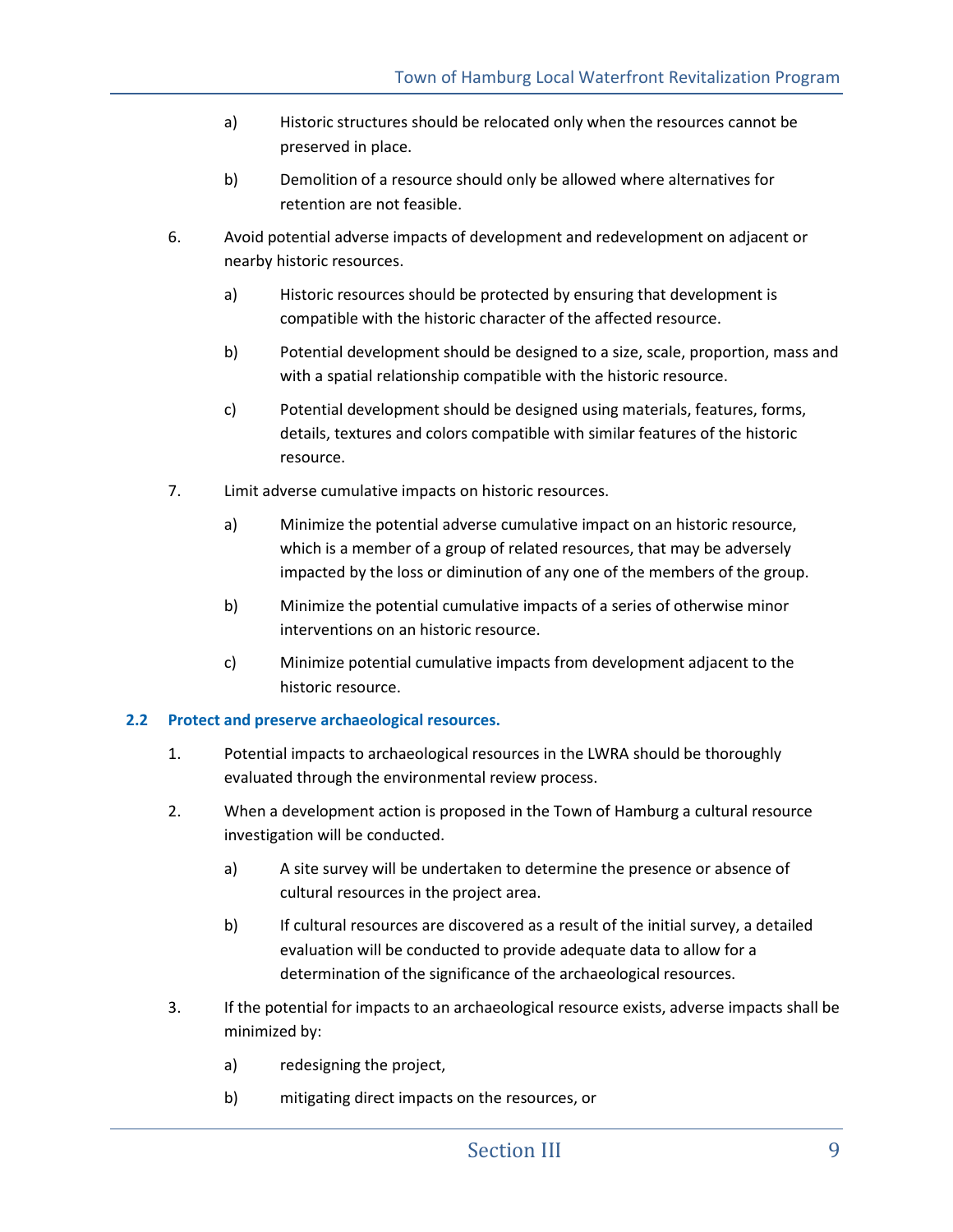- c) recovering significant data/resources prior to construction.
- 4. Disturbance or adverse impacts to any archaeological resources situated on or under lands owned by the State of New York shall be avoided. These resources may not be appropriated for private use.
- 5. With respect to activities that involve excavation in the Town of Hamburg, public agencies and utilities should contact the New York State Office of Parks, Recreation and Historic Preservation to determine appropriate protective measures for archaeological resources.

### **POLICY 3**

## **Enhance visual quality and protect outstanding scenic resources**

Waterfront landscapes possess inherent scenic qualities. The presence of water and the ever-changing views and visually interesting working landscape draw people to the water's edge. Due to their importance, scenic resources should be considered in balancing the wise use and conservation of the waterfront.

In the Town of Hamburg, the waterfront provides a diverse visual experience. Panoramic views of the Canadian shoreline and the City of Buffalo skyline are ever present. The Town is also known for its exceptional sunsets, which are viewed over the lake. For this reason, NYS Route 5 and Old Lake Shore Road are designated segments of the New York State Seaway Trail, which is a National Scenic By-way. In addition, views of the lake are enhanced by seasonal changes, and wetlands, shorelines in natural condition, and open space along the upland all contribute to scenic quality of the waterfront. The visual character and quality of Lake Erie and the Hamburg shoreline, including sufficient visual access, are important resources that should be enhanced and protected.

#### **3.1 Protect and improve the visual quality of the Town of Hamburg waterfront.**

The visual quality of the Town landscape is a major contributor to the community character of the Town of Hamburg. The Town includes the historic central business district, which is the strongest visual element, along with characteristic residential areas, the well-defined lake corridor, and open space. In addition, the Town contains a variety of cultural elements in the landscape. These resources should be protected and enhanced. Structures or activities that introduce visual interruptions to the natural landscape along the shoreline, such as intrusive artificial light sources or massive structural intrusions into open areas, should be avoided.

#### **3.2 Protect and enhance the visual quality of the Town business districts.**

The Town's business districts offer a special visual ambience that should be preserved and enhanced. Some of the structures in these districts are of local historic significance or are linked to the heritage of the area. Efforts should be made to improve and enhance the visual quality of the business districts through appropriate streetscape design, characteristic signage (unique to the area) and other aesthetic improvements. Such efforts would aid in boosting the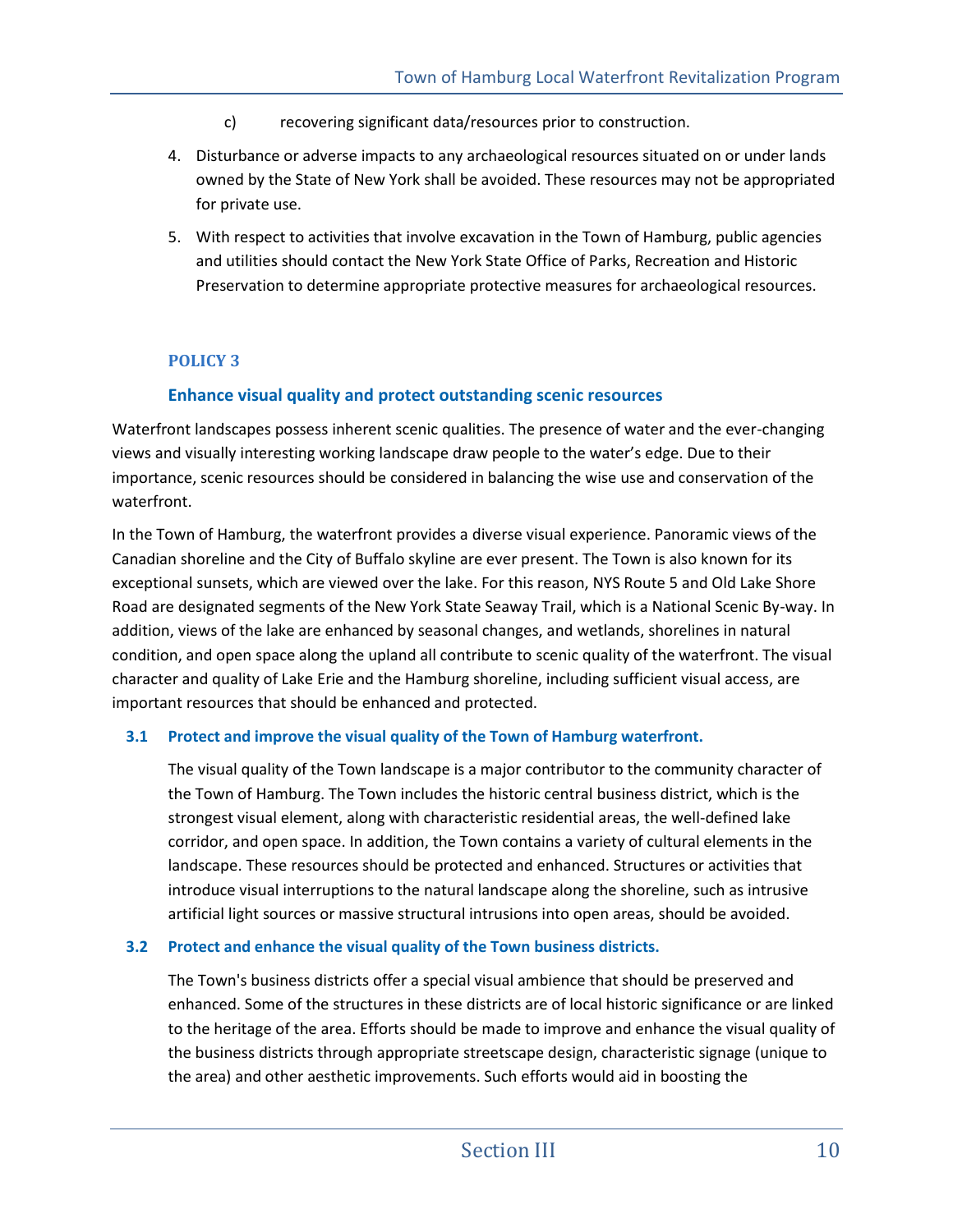attractiveness of these areas, thereby making them more inviting locations for tourism and economic activity, and improving their overall connection to the waterfront.

### **3.3 Identify and protect aesthetic values associated with recognized areas of high scenic quality.**

Recognized areas of high scenic quality include: designated Scenic Areas of Statewide Significance, designated scenic rivers, scenic roads, scenic by-ways and other governmentallyrecognized scenic resource areas; and areas designated under the Protection of Natural and Man-made Beauty regulations (ECL Article 49). A scenic by-way is a transportation route and adjacent area of particular scenic, recreational, cultural or archaeological characteristics that is managed to protect such characteristics and to encourage economic development through tourism and recreation.

NYS Route 5 and Old Lake Shore Road are designated sections of the New York State Seaway Trail, which is designated as a National Scenic By-way. A number of locally significant cultural and recreational resources are located along this corridor including, Woodlawn Beach State Park, the Town Beach, and the Seaway Trail Visitor's Center. In addition, there are many sections of these roadways that offer excellent views of Lake Erie, as well as Buffalo and Canada. In recognition of this designation and these resources, the following should be considered:

- 1. Efforts should be taken to improve views of the Lake Erie, where practicable, from these roadways.
- 2. Redevelopment along the shoreline that is situated adjacent to these roadways should not block views or cause additional visual obstruction of the waterfront.
- 3. Redevelopment along the shoreline that is situated adjacent to these roadways should be designed and oriented to enhance scenic vistas and the scenic quality of the surrounding area.
- 4. All signage installed along these roadways must be in conformance with 23 U.S. C. 131(c), which regulates billboards along designated scenic by-ways under the State's Scenic By-way program. (This prohibition also applies to scenic by-ways designated under the National program.)

# **NATURAL WATERFRONT RESOURCES**

## **POLICY 4**

## **Minimize the loss of life, structures and natural resources from flooding and erosion**

This policy seeks to protect life, structures and natural resources from the hazards of flooding and erosion. The policy reflects State flooding and erosion regulations and provides measures for the reduction of hazards and protection of resources. The Town of Hamburg contains flood zones that have been designated by the Federal Emergency Management Agency and are depicted on Maps 6A, 6B and 6C.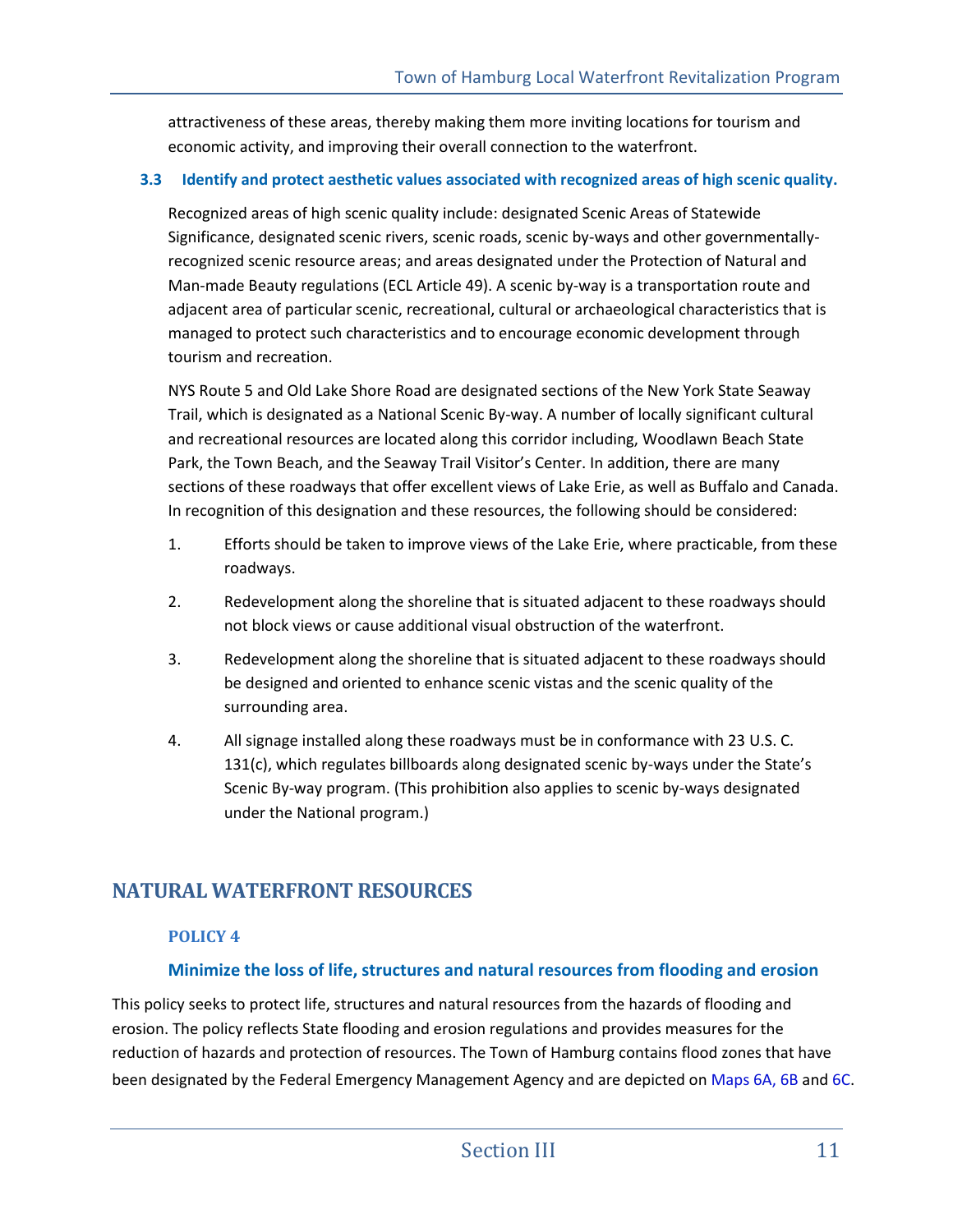The Town participates in the National Flood Insurance Program and development in the floodplain is regulated under Chapter 115 of the Town Code – Flood Damage Prevention. This law is designed to promote the public health, safety and general welfare and to minimize public and private losses due to flood conditions in specific areas, as designated on the Flood Insurance Rate Maps. Pursuant to Chapter 115, all construction and other development that is proposed within the regulated areas of special flood hazard requires a floodplain development permit from the Building Inspector – Code Enforcement Officer and must be in compliance with the standards outlined in the law (see Appendix A).

In the Town of Hamburg waterfront area, the provisions of this policy are applicable to the floodplain areas adjacent to the Lake Erie shoreline, Blasdell Creek, Rush Creek, Foster Brook, Berricks Creek, Wanakah Creek, Pinehurst Creek and 18-Mile Creek.

The entire shoreline of the Town is also designated as a Natural Protective Feature area by the NYSDEC and is subject to the requirements of Coastal Erosion Hazard Areas Act (Article 34 of the Environmental Conservation Law). The shoreline of the Town is impacted by the continuing erosive action of Lake Erie, in particular significant winter storm forces, and certain areas of the shoreline have been impacted to the degree that intervention has been required. The Town should continue to seek the technical assistance of the Army Corps. of Engineers to effectively remediate the bluffs along Old Lake Shore Road and to protect the Athol Springs area, as required, to promote public welfare and safety.

## **4.1 Minimize potential loss and damage by locating development and structures away from flooding and erosion hazards.**

- 1. Use hard structural erosion protection measures for control of erosion only where:
	- a) vegetative approaches to control erosion are not effective;
	- b) construction of a hard structure is the only practical design consideration and is essential to protecting upland uses;
	- c) the proposed hard structural erosion protection measures are limited to the minimum scale necessary and are based on sound engineering practices; and
	- d) practical vegetative methods have been included in the project design and implementation.
	- e) Adequate mitigation is provided and maintained to ensure that there is no adverse impact to adjacent property or to natural coastal processes and natural resources and, it undertaken by a private property owner, does not incur significant direct or indirect public costs.
- 2. Develop sediment and erosion control guidelines for the stream corridors that discharge to Lake Erie to improve water quality and minimize the need for dredging and associated disposal costs. Coordinate this effort with adjoining communities that lie within the watershed areas, in an effort to manage impacts resulting from actions undertaken in these areas.
- 3. Consider the development of a Town-wide erosion management strategy.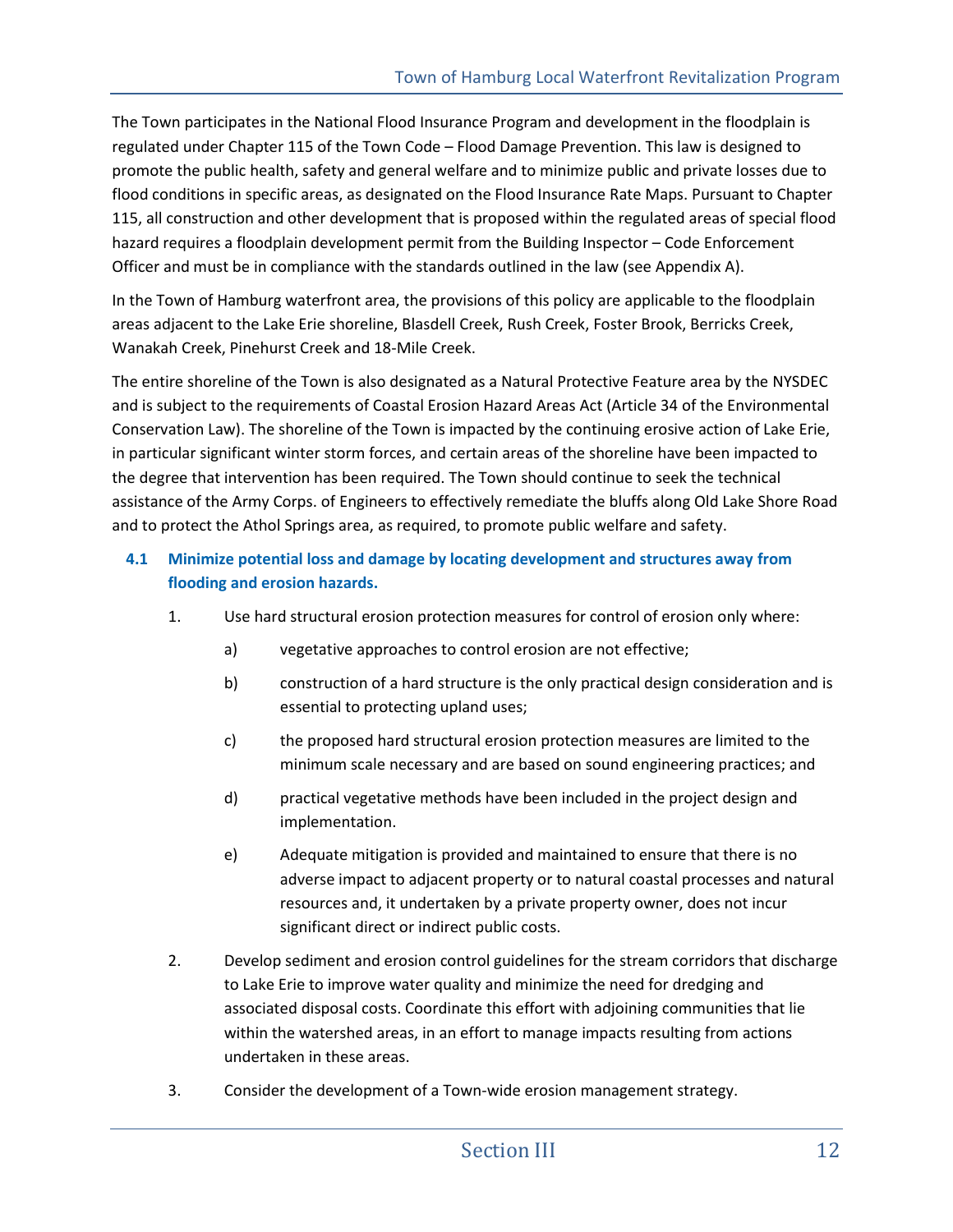- 4. Avoid developing new structures and uses, or reconstructing structures damaged by 50 percent or more of their value, in areas that are likely to be exposed to hazards unless:
	- a) the structure or use functionally requires a location along the shoreline or in coastal waters,
	- b) the new development would be located in an area of substantial public investment, or
	- c) the new structure or use is necessary for shoreline development that:
		- Reinforces or revitalizes areas along the waterfront that support important  $\bullet$ water-dependent uses or a concentration of mixed uses and other development (such as the inner harbor area), and
		- would not result in impairment of natural resources
- 5. Locate new structures that are not functionally dependent on a location on or in coastal waters, are not in areas of substantial public investment, or do not reinforce the role of a developed working waterfront, as far away from flooding and erosion hazards as possible.
	- a) No development is permitted in natural protective feature areas (nearshore, beaches, and wetlands as defined under 6 NYCRR Part 505), except as specifically allowed under the relevant portions of 6 NYCRR 505.8.
- 6. Where practical, the relocation of existing structures and development that are exposed to flooding hazards away from the hazard is preferred over maintaining structures and development in place. Maintaining existing development and structures in hazard areas may be warranted for:
	- a) structures that functionally require a location on the coast or in coastal waters,
	- b) water-dependent uses which, by the nature of the use, cannot avoid exposure to hazards; or
	- c) sites in areas with extensive public investment, public infrastructure, or major public facilities.
- 7. Provide public infrastructure in or near identified natural protective features only if the infrastructure:
	- a. is designed in a manner that will not impair the protective capacities of natural protective features; and
	- b. is designed to avoid or withstand damage from flooding and erosion.
- 8. In all areas of special flood hazards the following standards are required: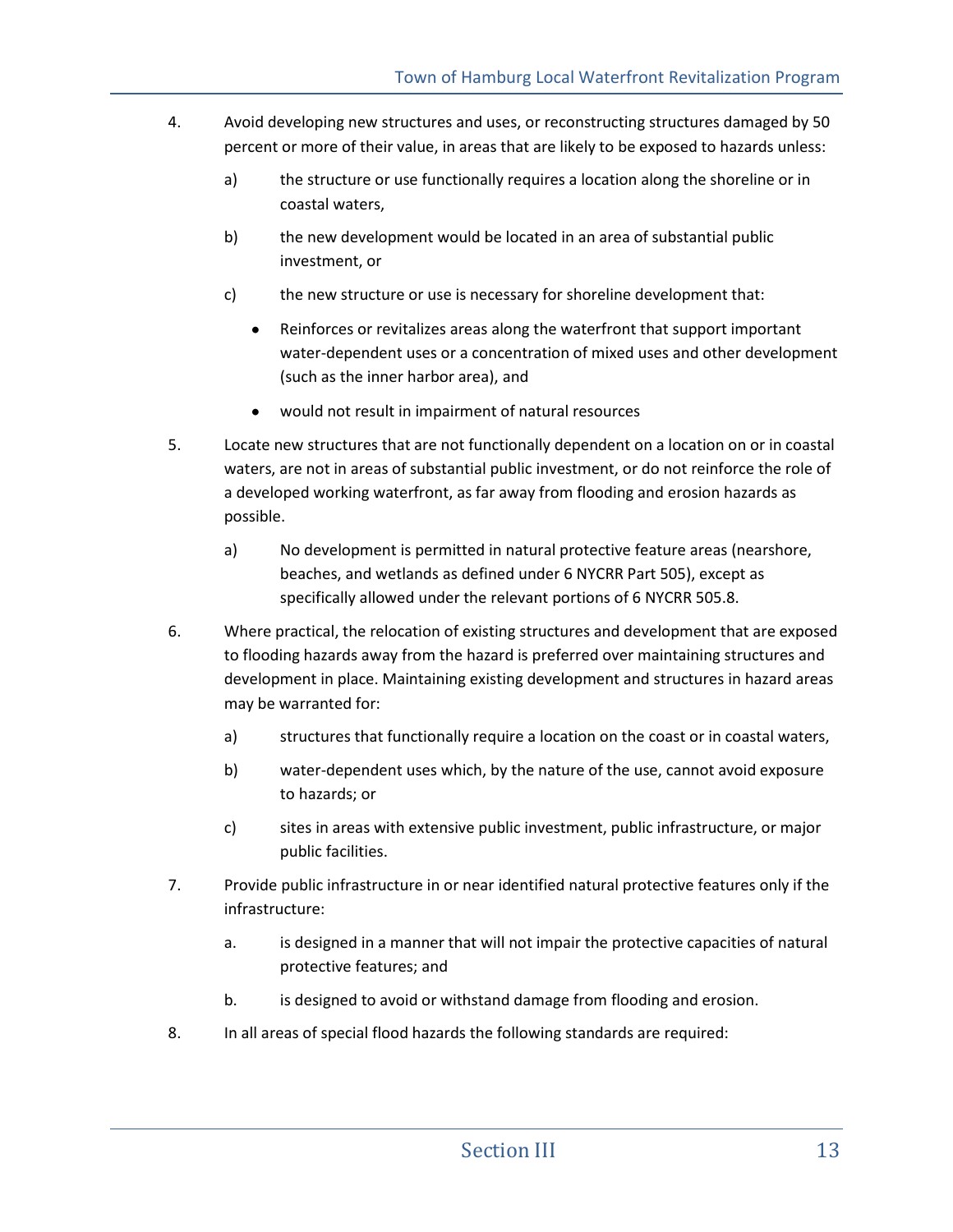### Anchoring

a) All new construction and substantial improvements shall be anchored to prevent floatation, collapse or lateral movement during the base flood. This requirement is in addition to applicable state and local anchoring requirements for resisting wind forces.

### Construction materials and methods

- a) All new construction and substantial improvements shall be constructed with materials and utility equipment resistant to flood damage.
- b) New construction and substantial improvements to structures shall be constructed using methods and practices that minimize flood damage.
- c) Enclosed areas with subgrade on all sides are considered basements and not permitted. For enclosed areas below the lowest floor of a structure within Zones A1 through A30, AE or AH, and also Zone A if the base flood elevation data are available, new and substantially improved structures shall have fully enclosed areas below the lowest floor that are usable solely for parking of vehicles, building access or storage in an area other than a basement and which are subject to flooding designed to automatically equalize hydrostatic flood forces on exterior walls by allowing for the entry and exit of floodwaters. Designs for meeting this requirement must either be certified by a licensed professional engineer or architect or meet or exceed the following minimum criteria:
	- A minimum of two openings having a total net area of not less than one square inch for every square foot of enclosed area subject to flooding,
	- the bottom of all such openings no higher than one foot above the lowest adjacent finished grade,
	- openings may be equipped with louvers, valves, screens or other coverings or devices, provided that they permit the automatic entry and exit of floodwaters.

#### **Utilities**

- a) Machinery and equipment servicing a building must either be elevated to or above the base flood level or designed to prevent water from entering or accumulating within the components during a flood. This includes heating, ventilating and air-conditioning equipment, hot-water heaters, appliances, elevator lift machinery and electrical junction and circuit breaker boxes. When located below the base flood level, a professional engineer's or architect's certification of the design is required.
- b) All new and replacement water supply systems shall be designed to minimize or eliminate infiltration floodwaters into the system.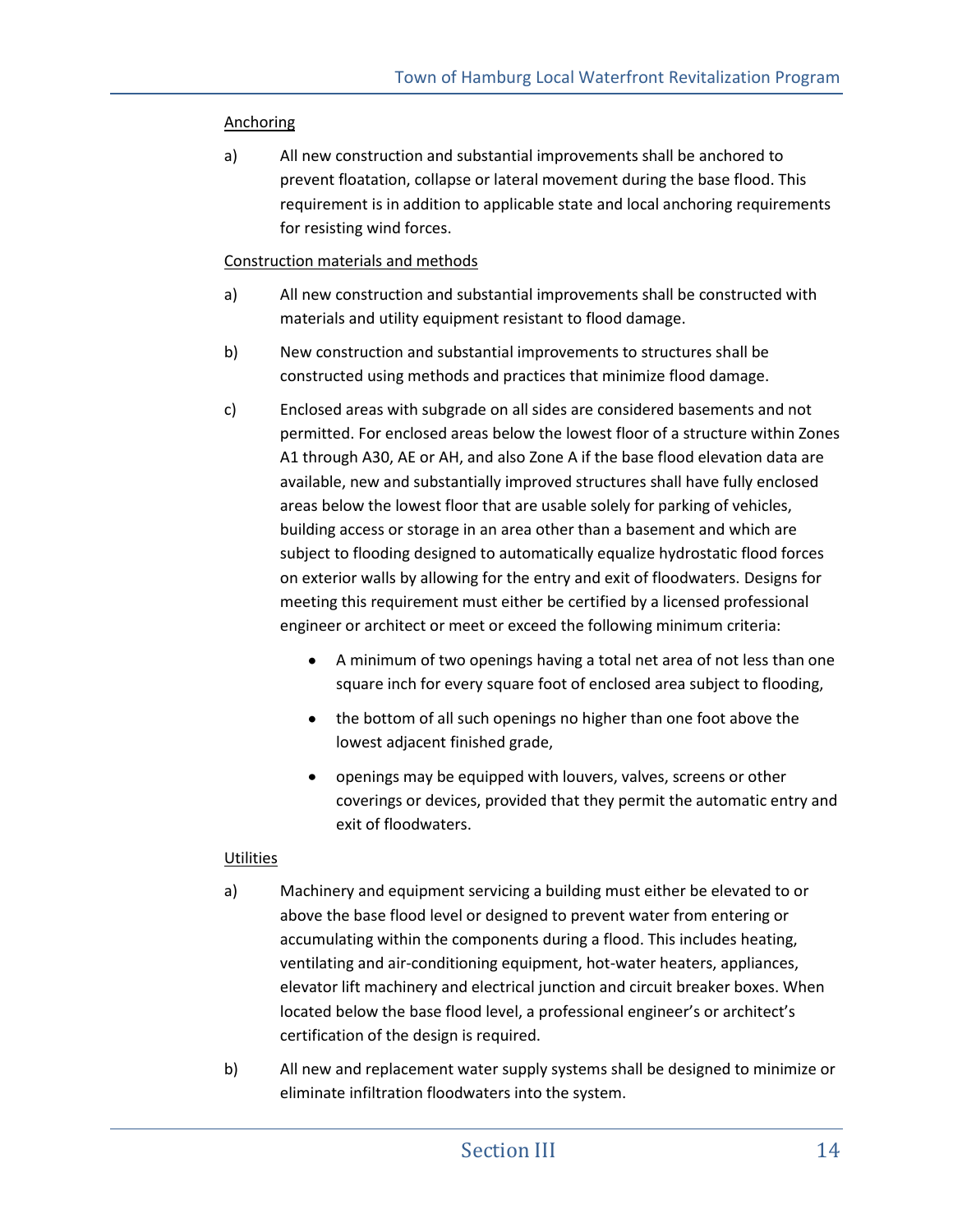- c) All new and replacement sanitary sewage systems shall be designed to minimize or eliminate infiltration of floodwaters. Sanitary sewer and storm drainage systems for buildings that have openings below the base flood elevation shall be provided with automatic backflow valves or other automatic backflow devices that are installed in each discharge line passing through a building's exterior wall.
- d) On-site waste disposal systems shall be located to avoid impairment to them or contamination from them during flooding.

### Subdivision proposals

- a) Proposals shall be consistent with the need to minimize flood damage.
- b) Public utilities and facilities, such as sewer, gas, electrical and water systems, shall be located and constructed to minimize flood damage.
- c) Adequate drainage shall be provided to reduce exposure to flood waters.

### Encroachments

- a) Within Zones A1 through A30 and AE, on streams without a regulatory floodway, no new construction, substantial improvements or other development (including fill) shall be permitted unless:
	- the applicant demonstrates that the cumulative effect of the proposed development, when combined with all other existing and anticipated development, will not increase the water surface elevation of the base flood more than one foot at any location; or
	- the Town of Hamburg agrees to apply to the Federal Emergency Management (FEMA) for a conditional Flood Insurance Rate Map (FIRM) revision, FEMA approval is received, and the applicant provides all necessary data, analyses and mapping and reimburses the Town of Hamburg for all fees and other costs in relation to the application. The applicant must also provide all data, analyses and mapping and reimburse the Town of Hamburg for all costs related to the final map revision.
- b) On streams with a regulatory floodway, as shown on the Flood Boundary and Floodway Map or the FIRM adopted in Section 115-6 of the Flood Damage Prevention Law, no new construction, substantial improvements or other development in the floodway (including fill) shall be permitted unless:
	- a technical evaluation by a licensed professional engineer shows that such an encroachment shall not result in any increase in flood levels during occurrence of the base flood; or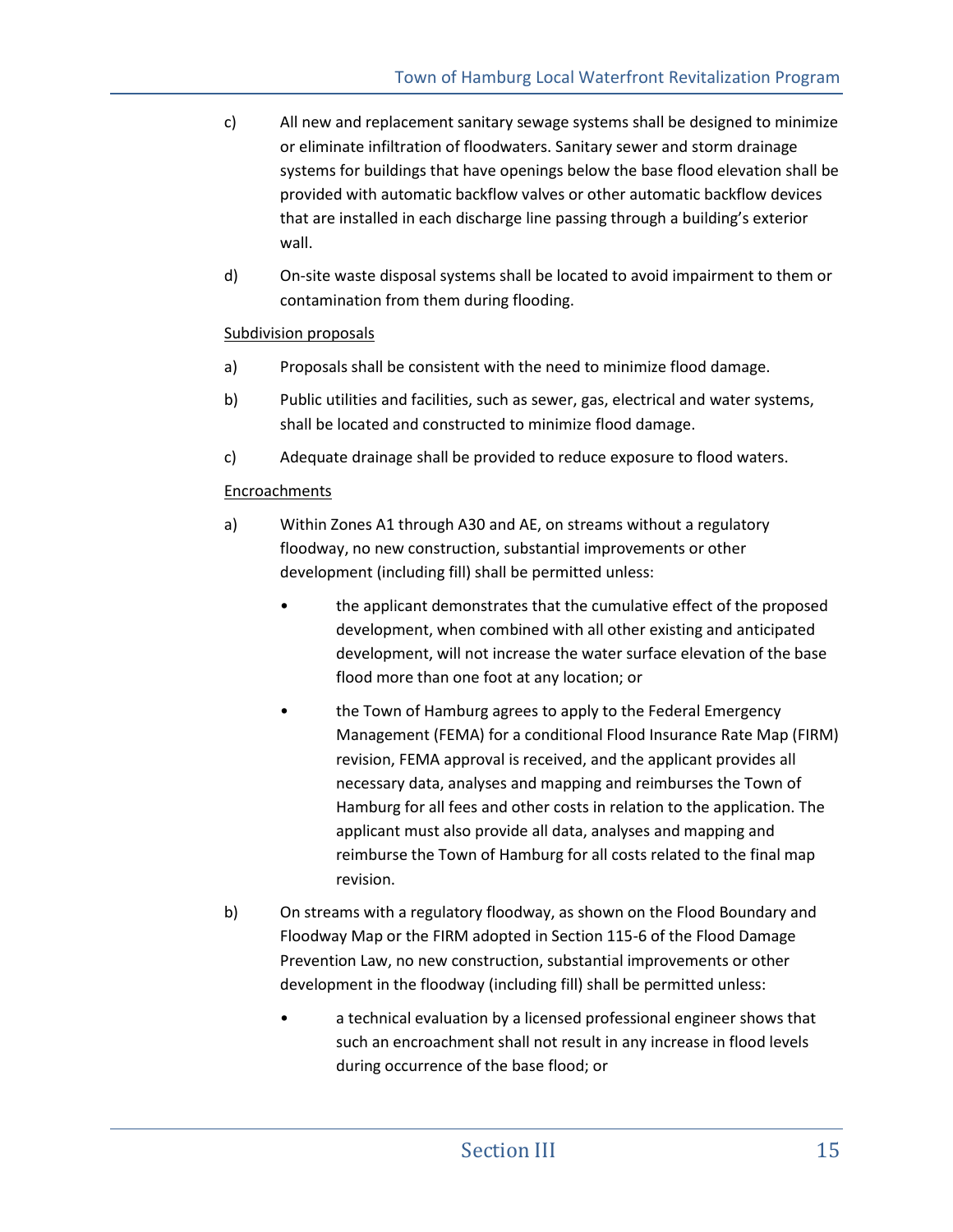• the Town of Hamburg agrees to apply to FEMA for a conditional FIRM revision, FEMA approval is received, and the applicant provides all necessary data, analyses and mapping and reimburses the Town of Hamburg for all fees and other costs in relation to the application. The applicant must also provide all data, analyses and mapping and reimburse the Town of Hamburg for all costs related to the final map revision.

### Elevation for Residential structures

- a) Within Zones A1 through A30, AE and AH, and also Zone A if the base flood elevation data are available, new construction and substantial improvements shall have the lowest floor (including basement) elevated to or above one foot above the base flood level.
- b) Within Zone A, when no base flood elevation data are available, new and substantially improved structures shall have the lowest flood (including basement) elevated at least three feet above the highest adjacent grade.
- c) Within Zone AO, new and substantially improved structures shall have the lowest floor (including basement) elevated above the highest adjacent grade at least as high as one foot more than the depth number specified in feet on the FIRM (at least two feet if not depth number is specified).
- d) Within Zones AH and AO, adequate drainage paths are required to guide floodwaters around and away from proposed structures on slopes.

#### Nonresidential structures

- a) Within Zones A1 through A30, AE and AH, and also Zone A if the base flood data are available, new construction and substantial improvements of any nonresidential structure, together with attendant utility and sanitary facilities, shall either:
	- have the lowest floor, including basement or cellar, elevated to or above one foot above the base flood elevation; or
	- be flood-proofed so that the structure is watertight below one foot above the base flood level with walls substantially impermeable to the passage of water. All structural components located below the base flood level must be capable of resisting hydrostatic and hydrodynamic loads and the effects of buoyancy.
- b) Within Zone AO, new construction and substantial improvements of nonresidential structures shall:
	- have the lowest floor (including basement) elevated above the highest adjacent grade at least as high as one foot more than the depth number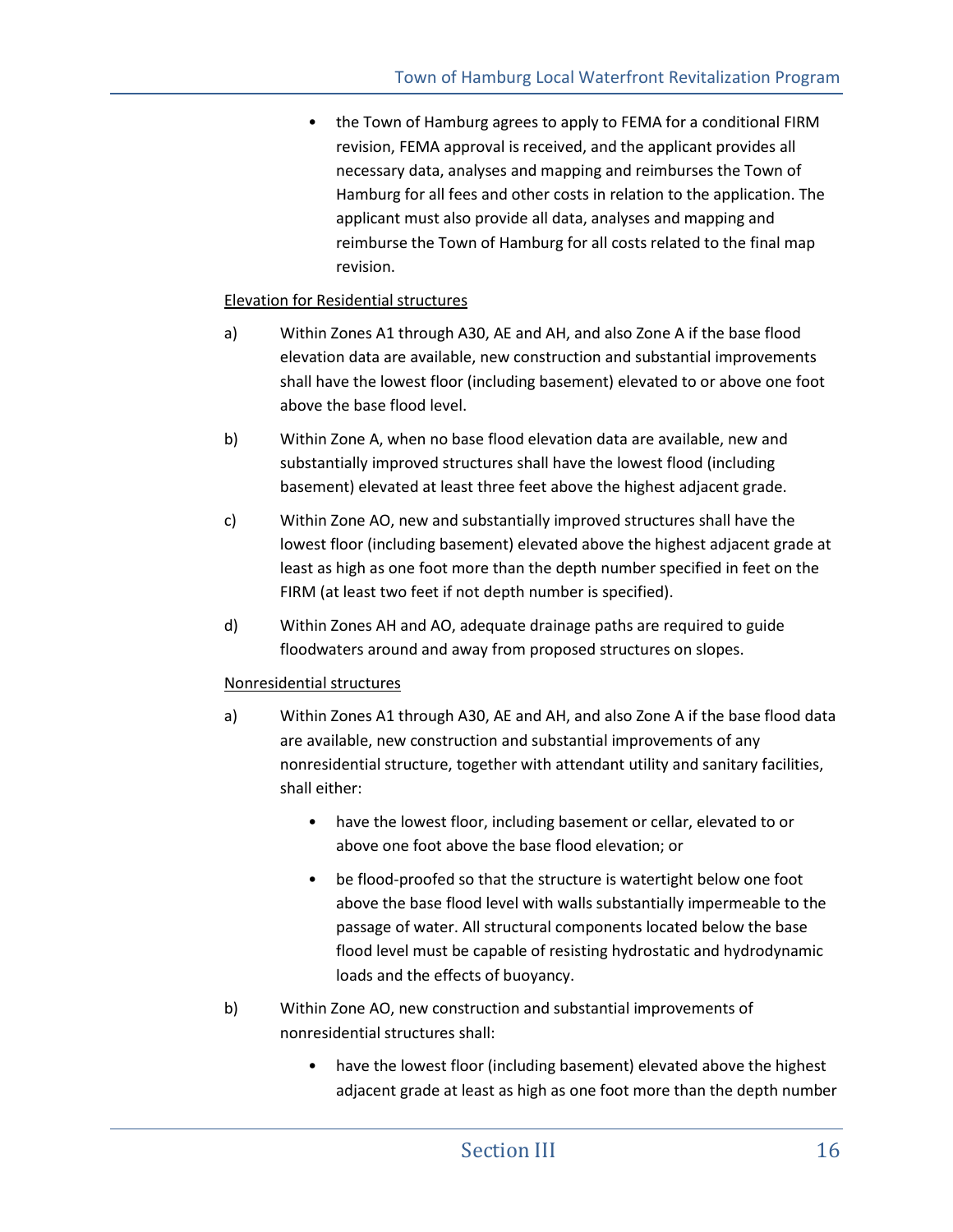specified in feet on the FIRM (at least two feet if no depth number is specified); or

- together with attendant utility and sanitary facilities, be completely flood-proofed to that level to meet the flood-proofing standard specified under a) above.
- c) If the structure is to be flood-proofed, a licensed professional engineer or architect shall develop and/or review structural design, specifications and plans for construction. A flood-proofing certificate or other certification shall be provided to the local administrator who certifies that the design and methods of construction are in accordance with accepted standards of practice for meeting the provisions of a) above, including the specified elevation (in relation to mean sea level) to which the structure is to be flood-proofed.
- d) Within Zones AH and AO, adequate drainage paths are required to guide floodwaters around and away from proposed structures on slopes.
- e) Within Zone A, when no base flood elevation data are available, the lowest floor (including basement) shall be elevated at least three feet above the highest adjacent grade.

### Manufactured homes and recreational vehicles

- a) Recreational vehicles placed on sites within Zones A1 through A30, AE and AH shall either be on site fewer than 180 consecutive days, be fully licensed and ready for highway use or meet the requirements for manufactured homes, as outlined below. A recreational vehicle is ready for highway use of it is on its wheels or jacking system, is attached to the site only by quick disconnect type utilities and security devices and has no permanently attached additions.
- b) A manufactured home that is placed or substantially improved in Zones A1 through A30, AE and AH that is on a site either outside of an existing manufactured home park or subdivision, in a new manufactured home park or subdivision, in an expansion to an existing manufactured home park or subdivision, or in an existing manufactured home park or subdivision, on which a manufactured home has incurred substantial damage as the result of a flood, shall be elevated on a permanent foundation such that the lowest floor is elevated to or above one foot above the base flood elevation and is securely anchored to an adequately anchored foundation system to resist flotation, collapse and lateral movement. Elevation on piers consisting of dry stacked blocks is prohibited. Methods of anchoring may include but are not limited to use of over-the-top or frame ties to ground anchors.
- c) A manufactured home to be placed or substantially improved in Zone A1 through A30, AE and AH in an existing manufactured home part or subdivision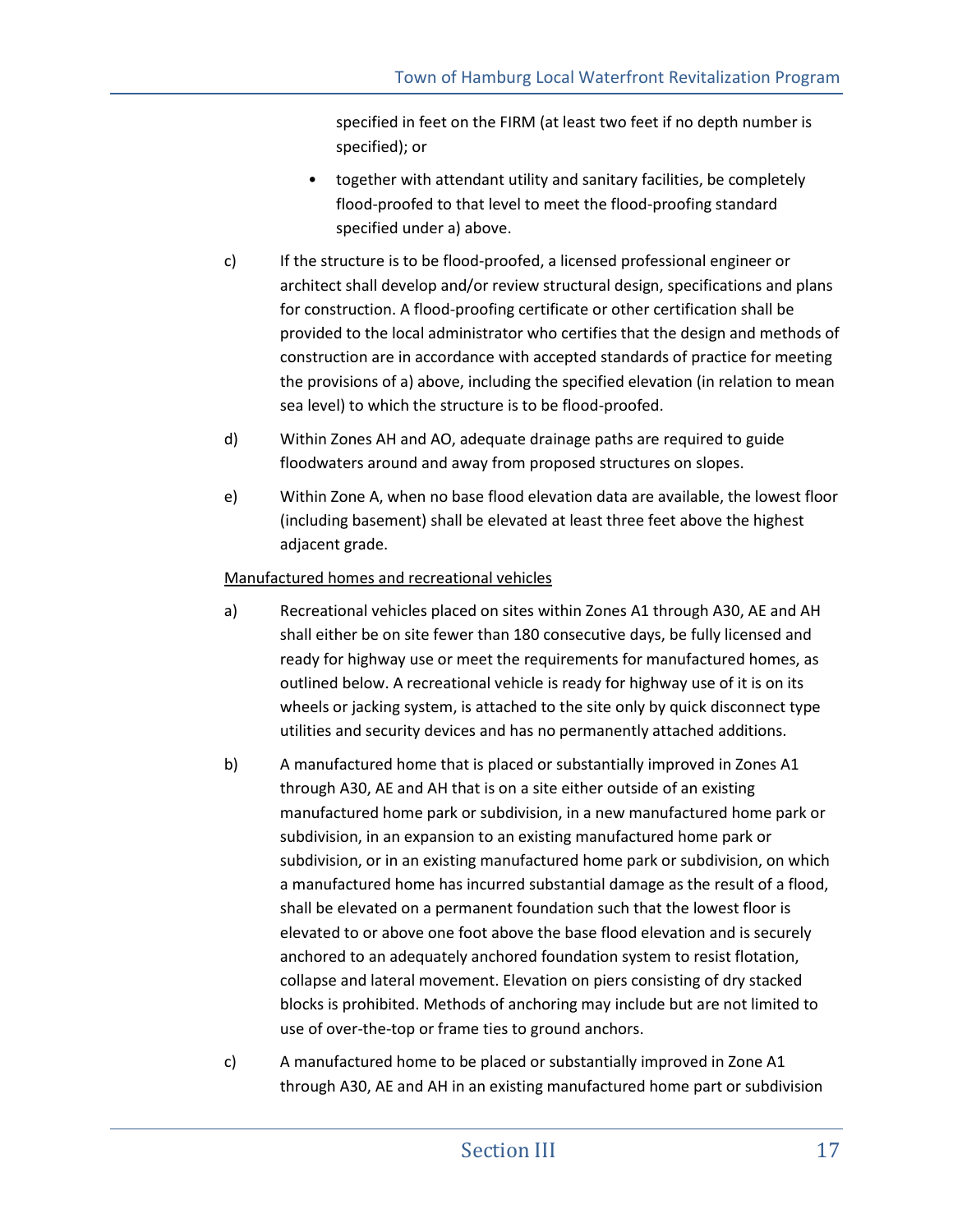that is not to be placed on a site on which a manufactured home has incurred substantial damage shall be elevated in a manner such as required in b) or elevated such that the manufactured home chassis is supported by reinforced piers or other foundation elements of at least equivalent strength that are no less than 36 inches in height above the lowest adjacent grade and are securely anchored to an adequately anchored foundation system to resist flotation, collapse or lateral movement. Elevation piers consisting of dry stacked blocks is prohibited.

- d) Within the A Zone, when no base flood elevation data are available, new and substantially improved manufactured homes shall be elevated such that the manufactured home chassis is supported by reinforced piers or other foundation elements of at least equivalent strength that are no less than 36 inches in height above the lowest adjacent grade and rare securely anchored to an adequately anchored foundation system to resist flotation, collapse or lateral movement. Elevation on piers consisting of dry stacked blocks is prohibited.
- e) Within Zone AO, the floor shall be elevated above the highest adjacent grade at least as high as one foot more than the depth number specified on the FIRM enumerated in Section 115-6 of the Flood Damage Prevention Law (at least two feet if no depth number is specified). Elevation on piers consisting of dry stacked blocks is prohibited.

## **4.2 Protect public lands and public trust lands and the use of these lands when undertaking all erosion or flood control projects**

- 1. Retain ownership of public trust lands that have become upland areas due to fill or accretion resulting from erosion control projects.
- 2. Avoid losses or likely losses of public trust lands or use of these lands, including public access along the shore, which can be reasonably attributed to or anticipated to result from erosion protection structures.
- 3. Provide and maintain compensatory mitigation of unavoidable impacts to ensure that there is no adverse impact to adjacent property, to natural resources, or to public trust lands and their use.

## **4.3 Expend public funds for the management or control of flooding only in areas that will result in proportionate public benefit.**

Give priority in the expenditure of public funds to actions that will protect public health and safety, mitigate past flooding and erosion impacts, protect areas of intensive development, and protect substantial public investment (land, infrastructure, facilities).

- 1. The expenditure of public funds for flooding and erosion control projects:
	- a) should be limited to those circumstances where public benefits exceed public costs;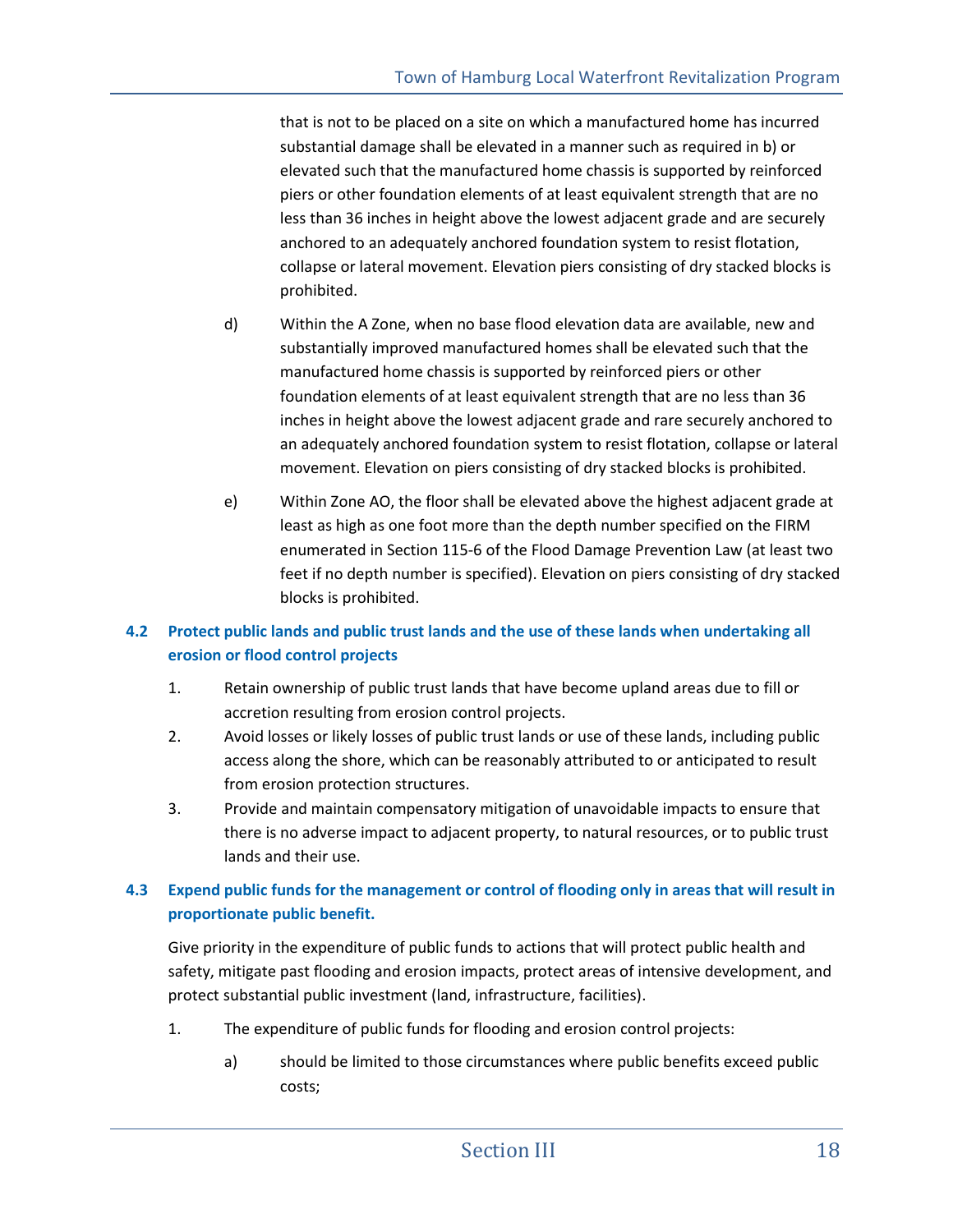- b) is prohibited for the exclusive purpose of flooding and erosion protection for private development; and
- c) may be apportioned among each level of participating governmental authority according to the relative public benefit accrued.
- d) Factors to be used in determining public benefits attributable to the proposed flood or erosion control measure include the:
	- Economic benefits derived from protection of public infrastructure and investment and protection of water-dependent commerce.
	- Extent of public infrastructure investment.
	- Extent of existing or potential public use.

The application of these factors indicate that public expenditure for erosion and flood control projects may be warranted in developed centers.

## **4.4 Manage navigation infrastructure to limit adverse impacts on coastal processes**

Design channel construction and maintenance to prevent destabilization of adjacent areas by:

- 1. Using dredging setbacks from established channel edges and designing finished slopes to ensure their stability.
- 2. Locating channels away from erodible features, where feasible.
- 3. Preventing adverse alteration of basin hydrology.

Manage harbor operations and vessel speeds to prevent shoreline erosion from increased wave activity.

## **POLICY 5**

## **Protect and improve water resources**

The purpose of this policy is to protect the quality and quantity of surface water in the Town of Hamburg, including Lake Erie, Blasdell Creek, Rush Creek, Foster Brook, Berricks Creek, Wanakah Creek, Pinehurst Creek, Eighteen Mile Creek and their tributary streams. Water quality considerations include the management of both point and non-point source pollution. Water quality protection and improvement must be accomplished by managing new, and remediating existing, sources of water pollution.

## **5.1 Prohibit direct or indirect discharges that would cause or contribute to the contravention of water quality standards and targets in local surface waters.**

- 1. Prevent point source discharges to the surface waters of Lake Erie and local creeks and streams, and manage or avoid land uses that would:
	- a) exceed discharge limits specified by State Pollution Discharge Elimination System (SPDES) permits for industrial and municipal discharges.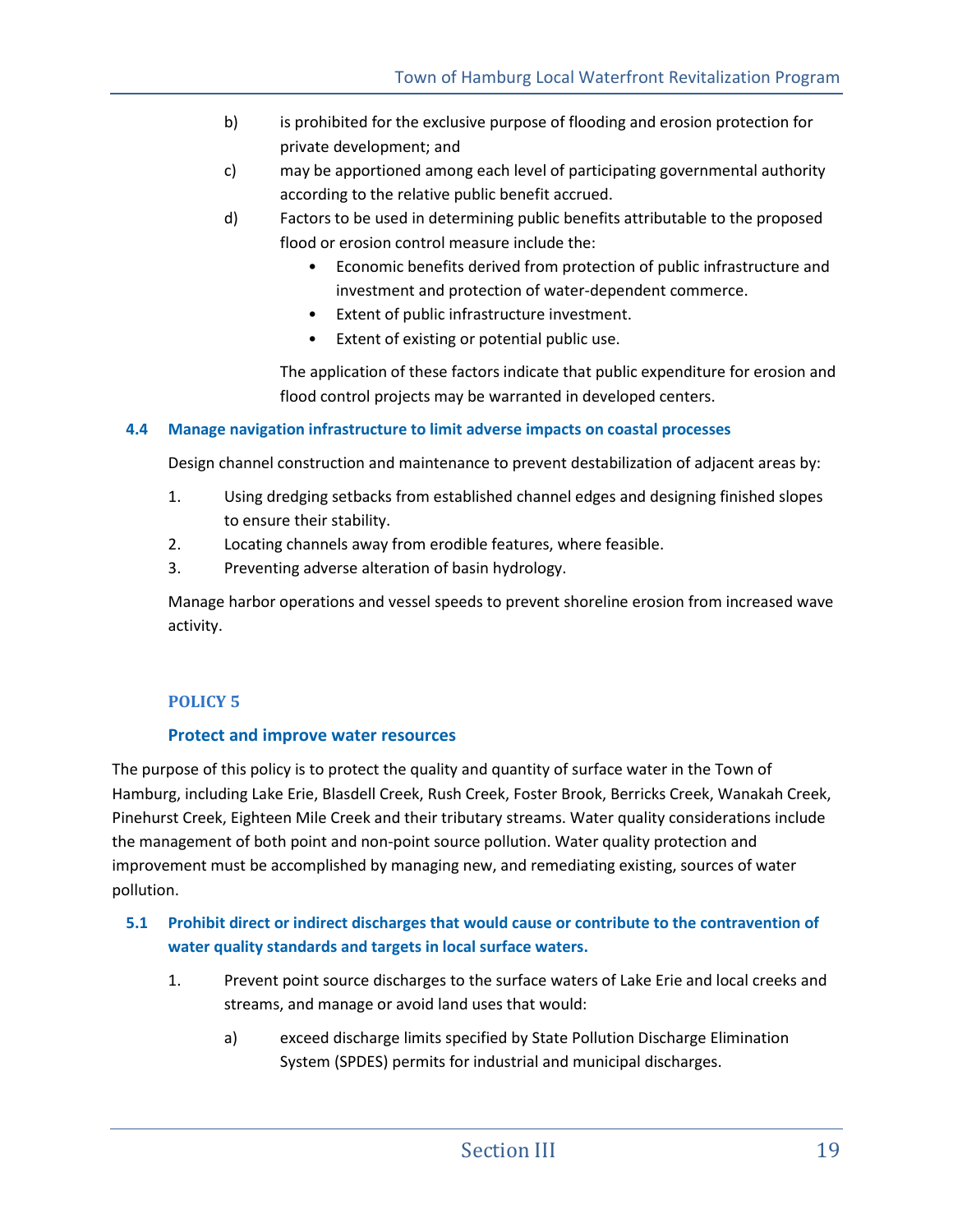- b) exceed established and applicable effluent requirements or cause or contribute to the contravention of water quality classifications and use standards; or
- c) materially and adversely affect the quality of receiving waters.
- 2. Ensure effective treatment of sanitary waste and industrial discharges by:
	- a) maintaining efficient operation of sanitary wastewater and industrial waste treatment facilities;
	- b) providing, at a minimum, effective secondary treatment for sanitary sewage;
	- c) modifying existing sewage treatment facilities to provide improved nitrogen removal capacity;
	- d) incorporating treatment beyond secondary, when funding is available to the extent economically feasible, with particular focus placed on nitrogen removal, as part of new or upgraded wastewater treatment plant design;
	- e) reducing demand on treatment facilities by:
		- reducing infiltration of excess water in collection and transport systems,
		- eliminating unauthorized collection system hookups,
		- pre-treating industrial waste,
		- limiting discharge volumes and pollutant loadings to or below authorized levels,
		- requiring the installation of low-flow water conservation fixtures in all new development and when replacing fixtures in existing development; and
	- f) controlling and reducing the loadings of toxic materials into the surface waters of the Lake, creeks and streams by including limits on toxic metals as part of wastewater treatment plant effluent permits and by enforcing existing pretreatment requirements.
	- g) Reducing or eliminating combined sewer overflows.
	- h) Providing and managing on-site wastewater disposal (septic) systems by:
		- using on-site systems only when impractical to connect with a public sewer system;
		- protecting surface and groundwater against contamination from pathogens and excessive nutrient loading by keeping septic effluent separated from these resources and by providing adequate treatment of septic effluent; and
		- encouraging evaluation and implementation of alternative or innovative onsite sanitary waste systems and technologies to remediate systems that currently do not adequately treat or separate effluent.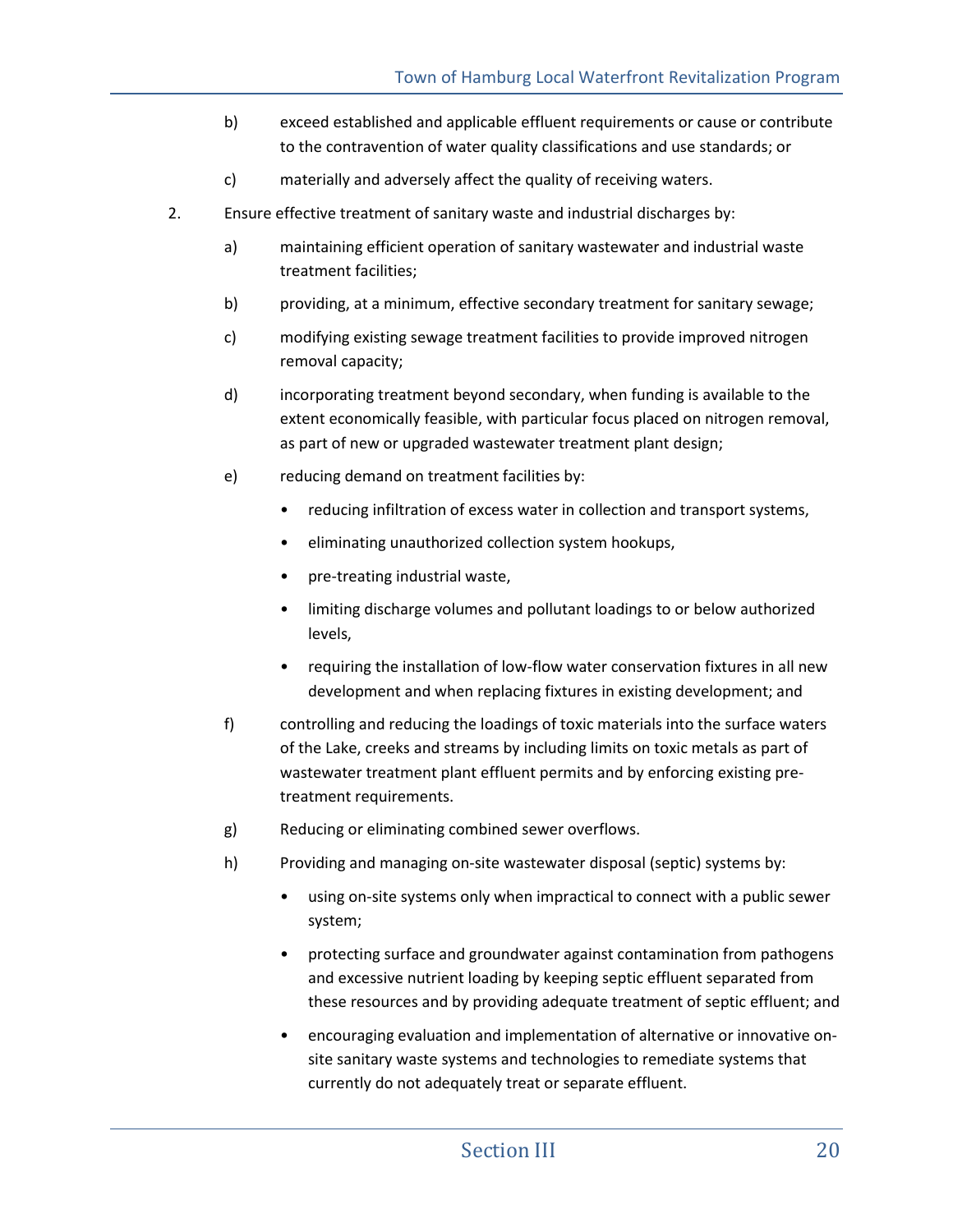## **5.2 Minimize non-point source pollution of local surface waters and manage activities that cause non-point source pollution.**

- 1. Minimize sources of non-point source pollution to local surface waters by using the following approaches, which are presented in order of priority.
	- a) Limit or eliminate non-point sources of pollution by:
		- reducing or eliminating the introduction of materials that may contribute to non-point source pollution;
		- prohibiting the outdoor or uncontained storage of materials that may contribute to the pollution of surface or groundwater in the waterfront area;
		- minimizing activities that would increase off-site stormwater runoff and the transport of pollutants;
		- controlling and managing stormwater runoff to minimize the transport of pollutants, restore (to the greatest extent possible) degraded natural stormwater runoff conditions, and achieve a no-net increase of runoff where unimpaired stormwater runoff conditions exist;
		- retaining or establishing vegetation to maintain or provide soil stabilization and filtering capacity;
		- preserving natural hydrological conditions to maintain natural surface water flow characteristics and retain natural watercourses and drainage systems (where present); and
		- where natural drainage systems are absent or incapable of handling the anticipated runoff demands, developing open vegetated drainage systems as a preferred approach, with long and indirect flow paths to decrease peak runoff flows, and using closed drainage systems only where site constraints and stormwater flow demands make open systems infeasible.
- 2. Reduce pollutant loads to surface waters by managing unavoidable non-point sources and using appropriate best management practices as determined by site characteristics, design standards, operational conditions, and maintenance programs.

## **5.3 Reduce non-point source pollution using management measures appropriate to specific land use or pollution source categories.**

- 1. Urban land uses
	- a) For new development, manage total suspended solids in runoff to remain at predevelopment loading levels.
	- b) For site development, limit activities that increase erosion or the amount or velocity of stormwater runoff.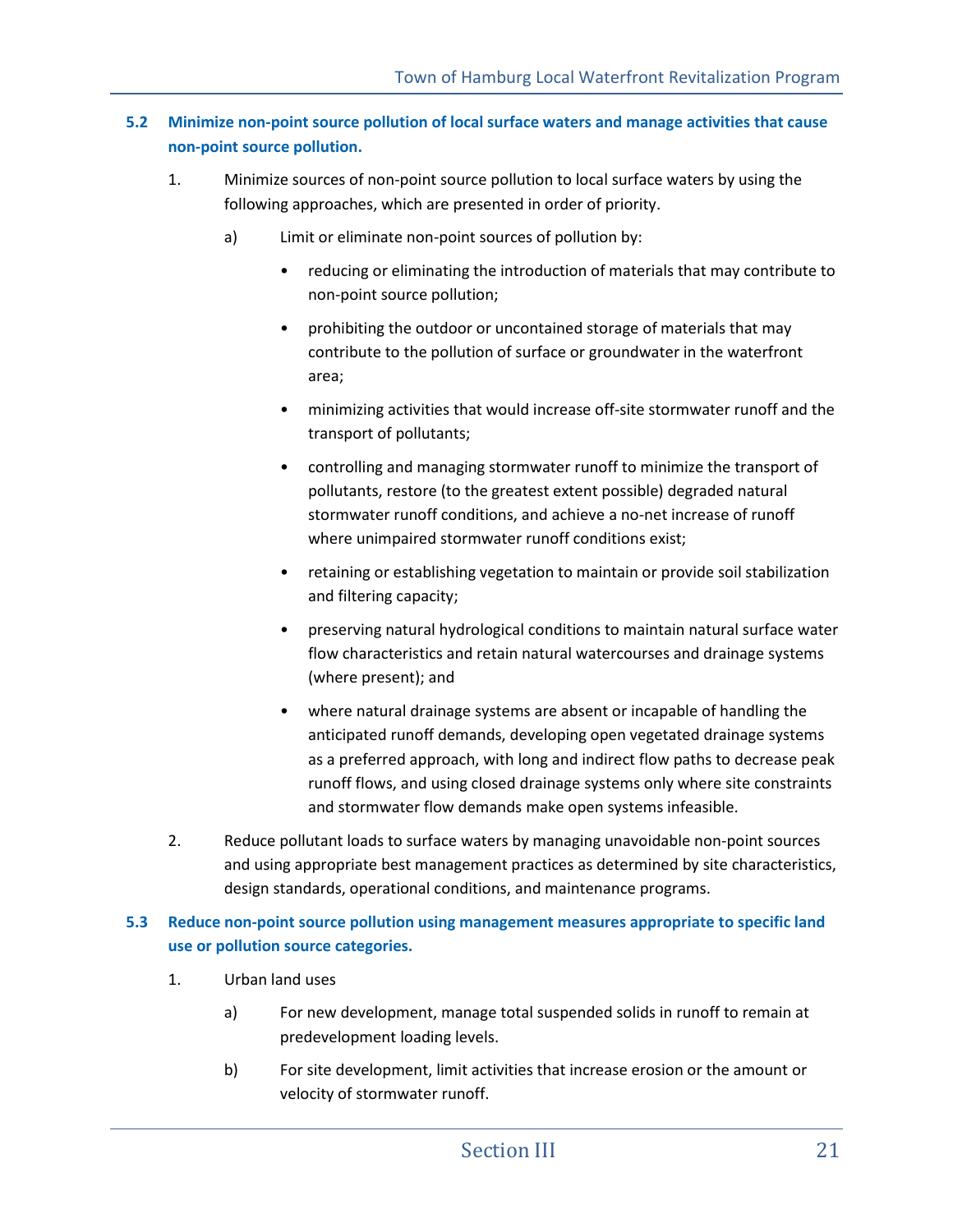- c) For construction sites, reduce erosion and retain sedimentation on site, and limit and control the use of chemicals and nutrients.
- d) For developed sites, limit the application of pesticides, herbicides and fertilizer products to reduce the potential for the pollution of stormwater runoff.
- e) Plan, site and design roads and highways to manage erosion and sediment loss and limit the disturbance of land and vegetation.
- f) Plan and design bridges to protect ecosystems.
- g) For roads, highways and bridges, minimize to the greatest extent practical, the runoff of contaminants to surface waters.
- 2. Marinas
	- a) Site and design marinas such that currents will aid in flushing of the marina basin or the renewal of basin water regularly.
	- b) Assess potential impacts to water quality as a part of marina siting and design activities. Any new marina project shall utilize appropriate and adequate vessel pump-out technologies.
	- c) Properly manage stormwater runoff, discharges of hazardous substances, and solid waste disposal.
- 3. Hydro-modifications
	- a) Maintain the physical and chemical characteristics of surface waters, reduce adverse impacts and, where possible, improve the physical and chemical characteristics of surface waters in channels.
	- b) Minimize the impacts of channelization and channel modification on in-stream and riparian habitat, and identify opportunities to restore habitat.
	- c) Use vegetative means, to the greatest extent possible, to protect stream banks and shoreline from erosion.
- 4. Floatables and litter
	- a) Prohibit all direct and indirect discharges of refuse or litter into surface waters, or upon public lands contiguous to and within 100 feet of Lake or creek waters.
	- b) Limit the entry of floatable materials to surface waters through the proper containment and prevention of litter.
	- c) Remove and dispose of floatables and litter from surface waters and the shoreline of the Lake.
	- d) Implement pollution prevention and education programs to reduce the discharge of floatables and litter in the Lake and Town storm drains.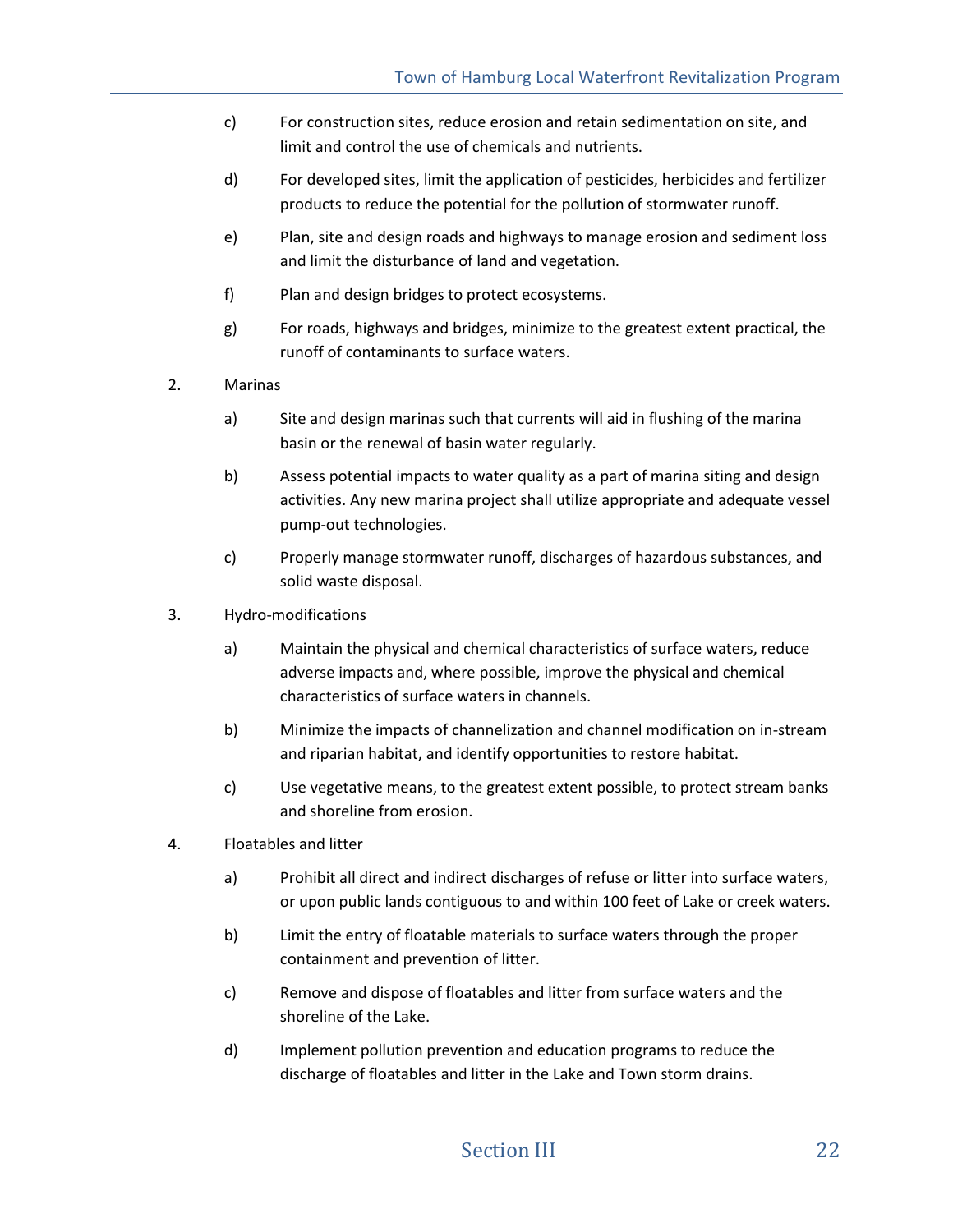e) Undertake regular maintenance and cleaning of storm drains that discharge to the Lake and tributary creeks.

### **5.4 Protect and enhance surface water quality in Lake Erie and its tributary creeks and streams.**

- 1. To the greatest extent possible, improve the water quality of the Lake and the creeks that flow based on an evaluation of physical factors (pH, dissolved oxygen, dissolved solids, nutrients, odor, color and turbidity), health factors (pathogens, chemical contaminants, and toxicity), and aesthetic and nuisance factors (oils, floatables, refuse and suspended solids).
- 2. Minimize the disturbance of creeks and streams, including their beds and banks, in order to prevent erosion of soil, increased turbidity, and irregular variation in velocity, temperature, and level of water.
- 3. Protect the surface water quality of the Lake and creeks from the adverse impacts associated with excavation, fill, dredging and the improper disposal of dredged materials.
- 4. Utilize, as feasible and economically practicable, street sweeping resources to reduce the amount of pollutants, sediments and litter that enters surface waters through storm drains.
- 5. Encourage the use of best management practices to prevent non-point source pollution, including:
	- a) limiting the application of fertilizers, herbicides and pesticides and avoiding the use of synthetic fertilizers that contribute nitrates and phosphorus to runoff;
	- b) avoiding secondary discharges of pollutants, such as petroleum products to storm drains that discharge directly to surface waters; and
	- c) properly cleaning up pet wastes and controlling litter.

## **POLICY 6**

## **Protect and restore the quality of ecological resources throughout the Town of Hamburg**

There are certain natural resources in the Town of Hamburg that warrant protection and restoration. These resources, which include the Lake Erie and its tributary creeks and streams, wetland areas, and discrete plant and animal populations, contribute to the quality of life in the Town and the diversity of the local ecosystem. The quality and biological diversity of the local ecosystem also depends on more common, broadly distributed natural resources, such as the extent of forest cover and the population of resident and overwintering birds, which collectively affect the system.

## **6.1 Protect and restore ecological quality throughout the Town of Hamburg, including freshwater wetland resources.**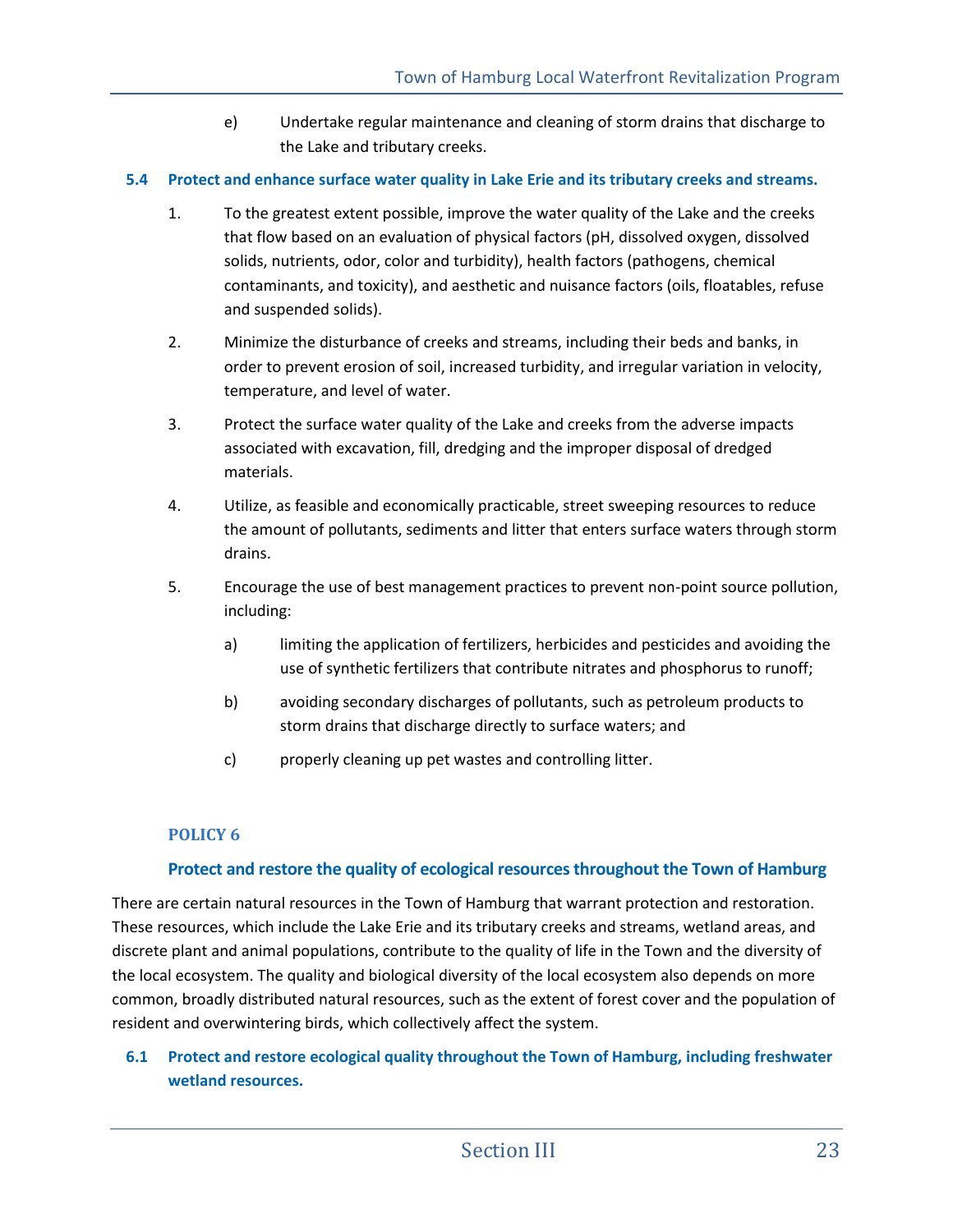There are three State-designated significant coastal fish and wildlife habitats in or adjacent to the Town of Hamburg waterfront, including Eighteen Mile Creek, Smoke Creek Shoals and Seneca Shoals. There are also certain areas that should be restored and protected as habitat for fish and wildlife. Stream corridors and wetlands provide numerous benefits including, but not limited to, habitat for wildlife, erosion and flood control, natural pollution treatment and filtration, groundwater protection, and aesthetic open space. Wetlands in the waterfront area are primarily located along Rush Creek and Eighteen Mile Creek. The shoreline, from the vicinity of Wanakah to Eighteen Mile Creek also contains designated federal wetlands. To further the protection and restoration of these resources, the excavation of existing wetlands or the placement of fill in these areas should be avoided. Adequate buffers should be provided and maintained between wetlands and adjacent uses to ensure protection of their character, quality, value and function. Buffers areas should also be considered along creek corridors.

#### **6.2 Protect Significant Coastal Fish and Wildlife Habitats**

Significant Coastal Fish and Wildlife Habitats are areas that have been as identified by the NYSDEC as being critical to the maintenance or re-establishment of species of fish and wildlife in the coastal area. These habitats have been designated by the Secretary of State to be protected for the habitat value they provide and to avoid permanent adverse changes to the coastal ecosystem. State-designated Significant Coastal Fish and Wildlife Habitats are described in individual Significant Coastal Fish and Wildlife Habitat narratives and outlined on boundary maps prepared by the Department of State (see the Section II Inventory and Analysis for more detail on the habitats). Significant fish and wildlife habitats are those habitat areas which:

- 1. Exhibit to a substantial degree one or more of the following characteristics:
	- a) is essential to the survival of a large portion of a particular fish or wildlife population
	- b) supports a species which is either endangered, threatened, or of special concern as those terms are defined at 6 NYCRR Part 182
	- c) supports fish or wildlife populations having significant commercial, recreational or educational value, or is of a type which is not commonly found in the state or a coastal region of the state, and are difficult, or even impossible, to replace in kind
- 2. Uses or activities should be avoided which would:
	- a) Destroy habitat values through direct physical alteration, disturbance, or pollution, or the indirect effects of actions that would result in a loss of habitat.
	- b) Significantly impair the viability of a habitat beyond the tolerance range of fish and wildlife species through:
		- degradation of existing habitat elements,
		- change in environmental conditions,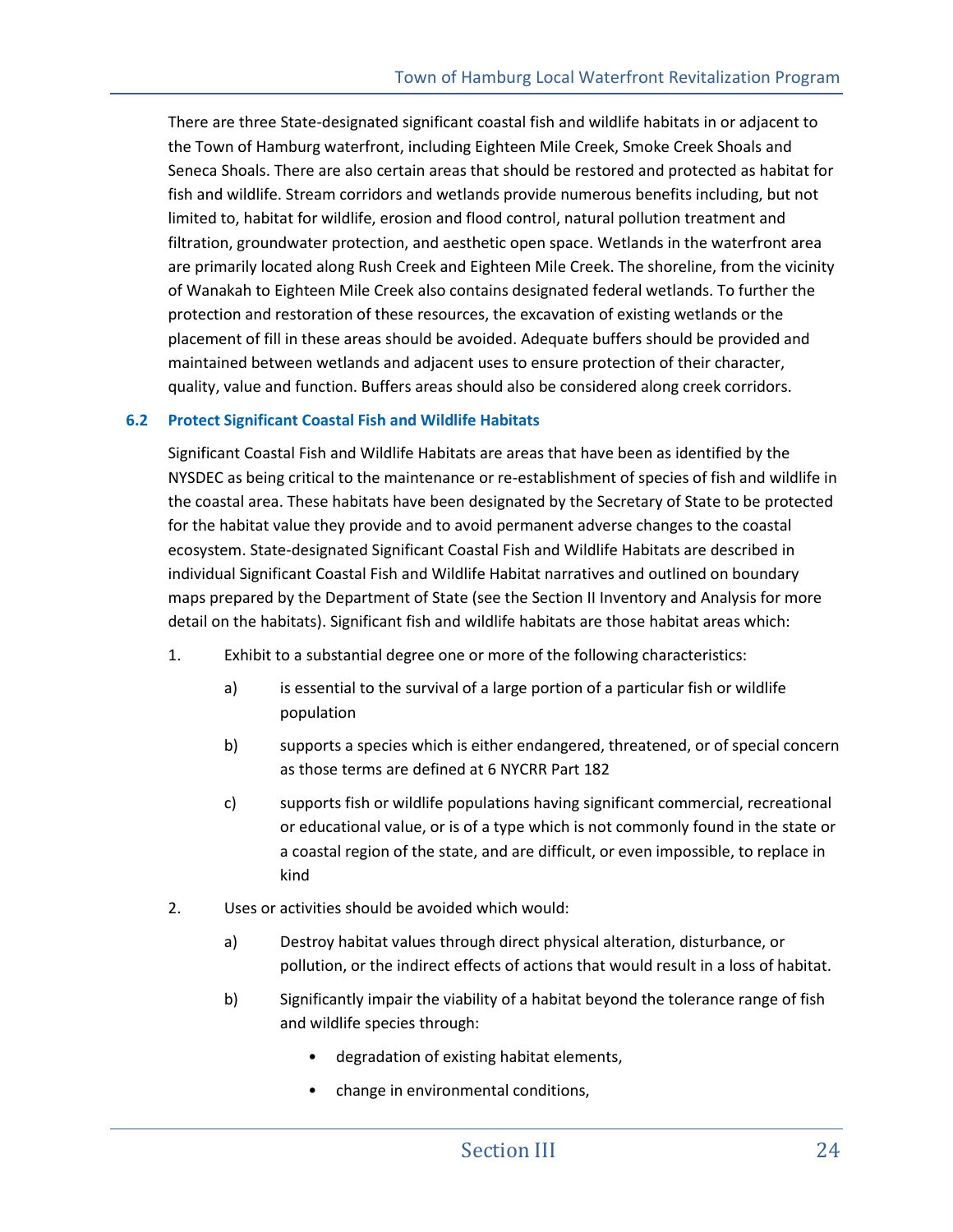- functional loss of habitat values, or
- adverse alteration of physical, biological, or chemical characteristics.
- c) Where destruction or significant impairment of habitat values cannot be avoided, potential impacts of land use or development should be minimized through appropriate mitigation. Use mitigation measures that are likely to result in the least environmentally damaging feasible alternative. Mitigation includes:
	- avoidance of potential adverse impacts, including avoiding ecologically sensitive areas, scheduling activities to avoid vulnerable periods in life cycles or the creation of unfavorable environmental conditions, and preventing fragmentation of intact habitat areas.
	- minimization of unavoidable potential adverse impacts, including reducing scale or intensity of use or development; designing projects to result in the least amount of potential adverse impact; choosing alternative actions or methods that would lessen potential impact; specific measures designed to protect habitat values from impacts that cannot be sufficiently avoided or minimized to prevent habitat destruction or significant habitat impairment; and specific protective measures included in the narratives for each designated Significant Coastal Fish and Wildlife Habitat area.
- 3. For the Significant Coastal Fish and Wildlife Habitats in the Hamburg waterfront area, the following shall apply:

## Seneca Shoals

- a) Any activity that substantially degrades water quality, increased temperature or turbidity, or reduces physical diversity of bottom substrates around Seneca Shoals would affect the fisheries resources in this area.
- b) Activities such as dredging, oil or gas drilling and waste disposal are all potential causes of habitat degradation.
- c) Temporary habitat disturbances would be most detrimental during fish spawning and nursery periods (mid-March through July for most warm-water species). Any unavoidable human disturbance of the littoral zone should be schedule during late summer or fall to minimize potential impacts on fisheries in the area.
- d) Thermal discharges, depending on time of year, may also have adverse effects on fish populations, especially walleye.
- e) Installation and operation of water intakes near Seneca Shoals could have a significant impact on fish concentrations, through impingement of juveniles and adults, or entrainment of eggs and larval stages.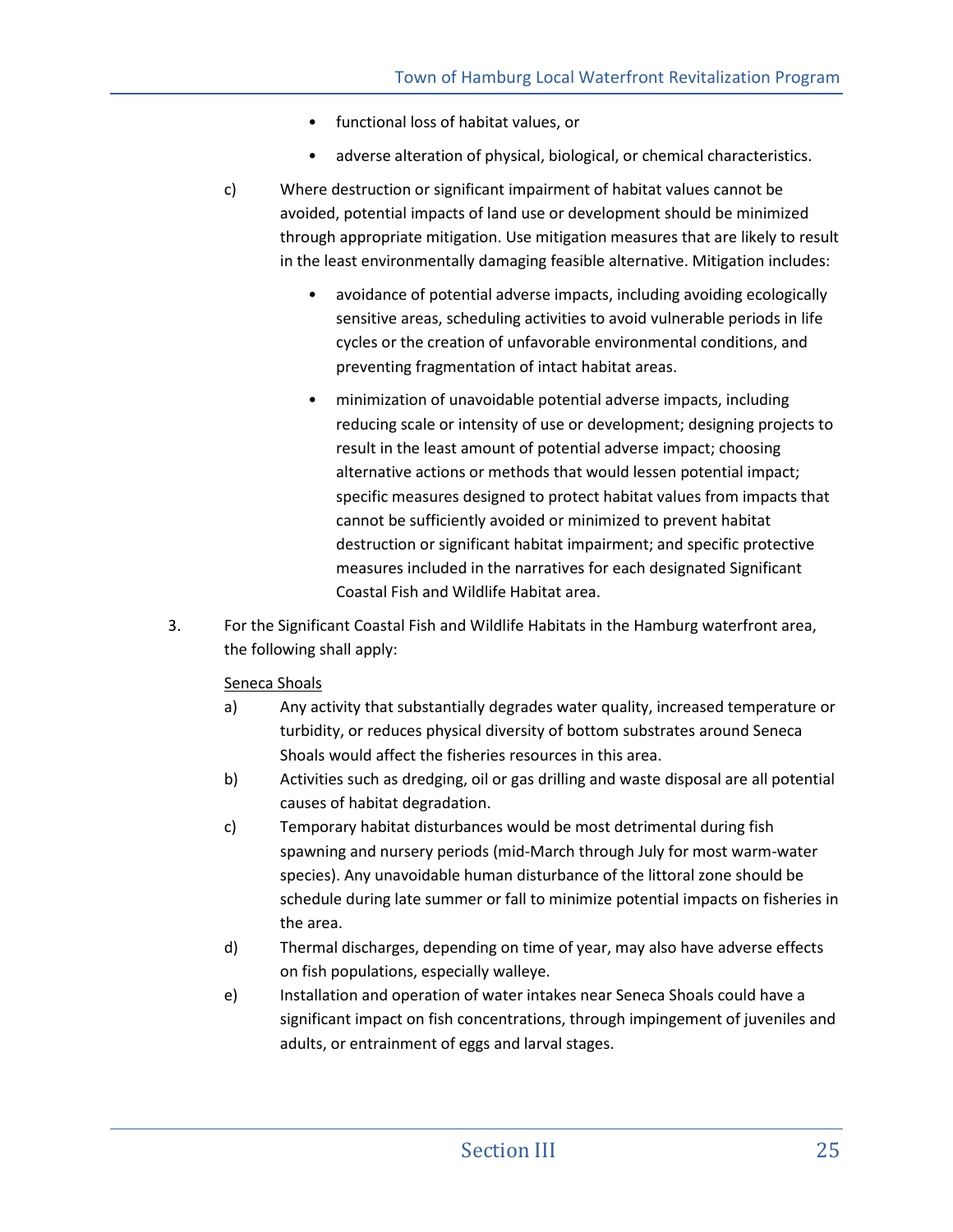Smoke Creek Shoal

- a) Any activity that substantially degrades water quality, increases temperature or turbidity, alters water depths or reduces physical diversity of bottom substrates at Smoke Creek Shoals would affect the fisheries resources of this area.
- b) Discharges of sewage, stormwater runoff or industrial wastewater that contains heavy sediment loads or chemical pollutants would result in adverse impacts on fish populations.
- c) Activities such as dredging, oil or gas drilling and solid waste disposal are all potential causes of permanent habitat degradation.
- d) Construction of breakwalls or jetties in the area would increase sedimentation, resulting in loss of suitable spawning habitat of walleye.
- e) Temporary habitat disturbances would be most detrimental during fish spawning and nursery periods (mid-March through July for most warmwater species). Any unavoidable human disturbance of the littoral zone should be scheduled during fall or winter to minimize potential impacts on fisheries use of the area.
- f) Thermal discharges, depending on the time of year, would also have adverse effects on fish populations in the area, since spawning activities and survival are directly affected by water temperature.
- g) Installation and operation of water intakes could have a significant impact on fish concentrations, through impingement of juveniles and adults, or entrainment of eggs and larval stages.

## Eighteen Mile Creek

- a) Any activity that substantially degrades water quality, increases temperature or turbidity, reduces flows or alters water depths in Eighteen Mile Creek would adversely impact on the fisheries resources of this area.
- b) These impacts would be most detrimental during spawning period, and in the spring after salmonids are stocked in the creek.
- c) Discharges of sewage or stormwater runoff containing sediments or chemical pollutants (including fertilizers, herbicides or insecticides) would adversely impact on fish populations.
- d) Of particular concern are the potential effects of upstream disturbances, including water withdrawals, impoundments, stream bed disturbances and effluent discharges.
- e) Barriers to fish migration, whether physical or chemical, would have a significant impact on fish populations in the creek.
- f) Development of hydroelectric facilities on the creek should only be permitted with run-of-river operations.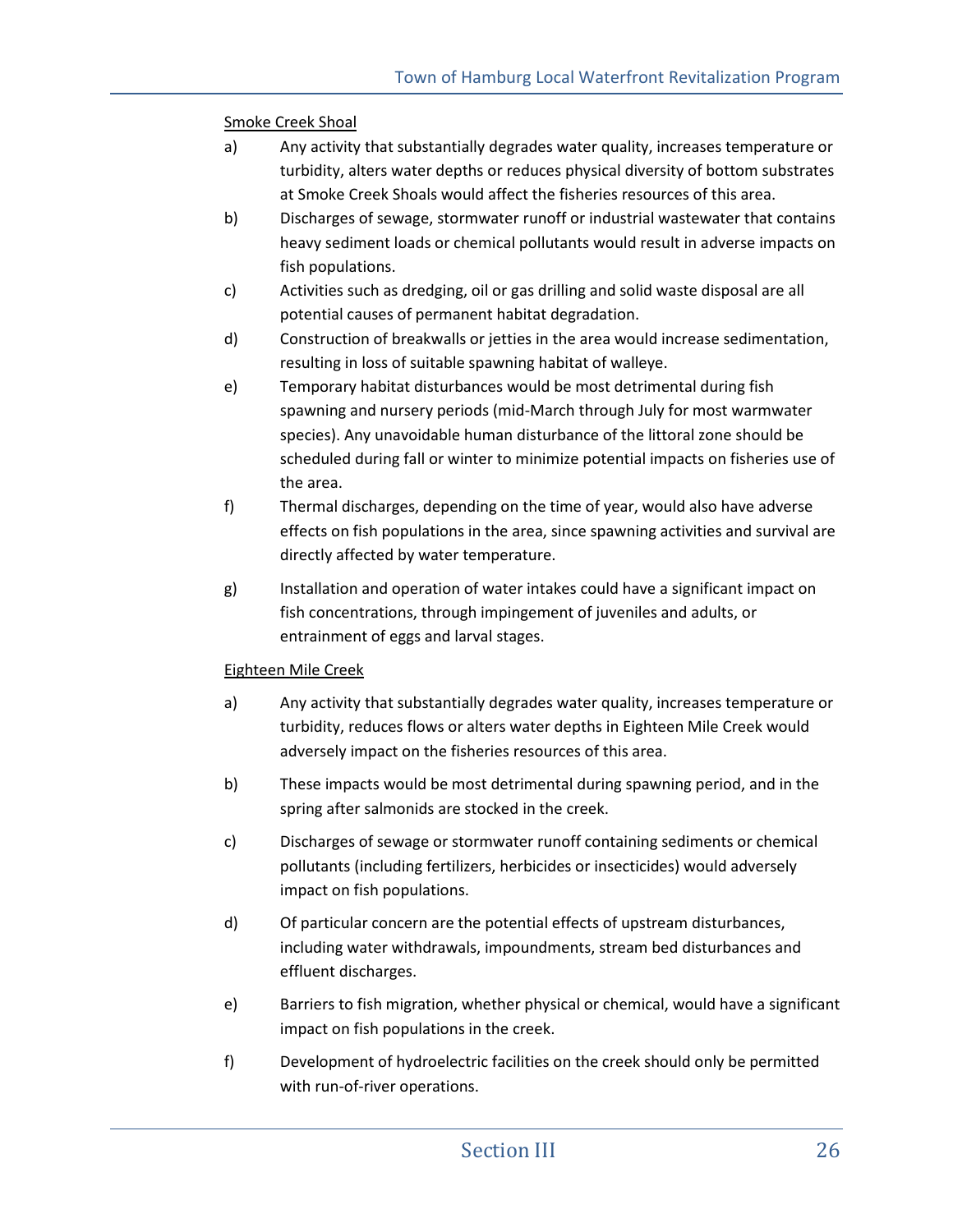- g) Existing woodlands bordering Eighteen Mile Creek and its tributaries should be maintained to provide bank cover, soil stabilization and buffer areas.
- h) Development of additional public access to the creek may be desirable to ensure that adequate opportunities for compatible human uses of the fisheries resources are available. However, installation of breakwalls or jetties to create a "harbor of refuge" could induce substantial development of this unusual natural area, directly resulting in the loss of habitat values.

## **6.3 Support the restoration of the Significant Coastal Fish and Wildlife Habitats wherever possible so as to foster their continued existence as natural, self-regulating system.**

Measures that can be taken to restore significant habitats include:

- a) reconstructing lost physical conditions to maximize habitat values;
- b) adjusting adversely altered chemical characteristics to emulate natural conditions; and
- c) manipulating biological characteristics to emulate natural conditions through reintroduction of indigenous flora and fauna.

### **6.4 Protect and restore freshwater wetlands**

Wetlands provide numerous benefits, including, but not limited to, habitat for fish and wildlife, erosion and flood control, natural pollution treatment, groundwater protection, and aesthetic open space.

- 1. The following measures can further the protection or restoration of wetlands:
	- a) compliance with the statutory and regulatory requirements of the Freshwater Wetlands Act and Stream Protection Act; and
	- b) prevention of the net loss of wetlands by:
		- avoiding placement of fill or excavation of wetlands;
		- minimizing adverse impacts resulting from unavoidable fill, excavation or other activities;
		- providing compensatory mitigation for adverse impacts that may result from unavoidable fill, excavation or other activities remaining after all appropriate and practicable minimization has been accomplished; and
		- providing and maintaining adequate buffers between wetlands and adjacent or nearby uses and activities in order to ensure protection of the character, quality, value and function of the wetlands area.
- 2. Where destruction or significant impairment of habitat values cannot be avoided, potential impacts of land use or development should be minimized through appropriate mitigation. Use mitigation measures that are likely to result in the least environmentally damaging alternative.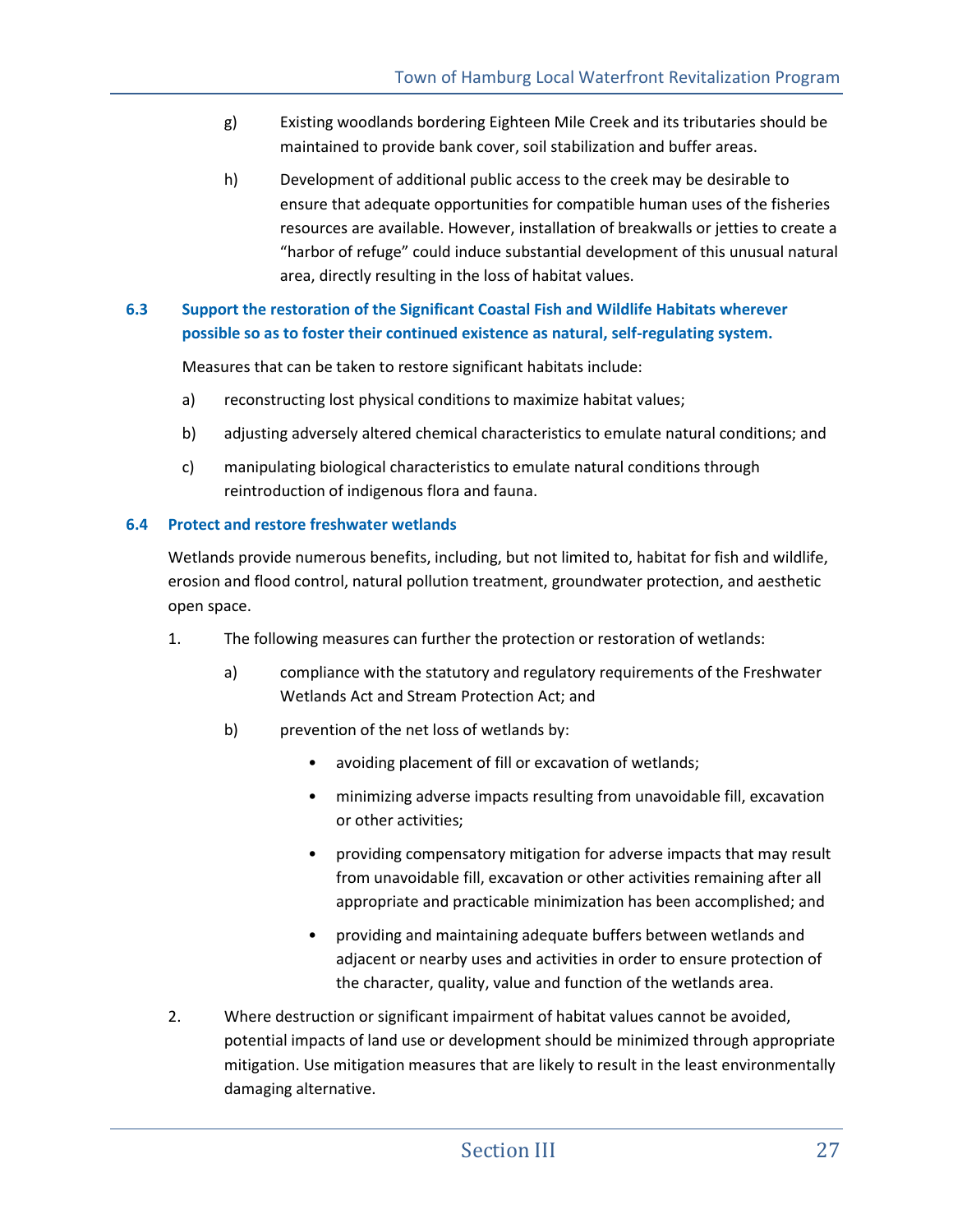Mitigation includes:

- a) avoidance of potential adverse impacts, such as:
	- avoiding ecologically sensitive areas,
	- scheduling activities to avoid vulnerable periods in life cycles or the creation of unfavorable environmental conditions, and
	- preventing fragmentation of intact habitat areas;
- b) minimization of unavoidable potential adverse impacts, including:
	- reducing the scale or intensity of the use or development,
	- designing projects to result in the lease amount of potential adverse impacts, and
	- choosing alternative actions or methods that would lessen potential impacts; and
- c) specific measures designed to protect habitat values from impacts that cannot be sufficiently avoided or minimized to prevent habitat destruction or significant habitat impairment.

### **6.5 Dredging shall be undertaken in a manner that meets existing State permit requirements and protects Significant Coastal Fish and Wildlife Habitats and other important resources.**

Maintenance dredging in the vicinity of the boat launch ramp at the Town Beach is required on occasion for the efficient operation of this facility. This activity should be carefully managed to avoid impacts to surrounding resources and dredge spoils should be properly disposed of, in accordance with all State requirements.

**6.6 Encourage community awareness and stewardship of natural resources along the waterfront through the support of community activities, including the cleanup of the lake shore, beach sweeping activities, and non-point pollution prevention education campaigns.** 

#### **POLICY 7**

#### **Protect and improve air quality**

This policy provides for the protection of the air quality in the Town of Hamburg.

**7.1 Comply with State standards that control and prevent the degradation of air quality in the Town of Hamburg.** 

New land uses and development in the Town of Hamburg should comply with the following:

1. Limit pollution resulting from new or existing stationary air contamination sources consistent with: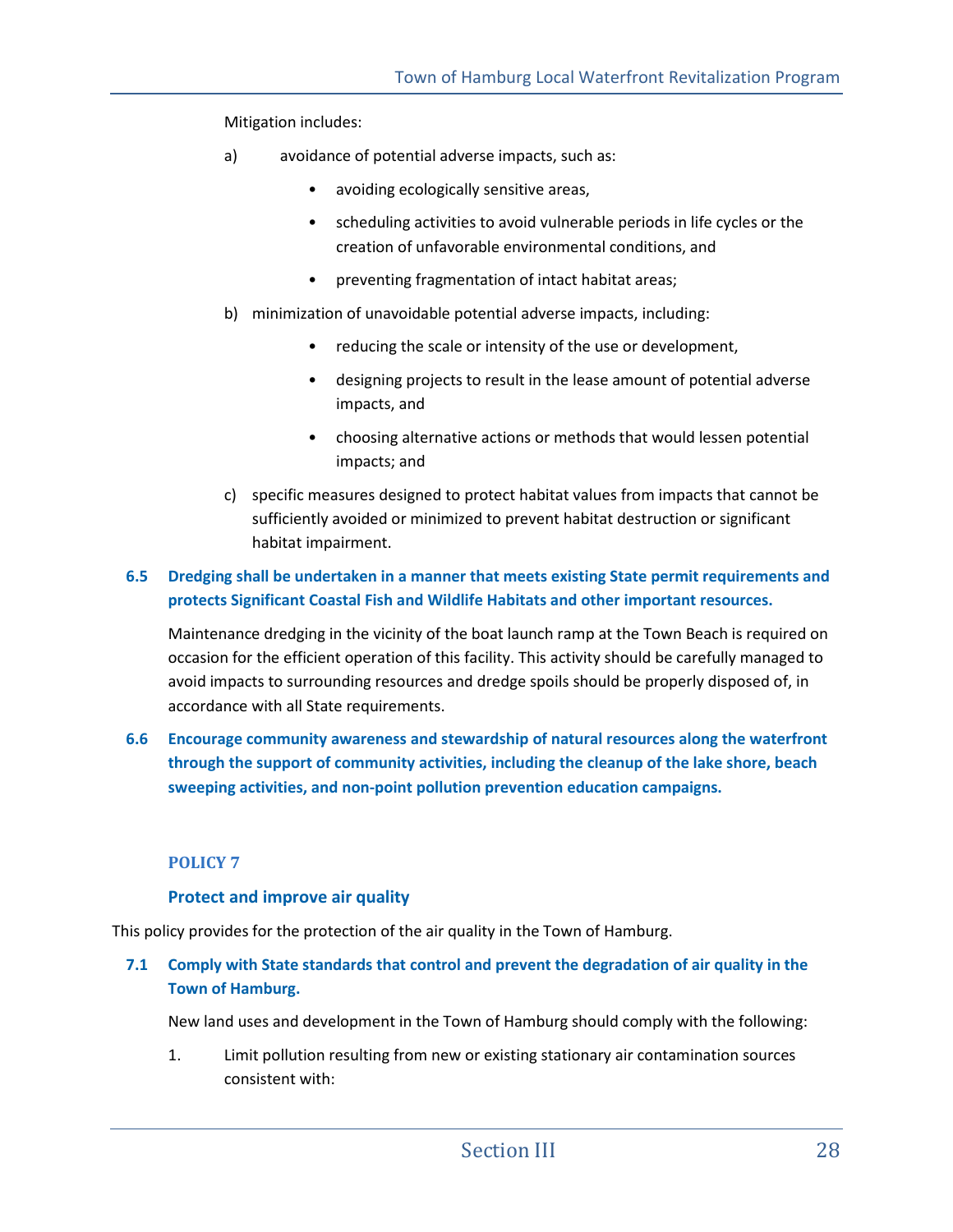- a) attainment or maintenance of any applicable air quality standards,
- b) applicable New Source Performance Standards,
- c) applicable control strategy of the State Implementation Plan, and
- d) applicable Prevention of Significant Deterioration requirements.
- 2. Recycle or salvage air contaminants using best available air cleaning technologies.
- 3. Limit pollution resulting from vehicle or vessel movement or operation, including actions that directly or indirectly change transportation uses or operation, consistent with attainment or maintenance of applicable ambient air quality standards, and applicable portions of any control strategy of the State Implementation Plan.
- 4. Restrict emissions of air contaminants to the outdoor atmosphere that are potentially injurious to human, plant and animal life, or that would unreasonably interfere with the comfortable enjoyment of life or property.

#### **7.2 Limit sources of atmospheric deposition of pollutants, particularly from nitrogen sources.**

State air quality standards regulate sources of nitrogen pollution. For actions with a potential impact on air quality, the Town shall assist the State, whenever possible, in the administration of its air quality statutes pertaining to the atmospheric deposition of pollutants in the region, particularly nitrogen sources.

#### **7.3 Limit discharges of atmospheric radioactive material to a level that is as low as practicable**.

State air quality standards regulate radioactive materials and pollutants. For actions with a potential impact on air quality, the Town shall provide necessary information, as appropriate, to the State to enable the effective administration of air quality statutes pertaining to atmospheric radioactive material.

## **7.4 Capture and recycle chlorofluorocarbon compounds during service and repair of air conditioning and refrigeration units to the greatest extent practicable.**

State air quality standards regulate chlorofluorocarbon pollutants. For actions with a potential impact on air quality, the Town shall assist the State, whenever possible, in the administration of its air quality statutes pertaining to chlorofluorocarbon compounds.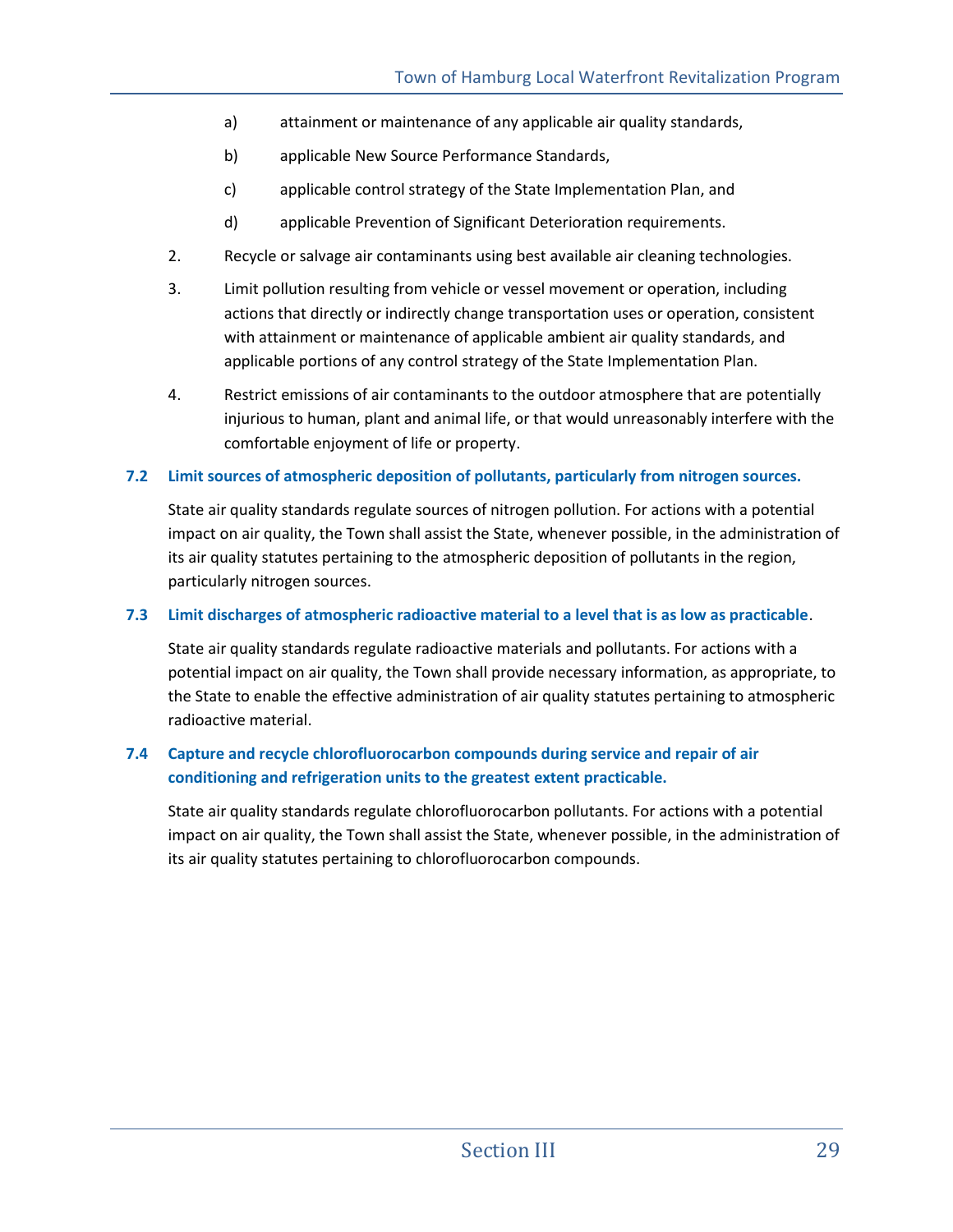## **POLICY 8**

## **Minimize environmental degradation from solid waste and hazardous substances and wastes**

The intent of this policy is to protect the public from sources of contamination and to protect the waterfront resources of the Town of Hamburg from degradation through proper control and management of wastes and hazardous materials. Attention is also required to identify and address sources of soil and water contamination resulting from landfill and hazardous waste sites and in-place sediment contamination in the Town of Hamburg.

### **8.1 Manage solid waste to protect public health and control pollution.**

- 1. Solid wastes are those materials defined under ECL §27-0701 and 6 NYCRR part 360-1.2.
- 2. Plan for proper and effective solid waste disposal prior to undertaking major development or redevelopment activities that generate solid waste.
- 3. Prevent the discharge of solid wastes into the Town environment and lake water by using proper handling, management and disposal practices.

### **8.2 Manage hazardous wastes to protect public health and control pollution.**

- 1. Hazardous wastes are those materials defined under ECL §27-0901 and 6 NYCRR Part 371.
- 2. Manage hazardous wastes in accordance with the following priorities:
	- a) eliminate or reduce the generation of hazardous wastes to the maximum extent practicable;
	- b) recover, reuse or recycle remaining hazardous wastes to the maximum extent practicable;
	- c) use detoxification, treatment or destruction technologies to dispose of hazardous wastes that cannot be reduced, reused or recycled; and
	- d) prohibit the siting of any new facility that would generate significant quantities of hazardous wastes, or the disposal of any hazardous wastes within the waterfront area.
- 3. Remediate inactive hazardous waste disposal sites.
	- a) Expedite the remediation of substances hazardous to developed areas in the Town to permit redevelopment of these sites.
	- b) Select a remediation remedy at a particular site to ensure that the public health and the environment will be protected. The future use of a site may determine the selected cleanup levels.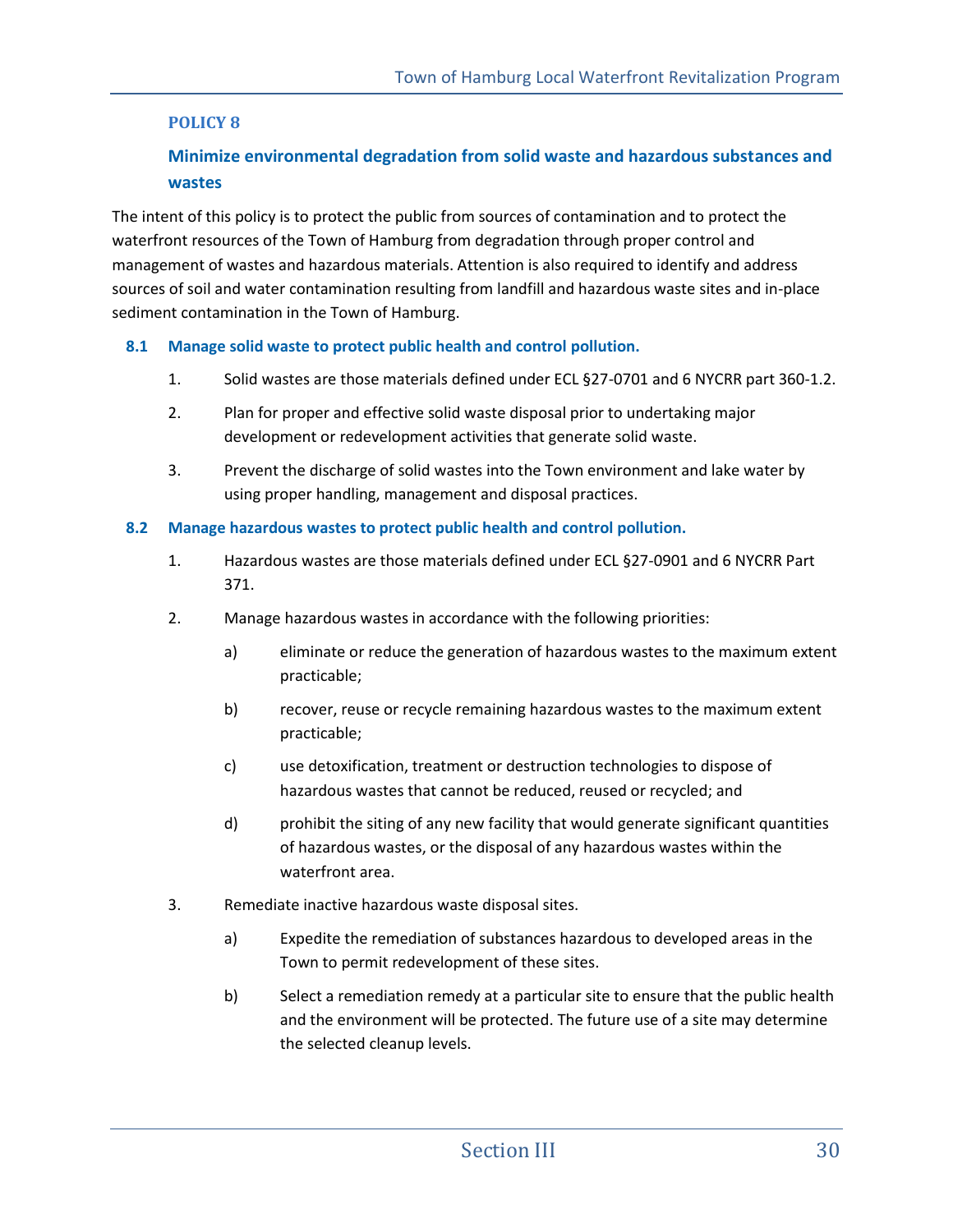### **8.3 Protect the environment from degradation due to toxic pollutants and substances hazardous to the environment and public health.**

- 1. Substances hazardous to the environment are defined under ECL §37-0101. Toxic pollutants are defined under ECL §17-0105.
- 2. Prevent the release of toxic pollutants or substances hazardous to the environment that would have a deleterious effect on fish and wildlife resources in the Town.
- 3. Report, respond to, and take action to correct all unregulated releases of substances hazardous to the environment.
- 4. Prevent environmental degradation due to persistent toxic pollutants and limit discharges of bioaccumulative substances.
- 5. Avoid the resuspension of toxic pollutants and hazardous substances and the re-entry of bioaccumulative substances into the food chain from existing environmental sources.
- 6. Prevent and control environmental pollution due to release of radioactive materials as defined under 6 NYCRR Part 380.
- 7. Protect public health, public and private property, and fish and wildlife from the inappropriate use of pesticides.
	- a) Pesticides are those substances defined under ECL §33-0101 and 6 NYCRR Part 325.
	- b) Limit use of pesticides to effectively target actual pest populations as indicated through integrated pest management.
	- c) Prevent direct and indirect entry of pesticides into waterways.
	- d) Minimize exposure of people, fish and wildlife to pesticides.

#### **8.4 Prevent and remediate the discharge of petroleum products.**

- 1. Prevent discharges of petroleum products by following methods approved for the handling and storage of such products, and by using approved design and maintenance principles for storage facilities.
- 2. Clean up and remove any petroleum discharge that occurs in the waterfront area or Town waters.

#### **8.5 Site solid and hazardous waste facilities to avoid potential degradation of coastal resources.**

1. Solid and hazardous waste facilities, including automobile scrap facilities, are not considered as appropriate uses for the waterfront and the siting of such uses in this area should be prohibited.

## **8.6 Transport solid waste and hazardous substances and waste using routes that protect the safety, well-being and general welfare of the public and the environmental resources of the**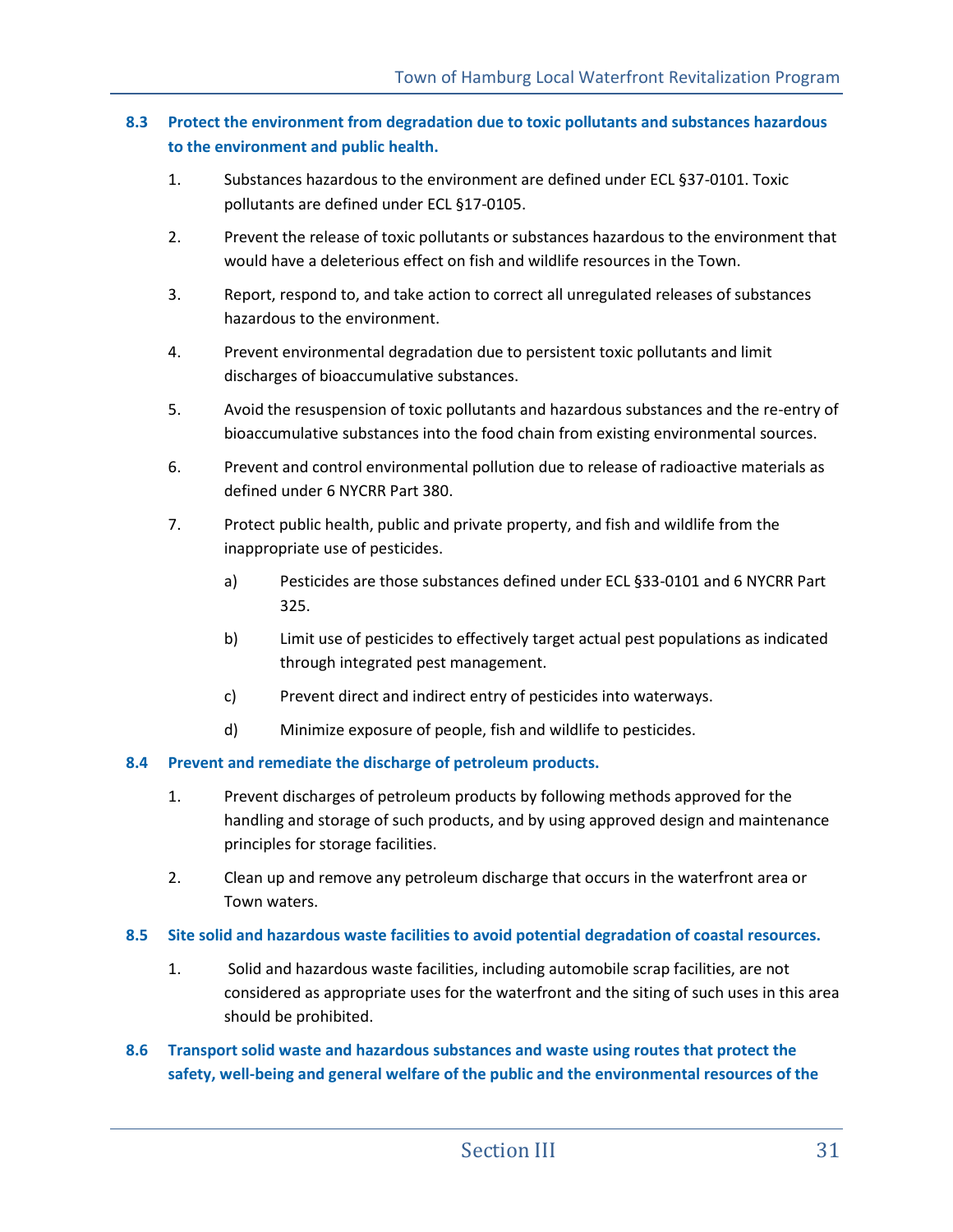**state; and methods that provide for the continued use of all transportation corridors, highways and facilities.** 

# **PUBLIC WATERFRONT POLICIES**

## **POLICY 9**

## **Improve public access to the waterfront and the use of public lands**

Along many stretches of the Lake Erie, physical and visual access to waterfront lands and waters is limited for the general public. Limitations on reaching or, in certain locations, viewing the waterfront are further heightened by a general lack of opportunities for recreation at those sites that do provide public access. Existing residential development has made much of the Hamburg waterfront inaccessible and new development can potentially reduce or eliminate remaining opportunities to provide meaningful public access along the Lake. In addition to the loss of opportunities for physical access, visual access has also been affected due to the reduction of vantage points or outright obstruction of views. Given the lack of adequate public access and recreation, this policy incorporates measures necessary to provide enhanced access along the Lake Erie waterfront. The need to maintain and improve existing public access and facilities is necessary to ensure that the use of these sites and facilities is optimized in order to accommodate existing and future demand.

The Town of Hamburg has a number of access points along the Lake, some of which are provided along public rights-of-way or by easements for access to the shoreline. The objective of the Town is to improve and increase public access to the waterfront and enhance recreational opportunities for residents and visitors alike. Areas of particular importance include the easements and rights-of-way, where informal access to the beach is achieved but requires better oversight. A public education program and/or signage requiring proper disposal of litter should be instituted. Better markings and identification of the easement areas is also needed. In addition, the former Foit's restaurant property offers a good opportunity to provide both physical and visual access to the lake, and should be revitalized as a scenic overlook.

The Seaway Trail Visitor's Center presently provides access to the lake through a tunnel that runs beneath NYS Route 5. This tunnel should be maintained and painted at regular intervals, as needed by either the Town or the NYSDOT. There are also locations along the waterfront where improved access and parking is needed, including the foot of Amsdell Road and in Mt. Vernon. Parking is another amenity that is needed to enhance public access along the waterfront.

The Town of Hamburg should continue to pursue and promote the development of a multi-use trail along the full length of the waterfront, which is a designated segment of the New York State Seaway Trail. The Town has achieved funding for small portions of this amenity and should aggressively seek to secure funding and technical assistance from the County and State to achieve the remaining portions of the Trail. As the State examines alternative designs for the calming of traffic along NYS Route 5, the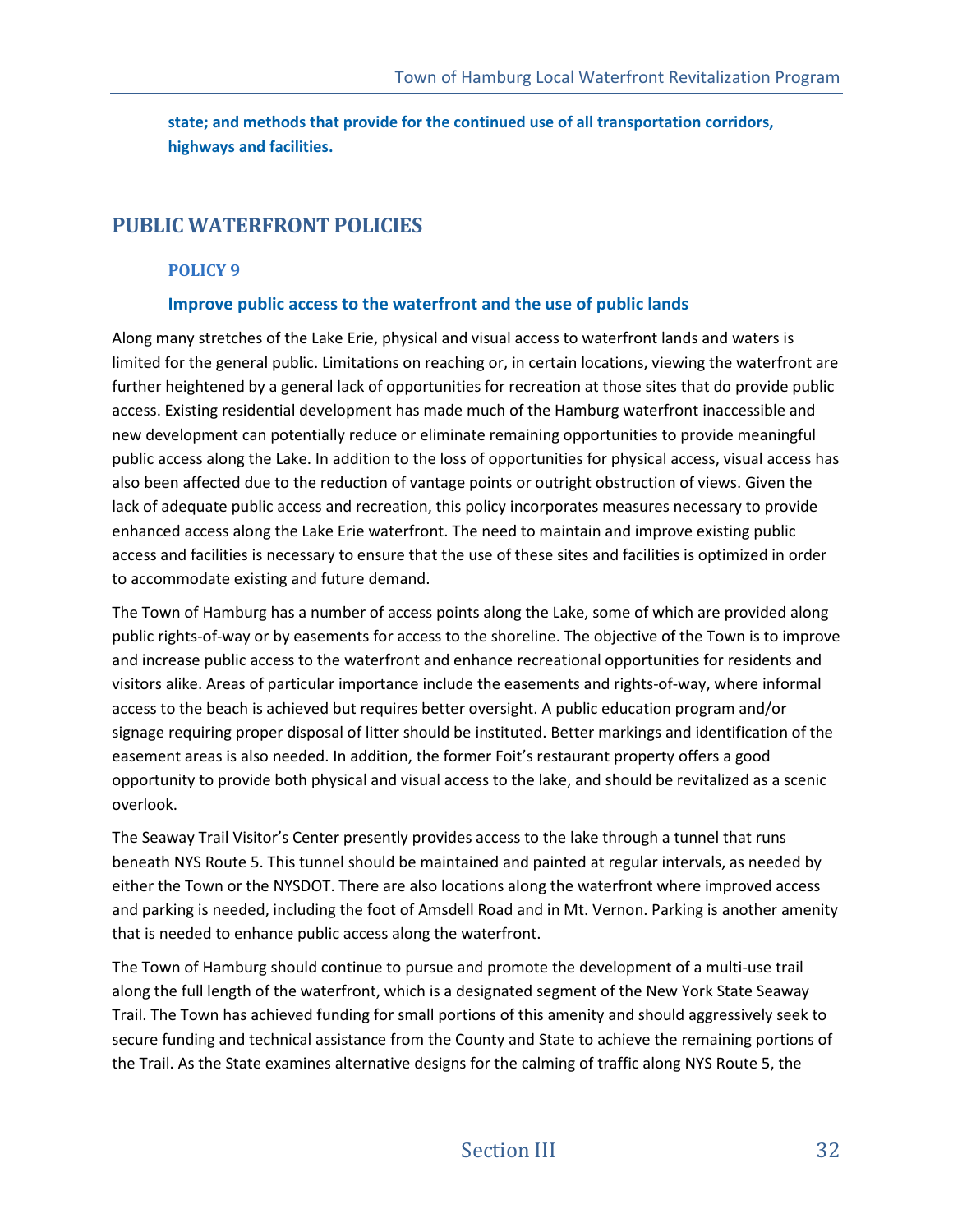selected alternative must include provisions for the safe passage of pedestrians and bicyclists through the entire study area.

## **9.1 Promote appropriate physical access and recreation along the Lake and throughout the waterfront area.**

Public access and recreation facilities can attract tourists, improve the quality of life for residents and help to enhance the economic vitality of the Town. The following standards should be utilized to guide future decision making with regard to public access and the expansion of recreational opportunities along the Lake waterfront.

- 1. Provide a level of public access and recreational use that takes into account the following factors:
	- proximity to the business districts and adjacent residential areas,
	- public demand for access and recreational resources,
	- the type and sensitivity of natural resources that may be affected,  $\bullet$
	- accessibility to the recreation site or facility,
	- the needs of special groups, such as the elderly or persons with disabilities, and  $\bullet$
	- the potential for adverse impacts to adjacent land uses.  $\bullet$
- 2. Where feasible, provide convenient, well-defined physical public access to and along the Lake for water-related recreation and throughout the Town for general recreational needs.
- 3. Protect and maintain existing public access and recreational facilities.
	- a) Prevent any on-site or adjacent development project or activity from directly or indirectly impairing physical access and recreation or adversely affecting the quality of such access.
	- b) Prevent physical deterioration of existing access and recreation facilities due to lack of maintenance or overuse.
	- c) Protect and maintain the supporting infrastructure for public access and recreational facilities.
	- d) Improve existing pedestrian access to the waterfront.
- 4. Provide additional physical public access and recreational facilities, where appropriate, throughout along the waterfront.
	- a) Promote the acquisition of additional public lands to meet existing public access and recreational needs.
	- b) Provide for public access and recreational facilities on non-public waterfront lands as a secondary use.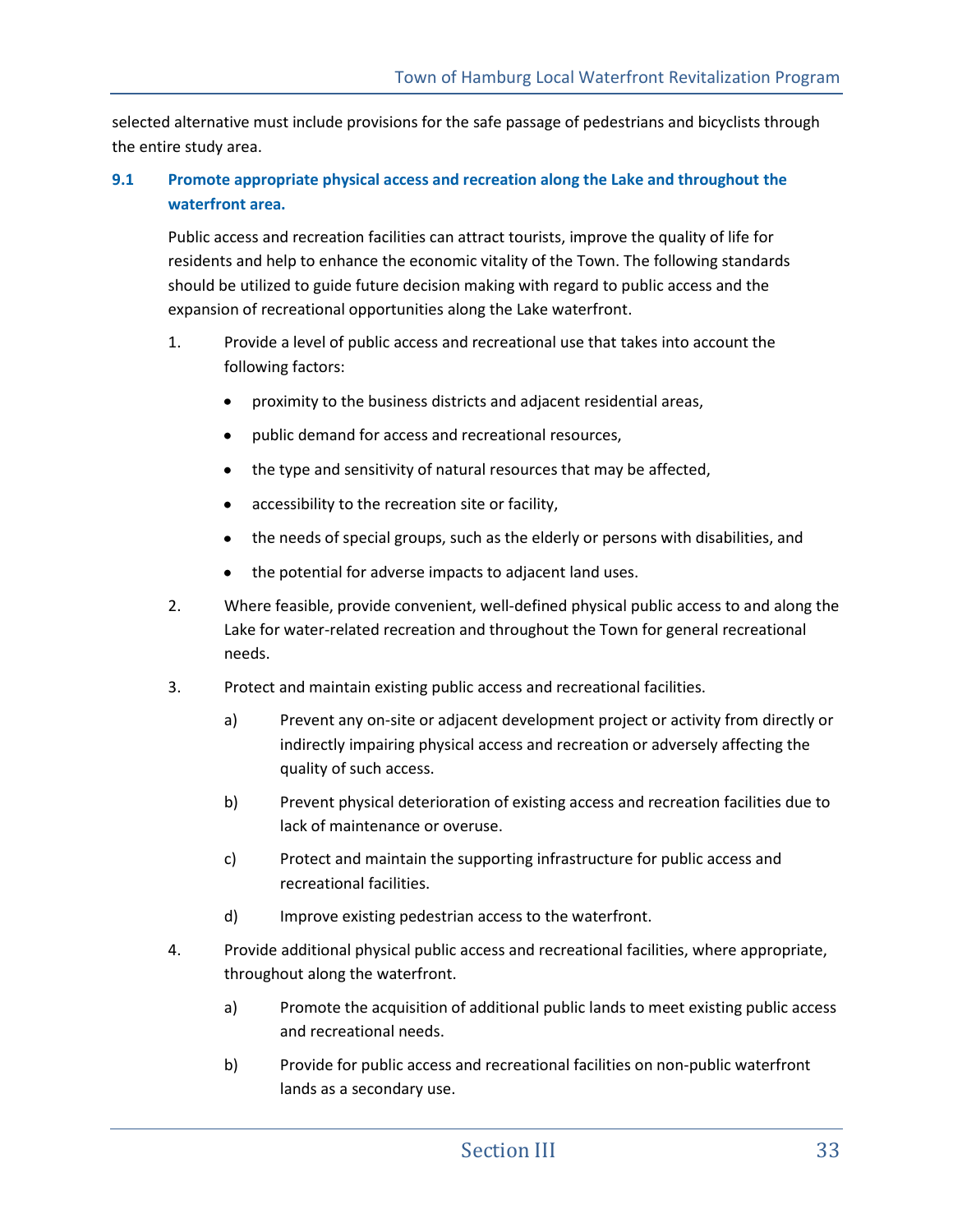- c) Provide for public access from streets that terminate at the Lake.
- d) Provide access and recreational opportunities to all members of the public whenever access or recreation is directly or indirectly supported through federal or state projects or funding.
- e) Any transfer of public land holdings immediately adjacent to the Lake should retain a public interest that will be adequate to preserve public access and recreational opportunities.
- 5. Provide and improve physical access linkages between public access sites, open space and Lake Erie waters.
	- a) Support and encourage the continued development of a waterfront trail system that extends along the full length of the waterfront.
- 6. Provide physical public access to water-related recreation facilities on the waterfront whenever development or activities are likely to affect the public's use and enjoyment of public waterfront lands and waters. Provide incentives for private development and redevelopment projects that provide public access and/or water-related recreational facilities.
- 7. Restrict public access and recreation only where it may be incompatible with public safety and the protection of natural resources.

## **9.2 Provide public visual access to the Lake and adjacent shoreline open space at all sites where physically practical.**

To the greatest extent possible, views of the Lake Erie should be expanded to allow full appreciation of this resource and to increase the attractiveness of the waterfront for residents and tourists. The following standards should be applied with respect to increasing visual access to the Lake.

- 1. To avoid loss of existing visual access:
	- a) limit physical blockage of existing visual access to the Lake by development or activities due to the scale, design, location or type of structures;
	- b) protect view corridors provided by streets and other public areas leading to the Lake; and
	- c) protect visual access to open space areas associated with natural resources.
- 2. To minimize adverse impacts on visual access:
	- a) provide for view corridors to the shoreline in those locations where new structures would block views of the Lake from upland public vantage points;
	- b) use structural design and building siting techniques to preserve or retain visual access and minimize obstruction of views; and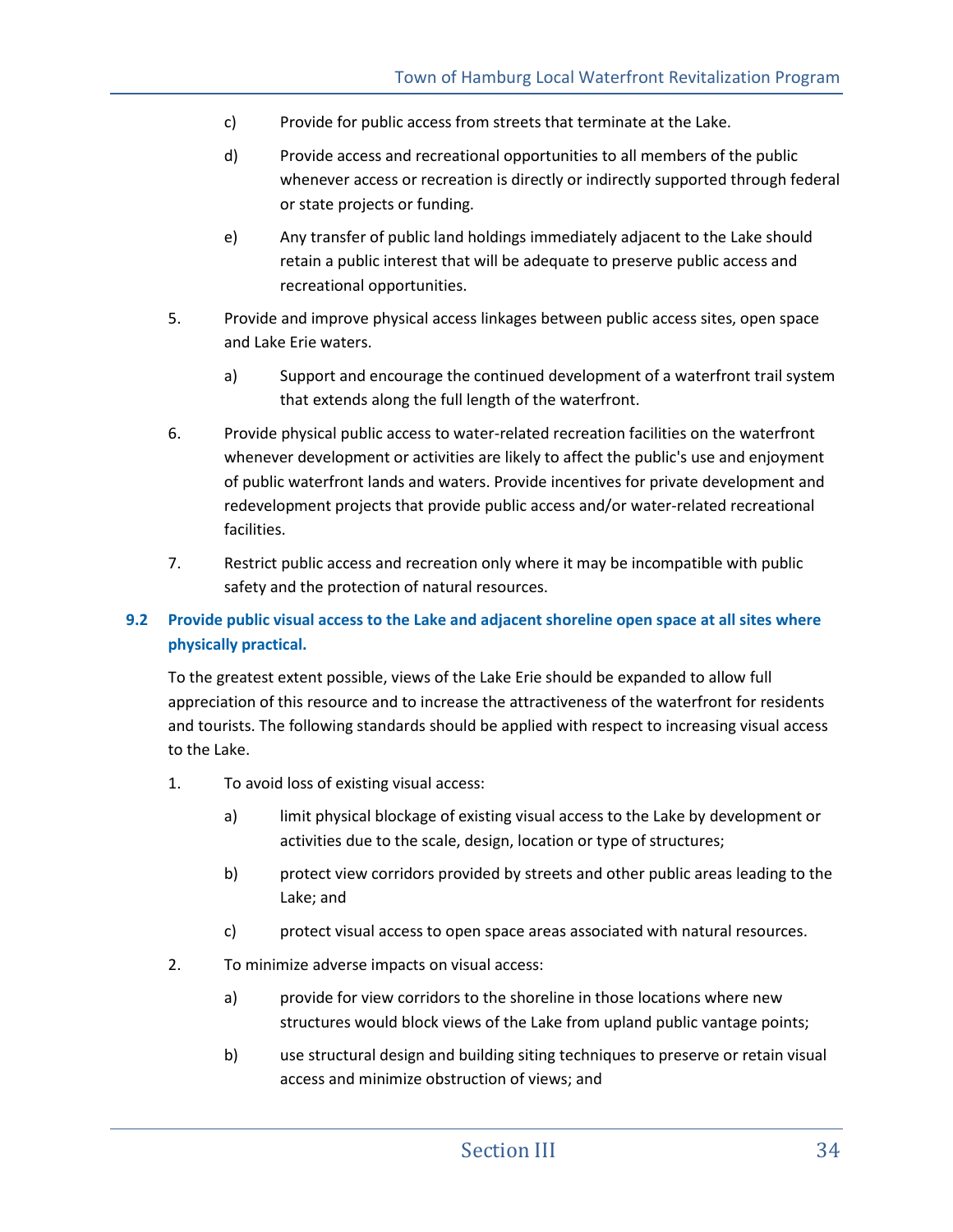- c) visual access requirements may be reduced where natural vegetative cover blocks potential views.
- 3. Provide compensatory mitigation for loss of visual access.
	- a) provide public visual access from vantage points on the site where development blocks visual access from inland public vantage points.
	- b) provide for additional and comparable visual access at nearby locations if physical access cannot be provided on-site.
- 4. To increase visual access to the Lake:
	- a) provide interpretative exhibits at appropriate locations for visual access to enhance public understanding and enjoyment of the Lake, its scenic features, its history and associated water-dependent uses;
	- b) allow vegetative or other screening of uses that detract from the visual quality of the waterfront; and
	- c) clear excess or overgrown vegetation along the waterfront in areas where practical and environmentally acceptable. Under no circumstances should vegetation be cleared to the degree or in a manner that would threaten the stability of the bluff or result in erosion of the bluff face.

## **9.3 Preserve public interest in the use of lands and waters held in public trust by the State and other governmental entities.**

- 1. Access and reasonable recreational use of navigable waters and public trust lands under water should be provided.
- 2. Provide for free and substantially unobstructed passage along the shoreline of the Lake.
- 3. Provide for free and unobstructed use of all navigable waters for navigation, recreation and other public trust purposes, including the incidental rights of public anchoring.
- 4. Allow obstruction of public use in navigable waters, including navigation:
	- a) for water-dependent uses involving navigation and commerce that require inwater structures or activities as part of the use; and
	- b) for commercial recreational boating facilities, provided that the loss of navigable waters and use of underwater lands is offset by sufficient public benefit.
- 5. Piers and docking facilities must not interfere with the use of public trust lands.

#### **9.4 Provide access and recreation that is compatible with natural resource values.**

1. Limit public access and recreational activities where uncontrolled public use would lead to impairment or erosion of the shoreline.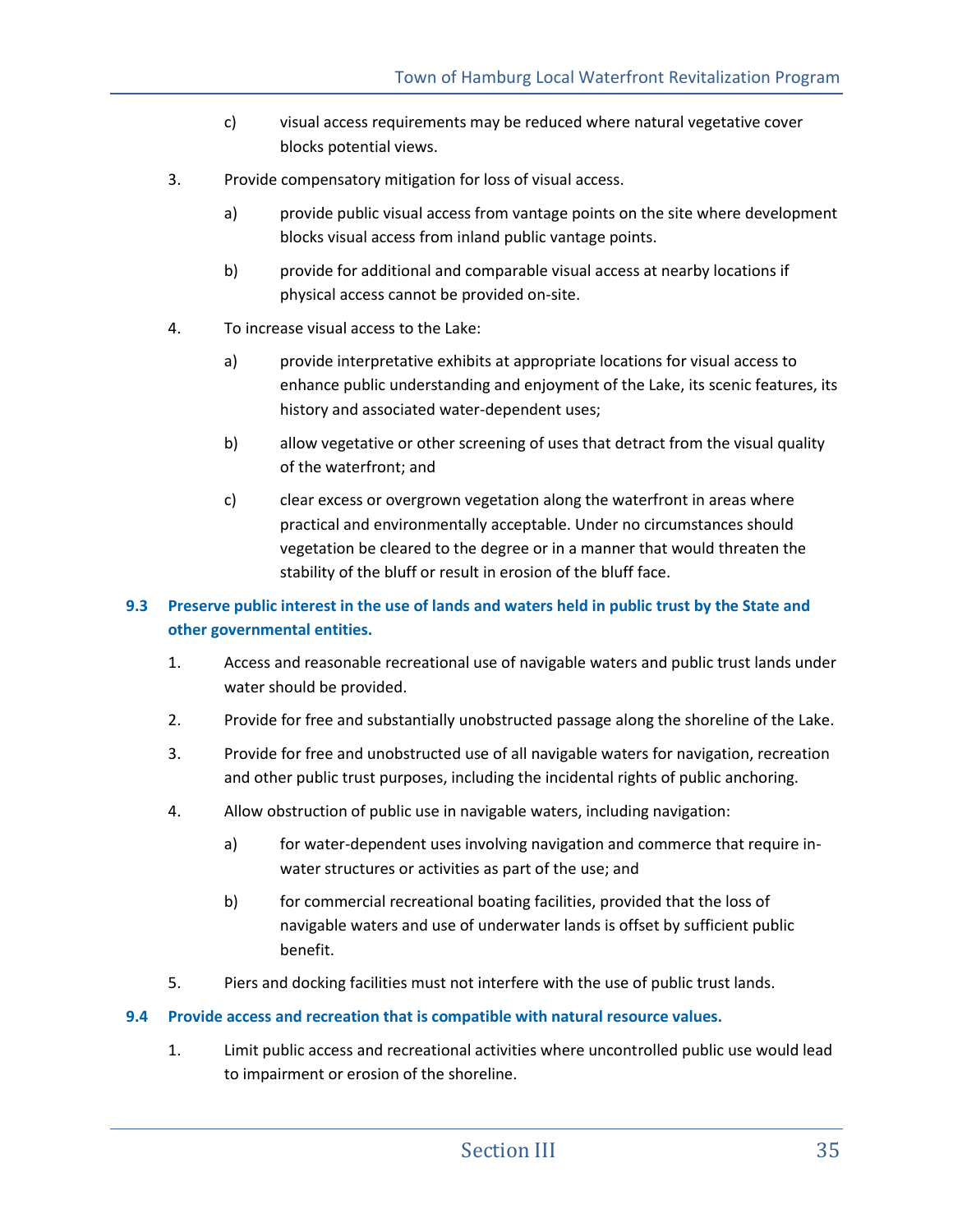- 2. Provide public access for fish and wildlife resource related activities, including fishing, provided that the level of access would not result in a loss of resources necessary to continue supporting these uses.
- **9.5 Where feasible, establish and maintain ownership of the waterfront to ensure public use and access.**
- **9.6 Where feasible, utilize conservation easements to provide public access and greenway trail development along the waterfront.**

## **WORKING WATERFRONT POLICIES**

## **POLICY 10**

## **Protect existing water-dependent uses in the Town of Hamburg and promote the siting of new water-dependent uses at suitable locations**

Maritime activity in the Town of Hamburg has traditionally concentrated along the Lake Erie. Policy 1 promotes a continuation of this traditional pattern of development and supports the development of an economic base to promote and maintain the maritime character of the area. Improvements and enhancements in Hamburg could include the re-establishment of the Hamburg Regatta, providing better services for divers, and providing fishing pier access to the lake. The intent of this policy is to protect existing water-dependent uses along the Lake waterfront by ensuring adequate provision of infrastructure for their efficient and orderly operation. This policy is also intended to address the management of conflicts, congestion and competition for space in the use of the waterfront and its adjoining surface waters.

#### **10.1 Protect existing water-dependent uses.**

Actions should be avoided that would interfere with or adversely impact existing waterdependent uses (e.g., marinas and docks, fishing facilities, beaches, public and quasi-public utility uses, and marine education facilities) that require a waterfront location to effectively operate. Such uses should be protected and promoted. Water-dependent uses in the Town of Hamburg include Woodlawn Beach State Park, the Southtowns Wastewater Treatment facility, the Town Beach and the Seaway Trail Visitor's Center.

## **10.2 Minimize adverse impacts of new and expanding water dependent uses and provide for their safe operation.**

The adverse impacts of new and expanding water-dependent uses should be minimized.

- 1. Water-dependent uses should be sited in locations where:
	- a) waterside and upland access, as well as upland space for parking and other support facilities, is adequate;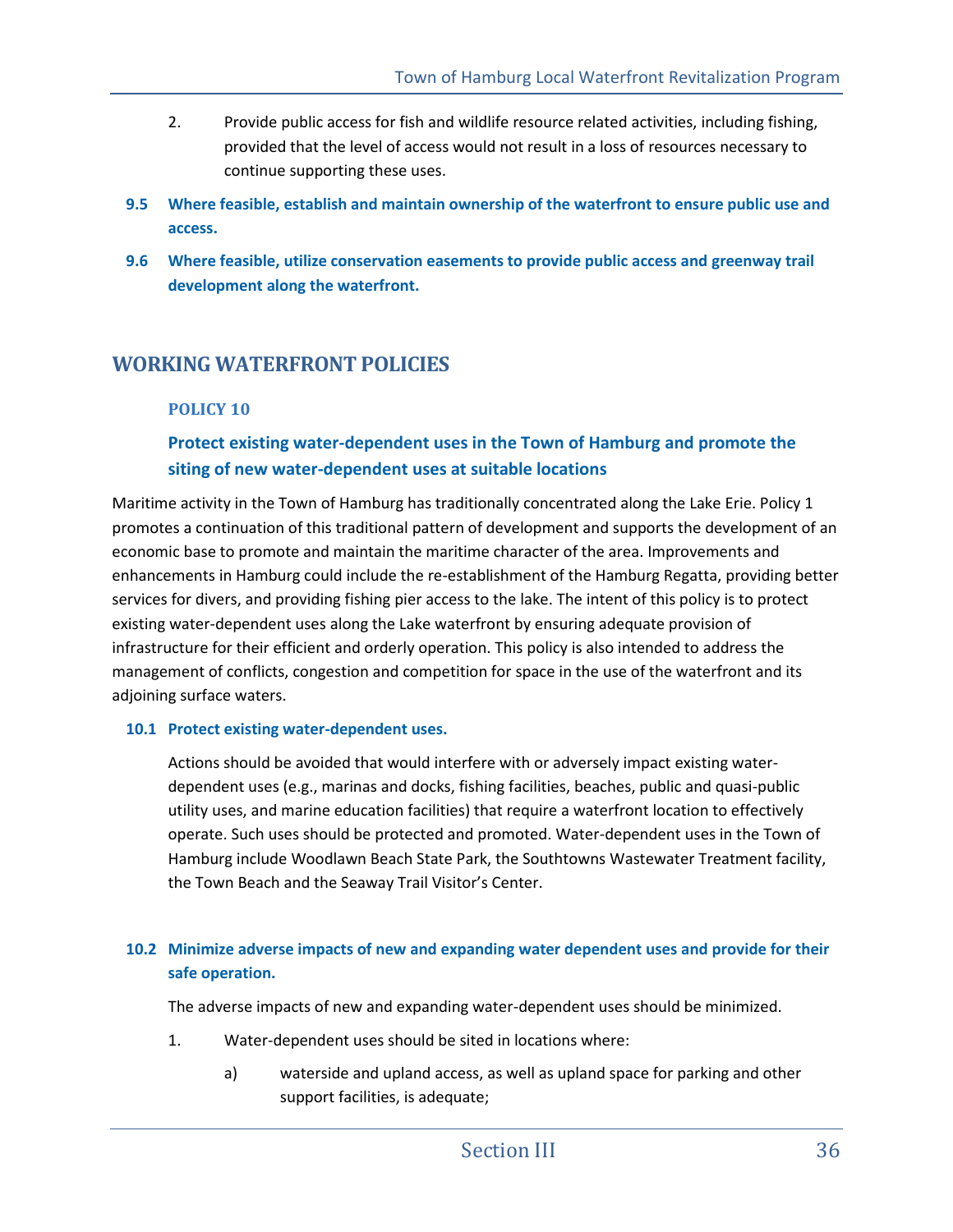- b) necessary infrastructure exists or is easily accessible, including adequate shoreline stabilization structures, roads, water supply and sewage disposal facilities, vessel pump-out services, and waste disposal services;
- c) water quality classifications are compatible with the use;
- d) impacts to important natural resources, such as wetlands and wildlife habitats, can be avoided or minimized to the greatest extent possible; and
- e) the need for dredging is minimized.
- 2. New or expanding marinas should:
	- a) incorporate marine services and boat repair, as feasible, to meet a range of boating needs;
	- b) not encroach upon navigation channels or channel buffer areas;
	- c) incorporate public access to the Lake through the provision of access from the upland, boat ramps, and transient docking facilities;
	- d) limit discharges of vessel wastes by providing pump out facilities;
	- e) avoid or minimize adverse impacts on natural resources and the character of the surrounding area; and
	- f) are not sited at locations that possess important natural resource values, such as Significant Coastal Fish and Wildlife Habitats.

#### **10.3 Protect and improve the economic viability of water-dependent uses.**

Certain water-dependent uses contain and are supported by non water-dependent uses that are complementary and supportive to the water-dependent use and do not impair the ability of such a use to function. These non water-dependent uses often mix easily with water-dependent uses, provide beneficial support, and positively affect the character of the working waterfront.

- 1. Non water-dependent accessory or mixed use developments may be allowed, provided:
	- a) accessory uses are subordinate and functionally related to the principal waterdependent use and contribute to sustaining the water-dependent use;
	- b) mixed uses subsidize the water-dependent use and are accompanied by a demonstrable commitment to continue operation of the water-dependent use;
	- c) uses are sited and operated so as not to interfere with the principal operation of the site for a water-dependent use; and
	- d) uses do not preclude future expansion of a water-dependent use.
- 2. Locations that exhibit important natural resource values, such as wetlands and fish and wildlife habitats, should be avoided, or potential impacts must be effectively mitigated.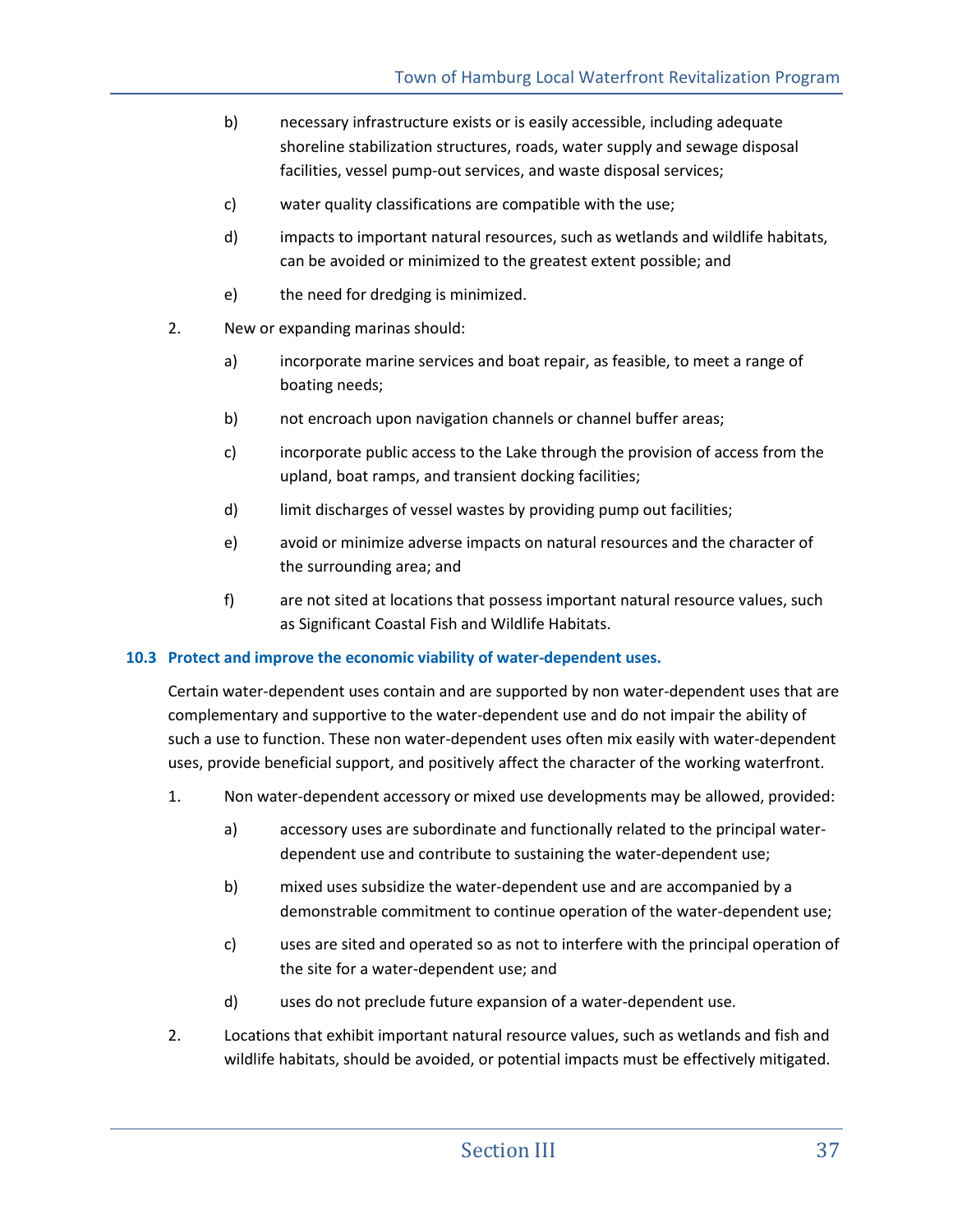- 3. Other uses may be incorporated in the waterfront, particularly water-enhanced and marine support services provided these uses:
	- a) improve the working waterfront and its character;
	- b) do not interfere with the efficient operation of another water-dependent use;
	- c) make beneficial use of a Lakeside location through siting and design to increase public enjoyment of the waterfront.

## **10.4 Allow water-enhanced uses that complement and improve the viability of water-dependent uses.**

In addition to water-dependent uses, certain uses that are enhanced by a waterfront location may be appropriate to locate along the shoreline in the Town of Hamburg. Water-enhanced uses are activities that do not require a location on the waterfront to function, but such a location could add to the public enjoyment and use of the area. Water-enhanced uses are generally of a recreational, cultural, commercial or retail nature.

- 1. When determining if a water-enhanced use is appropriate for siting along a waterfront, the following factors should be considered:
	- a) the use would provide an economic incentive to prevent the loss of a waterdependent use;
	- b) the use would be sited and operated so as not to interfere with waterdependent uses;
	- c) the use would complement a water-dependent use;
	- d) the use would be sited in a manner that does not preclude future expansion of a water-dependent use;
	- e) the activity makes beneficial use of a shoreline location through siting and design to increase public enjoyment of the waterfront, improve the economic viability of the area, and enhance community character; and
	- f) the use would be sited and operated so as to not interfere with public access along the water's edge.

## **10.5 Promote the efficient management of surface waters and underwater lands.**

Lack of effective water use management contributes to congestion and competition for space within harbors, lakes, surface waters and underwater lands. As a result, natural resources can be degraded and communities are not able to take advantage of tourism and economic growth opportunities.

1. To promote effective water use management, traditional land use planning techniques can be applied to the water surface in the following manner: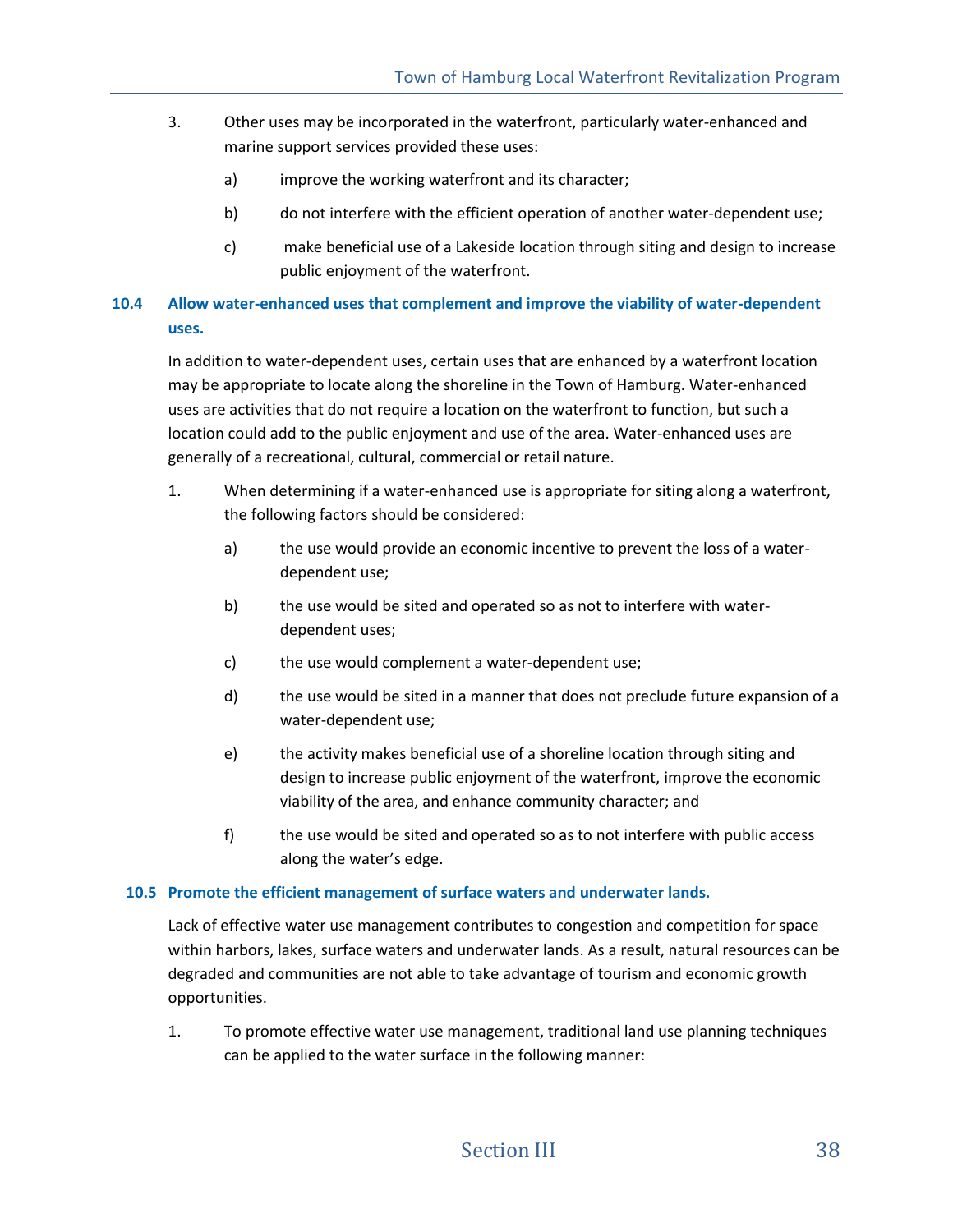- a) if warranted, water use zones should be established for uses such as docks, moorings, navigation channels and any special recreational areas (bathing, water skiing, personal watercraft, etc.);
- b) to insure safety, vessel speed zones can be established and zones for bathing, water skiing and other recreational uses should be located away from marinas and commercial boating facilities;
- c) marinas, in-water structures and surface water uses should not encroach upon navigation channels;
- d) for uses that are not water-dependent (i.e., decks and platforms) should not be allowed on or over surface waters; and
- e) the establishment of future use zones and the siting of in-water structures should be done in a manner that minimizes potential impacts on sensitive resources such as wetlands and fish and wildlife habitats.

## **10.6 Enhance the Town's waterfront, particularly in Sub-Area 1, as a quality of life amenity to attract potential businesses, laborers and visitors to the Town and region.**

- 1. The waterfront if one of the Town's greatest assets. It should be properly developed, consistent with the objectives of Policy 1, to make this area an important part of the Town's economy and a safe, healthy and enjoyable place to live, work and visit.
- 2. Efforts to improve the waterfront should be properly planned and should be consistent with the Town's overall vision for the area.
- 3. Significant waterfront development should be located in Sub-Area 1, and supported with essential public services. Adequate public access, sufficient parking facilities and other support services should be available.
- 4. Public access should be provided as an important component of waterfront development and redevelopment projects and be linked to the existing and proposed network of bicycle and pedestrian pathways.

## **POLICY 11**

## **Protect the sustainable use of living marine resources in the Town of Hamburg**

Living marine resources play an important role in the social and economic well being of waterfront communities. Commercial and recreational use of living marine resources in Lake Erie constitutes an important contribution to the economy of the region and State. The continued recreational use of these resources depends on maintaining long-term health and abundance of fisheries resources and their habitats, and on ensuring that the resources are sustained in usable abundance and diversity for future generations. This requires the State's active management of fisheries, protection and conservation of habitat, restoration of habitats in areas where they have been degraded, and maintenance of water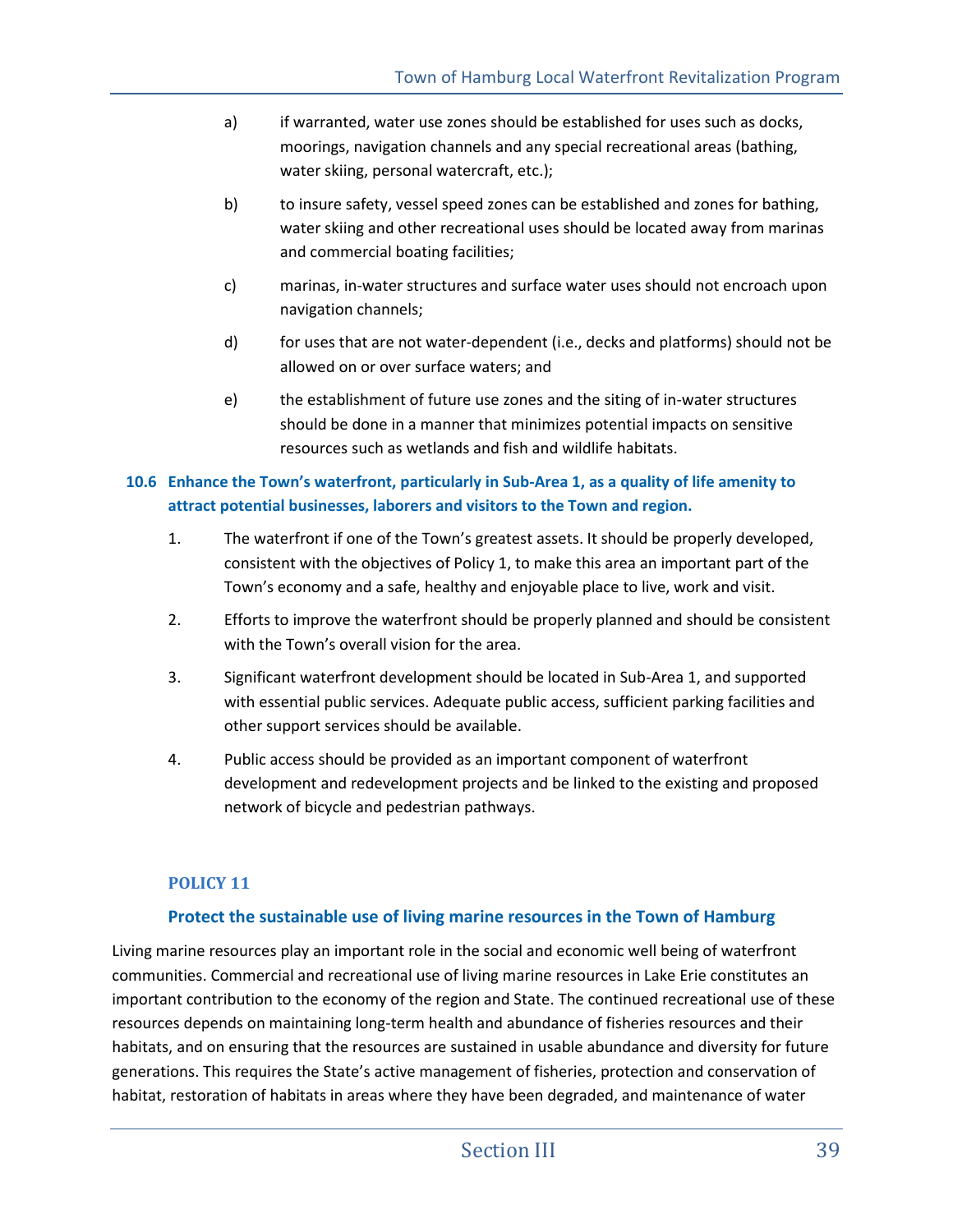quality at a level that will foster the occurrence and abundance of these resources. Allocation and use of the available resources must: 1) be consistent with the restoration and maintenance of healthy stocks and habitats, and 2) maximize the benefits of resource use so as to provide valuable recreational experiences and viable business opportunities for commercial and recreational fisheries.

This policy provides standards to ensure maintenance and health of living marine resources. It recognizes the importance of commercial and recreational use of fisheries stocks in our local waters and calls for the equitable allocation of resources. This policy also focuses on providing adequate infrastructure and support facilities for recreational and commercial users.

### **11.1 Ensure the long-term maintenance and health of living marine resources in Lake Erie.**

Ensure that commercial and recreational use of living marine resources is effectively managed in a manner that:

- Eliminates contaminant threats to local marine communities.
- Places primary importance on maintaining the long-term health and abundance  $\bullet$ of fisheries.
- Results in sustained useable abundance and diversity of the resource.
- Does not interfere with population and habitat maintenance and restoration efforts.
- Uses best available scientific information in managing the resources.
- Minimizes waste and reduces discard mortality of fishery resources.
- 1. Ensure that the management of the state's transboundary and migratory species is consistent with interstate, state, federal, and inter-jurisdictional management plans.
- 2. Protect and manage native stocks and restore sustainable populations of indigenous fish and wildlife species and other living marine resources.
- 3. Foster the occurrence and abundance of marine resources in Lake Erie through the protection and enhancement of water quality; and the protection, enhancement and restoration of spawning grounds and other breeding habitat.

#### **11.2 Provide for and promote the recreational use of marine fisheries in Lake Erie.**

- 1. Maximize the benefits of resources to provide valuable recreational resource experience and viable business opportunities for commercial and recreational fisheries.
- 2. Where fishery conservation and management require actions that would result in resource allocation impacts, ensure equitable distribution of impact among user groups, giving priority to existing fisheries in the state.
- 3. Protect public health and ensure the marketable fisheries resources are not contaminated.
	- a) Advise the public regarding health risks of consuming fish contaminated with toxics.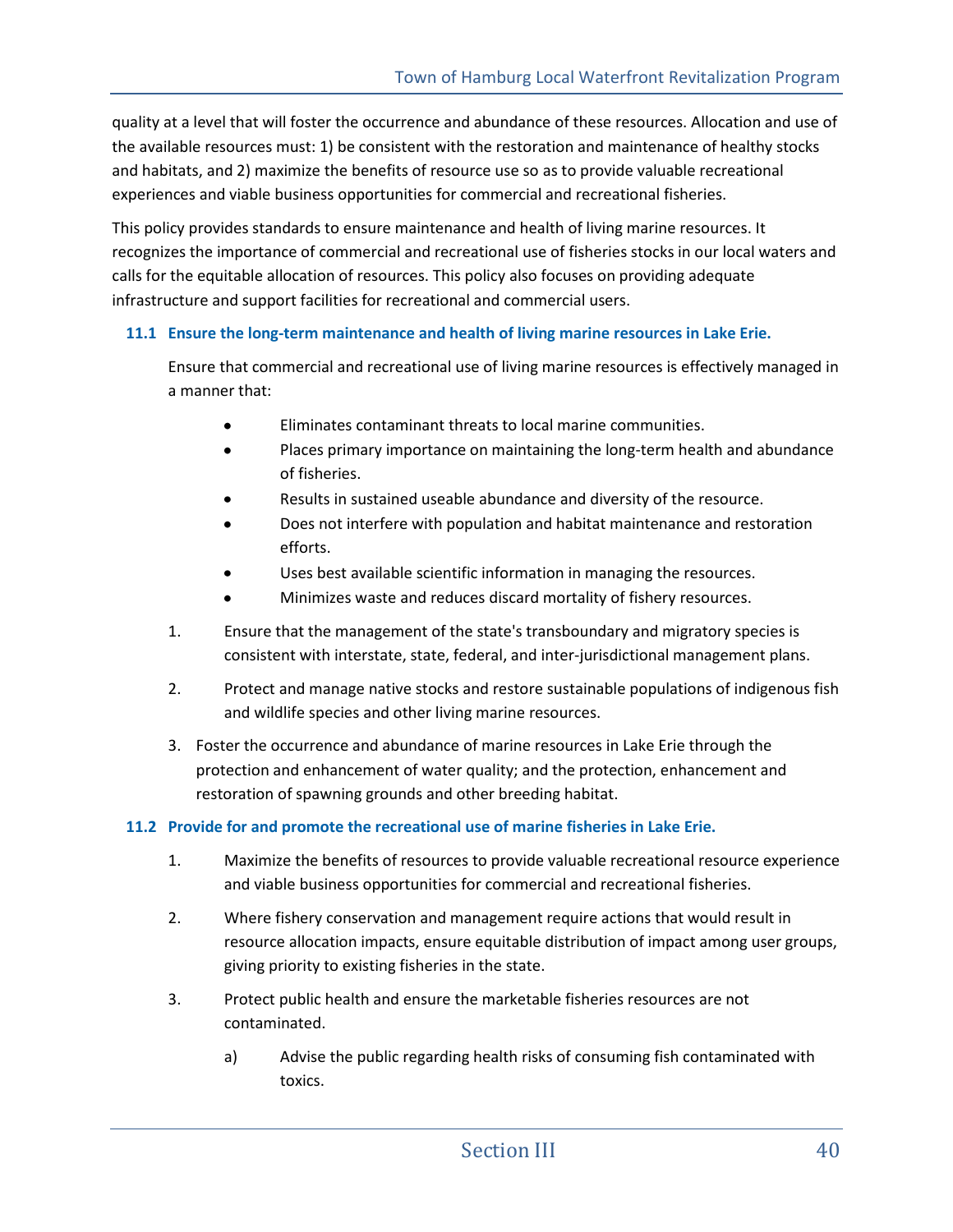- b) Restrict the harvest of fish when they are contaminated with toxics exceeding established public health thresholds.
- c) Maintain water quality and wholesomeness of the fishery and marketable marine resources to protect public health.
- 4. Provide adequate infrastructure to meet recreational needs including appropriate fishing piers, dockage, parking, and livery services.
	- a) Foster direct public recreational use of marine resources from the shoreline.
	- b) Promote commercial party and charter businesses in on Lake Erie.
	- c) Encourage the provision of areas suitable for shoreline fishing, where feasible, when considering public access as a part of development and redevelopment plans for waterfront properties.

## **POLICY 12**

## **Protect existing agricultural lands**

The intent of this policy is to conserve and protect important agricultural uses in the Town of Hamburg by preventing the conversion of prime farmland to other uses and protecting existing and potential agricultural production.

While agriculture is still considered an important part of the Town economy and there are still several farms and nurseries located in other areas of the Town, the LWRA contains no farmland or farming operations associated with activities conducted elsewhere in the Town. Therefore, Policy 12 is not applicable.

## **POLICY 13**

## **Promote appropriate use and development of energy and mineral resources**

Portions of the Town of Hamburg waterfront have a history of industrial use. Overtime there has been a shift in this emphasis, and the legacy of industrial use has provided a desire to develop the waterfront with cleaner, more acceptable uses that provide broader service to the public, shifting industrial use to more suitable inland locations. There are no existing hydroelectric power generation facilities along the Hamburg waterfront. There are also no sites along Lake Erie where the benefits of developing hydroelectric generating facilities are not outweighed by the economic costs and the potential adverse impacts on natural resources and to the public. In addition, land uses associated with mineral extraction are not considered desirable for the waterfront.

## **13.1 Conserve energy resources and promote alternative energy sources that are self-sustaining, including solar and wind powered energy generation.**